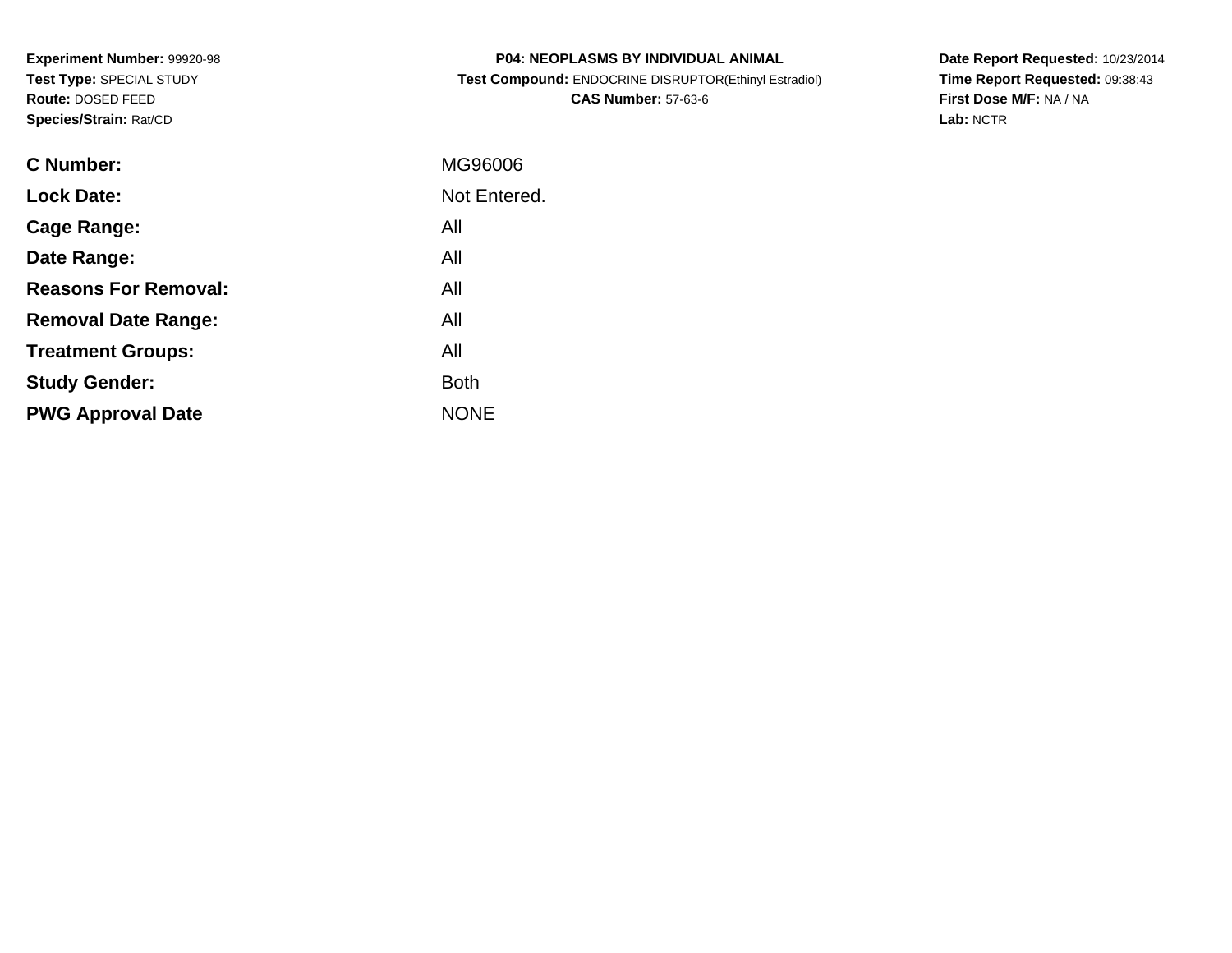**Test Type:** SPECIAL STUDY

**Route:** DOSED FEED

**Species/Strain:** Rat/CD

**P04: NEOPLASMS BY INDIVIDUAL ANIMAL**

**Test Compound:** ENDOCRINE DISRUPTOR(Ethinyl Estradiol)

## **CAS Number:** 57-63-6

**Date Report Requested:** 10/23/2014**Time Report Requested:** 09:38:43**First Dose M/F:** NA / NA**Lab:** NCTR

| <b>CD Rat Male</b><br><b>CONTROL</b><br>F <sub>1</sub> | DAY ON TEST<br><b>ANIMAL ID</b> | 0<br>$\boldsymbol{I}$<br>6<br>$\boldsymbol{l}$<br>$\pmb{0}$<br>0<br>$\frac{2}{6}$<br>4 | 0<br>$\boldsymbol{l}$<br>6<br>$\boldsymbol{l}$<br>$\mathbf 0$<br>$\pmb{0}$<br>$\sqrt{2}$<br>$\,6$<br>5 | 0<br>$\boldsymbol{l}$<br>6<br>1<br>$\pmb{0}$<br>$\mathbf 0$<br>$\sqrt{2}$<br>$\,6$<br>6 | 0<br>$\boldsymbol{l}$<br>6<br>1<br>0<br>$\mathsf 0$<br>$^2\phantom{1}6$<br>$\overline{ }$ | 0<br>$\boldsymbol{l}$<br>6<br>1<br>$\pmb{0}$<br>$\pmb{0}$<br>$\begin{array}{c} 2 \\ 6 \end{array}$<br>8 | $\pmb{\theta}$<br>$\boldsymbol{l}$<br>6<br>$\boldsymbol{l}$<br>$\mathbf 0$<br>$\pmb{0}$<br>$\boldsymbol{2}$<br>$\,6$<br>9 | $\boldsymbol{\theta}$<br>$\boldsymbol{l}$<br>6<br>$\overline{2}$<br>$\mathsf 0$<br>$\pmb{0}$<br>$\sqrt{3}$<br>$\pmb{0}$<br>5 | 0<br>$\boldsymbol{l}$<br>6<br>$\boldsymbol{l}$<br>$\mathbf 0$<br>$\mathbf 0$<br>3<br>0<br>6 | $\pmb{\theta}$<br>$\boldsymbol{l}$<br>6<br>$\boldsymbol{l}$<br>$\mathbf 0$<br>$\mathbf 0$<br>$\mathbf{3}$<br>$\mathbf 0$ | $\boldsymbol{\theta}$<br>$\boldsymbol{l}$<br>6<br>1<br>$\pmb{0}$<br>$\mathbf 0$<br>$\ensuremath{\mathsf{3}}$<br>$\pmb{0}$<br>8 | 0<br>$\boldsymbol{l}$<br>6<br>$\boldsymbol{l}$<br>$\pmb{0}$<br>$\pmb{0}$<br>$\ensuremath{\mathsf{3}}$<br>$\pmb{0}$<br>9 | $\boldsymbol{\theta}$<br>$\boldsymbol{l}$<br>6<br>$\overline{\mathbf{c}}$<br>$\pmb{0}$<br>$\mathbf 0$<br>$\mathbf 3$<br>$\frac{4}{7}$ | 0<br>$\boldsymbol{l}$<br>6<br>$\overline{c}$<br>$\mathbf 0$<br>$\pmb{0}$<br>$\sqrt{3}$<br>$\frac{4}{8}$ | 0<br>$\boldsymbol{l}$<br>6<br>$\boldsymbol{2}$<br>$\mathbf 0$<br>$\mathbf 0$<br>$\sqrt{3}$<br>4<br>9 | 0<br>$\boldsymbol{l}$<br>6<br>1<br>$\mathbf 0$<br>$\mathbf 0$<br>$\mathbf{3}$<br>$\mathbf 5$<br>$\Omega$ | 0<br>$\boldsymbol{l}$<br>6<br>$\boldsymbol{l}$<br>$\pmb{0}$<br>0<br>$\sqrt{3}$<br>5 | $\boldsymbol{\theta}$<br>$\boldsymbol{l}$<br>6<br>$\mathfrak{z}$<br>$\mathbf 0$<br>$\mathbf 0$<br>$\sqrt{3}$<br>8<br>9 | $\boldsymbol{\theta}$<br>$\boldsymbol{l}$<br>6<br>$\overline{\mathbf{c}}$<br>$\pmb{0}$<br>$\pmb{0}$<br>$\ensuremath{\mathsf{3}}$<br>$\boldsymbol{9}$<br>$\Omega$ | 0<br>$\boldsymbol{l}$<br>6<br>$\overline{2}$<br>$\mathsf{O}\xspace$<br>$\mathbf 0$<br>3<br>$\boldsymbol{9}$ | 0<br>$\boldsymbol{l}$<br>6<br>$\boldsymbol{2}$<br>$\pmb{0}$<br>$\mathsf 0$<br>$\mathbf{3}$<br>$\frac{9}{2}$ | 0<br>$\boldsymbol{l}$<br>6<br>$\boldsymbol{l}$<br>$\pmb{0}$<br>$\pmb{0}$<br>$\ensuremath{\mathsf{3}}$<br>$\frac{9}{3}$ | 0<br>$\boldsymbol{l}$<br>6<br>$\mathfrak{z}$<br>$\mathbf 0$<br>0<br>$\overline{\mathbf{4}}$<br>$\ensuremath{\mathsf{3}}$ | $\boldsymbol{\theta}$<br>$\boldsymbol{l}$<br>6<br>$\overline{2}$<br>$\mathbf 0$<br>0<br>$\overline{4}$<br>$\sqrt{3}$<br>2 | 0<br>$\boldsymbol{l}$<br>6<br>0<br>$\mathbf 0$<br>0<br>$\overline{\mathbf{4}}$<br>$\frac{3}{3}$ | $\boldsymbol{\theta}$<br>$\boldsymbol{l}$<br>6<br>$\overline{c}$<br>$\mathbf 0$<br>$\mathbf 0$<br>$\overline{\mathbf{4}}$<br>$\ensuremath{\mathsf{3}}$<br>$\overline{4}$ | <i><b>*TOTALS</b></i> |
|--------------------------------------------------------|---------------------------------|----------------------------------------------------------------------------------------|--------------------------------------------------------------------------------------------------------|-----------------------------------------------------------------------------------------|-------------------------------------------------------------------------------------------|---------------------------------------------------------------------------------------------------------|---------------------------------------------------------------------------------------------------------------------------|------------------------------------------------------------------------------------------------------------------------------|---------------------------------------------------------------------------------------------|--------------------------------------------------------------------------------------------------------------------------|--------------------------------------------------------------------------------------------------------------------------------|-------------------------------------------------------------------------------------------------------------------------|---------------------------------------------------------------------------------------------------------------------------------------|---------------------------------------------------------------------------------------------------------|------------------------------------------------------------------------------------------------------|----------------------------------------------------------------------------------------------------------|-------------------------------------------------------------------------------------|------------------------------------------------------------------------------------------------------------------------|------------------------------------------------------------------------------------------------------------------------------------------------------------------|-------------------------------------------------------------------------------------------------------------|-------------------------------------------------------------------------------------------------------------|------------------------------------------------------------------------------------------------------------------------|--------------------------------------------------------------------------------------------------------------------------|---------------------------------------------------------------------------------------------------------------------------|-------------------------------------------------------------------------------------------------|--------------------------------------------------------------------------------------------------------------------------------------------------------------------------|-----------------------|
| <b>Alimentary System</b>                               |                                 |                                                                                        |                                                                                                        |                                                                                         |                                                                                           |                                                                                                         |                                                                                                                           |                                                                                                                              |                                                                                             |                                                                                                                          |                                                                                                                                |                                                                                                                         |                                                                                                                                       |                                                                                                         |                                                                                                      |                                                                                                          |                                                                                     |                                                                                                                        |                                                                                                                                                                  |                                                                                                             |                                                                                                             |                                                                                                                        |                                                                                                                          |                                                                                                                           |                                                                                                 |                                                                                                                                                                          |                       |
| Liver<br>Mesentery<br><b>Cardiovascular System</b>     |                                 | $\ddot{}$                                                                              |                                                                                                        |                                                                                         |                                                                                           |                                                                                                         |                                                                                                                           |                                                                                                                              |                                                                                             |                                                                                                                          |                                                                                                                                |                                                                                                                         |                                                                                                                                       |                                                                                                         |                                                                                                      |                                                                                                          | +                                                                                   |                                                                                                                        |                                                                                                                                                                  |                                                                                                             |                                                                                                             |                                                                                                                        |                                                                                                                          |                                                                                                                           |                                                                                                 |                                                                                                                                                                          | 25<br>$\mathbf{1}$    |
| <b>NONE</b><br><b>Endocrine System</b>                 |                                 |                                                                                        |                                                                                                        |                                                                                         |                                                                                           |                                                                                                         |                                                                                                                           |                                                                                                                              |                                                                                             |                                                                                                                          |                                                                                                                                |                                                                                                                         |                                                                                                                                       |                                                                                                         |                                                                                                      |                                                                                                          |                                                                                     |                                                                                                                        |                                                                                                                                                                  |                                                                                                             |                                                                                                             |                                                                                                                        |                                                                                                                          |                                                                                                                           |                                                                                                 |                                                                                                                                                                          |                       |
| <b>Adrenal Cortex</b>                                  |                                 |                                                                                        |                                                                                                        |                                                                                         |                                                                                           |                                                                                                         |                                                                                                                           |                                                                                                                              |                                                                                             |                                                                                                                          |                                                                                                                                |                                                                                                                         |                                                                                                                                       |                                                                                                         |                                                                                                      |                                                                                                          |                                                                                     |                                                                                                                        |                                                                                                                                                                  |                                                                                                             |                                                                                                             |                                                                                                                        |                                                                                                                          |                                                                                                                           |                                                                                                 |                                                                                                                                                                          | 25                    |
| Adrenal Medulla                                        |                                 |                                                                                        |                                                                                                        |                                                                                         |                                                                                           |                                                                                                         |                                                                                                                           |                                                                                                                              |                                                                                             |                                                                                                                          |                                                                                                                                |                                                                                                                         |                                                                                                                                       |                                                                                                         |                                                                                                      |                                                                                                          |                                                                                     |                                                                                                                        |                                                                                                                                                                  |                                                                                                             |                                                                                                             |                                                                                                                        |                                                                                                                          |                                                                                                                           |                                                                                                 |                                                                                                                                                                          | 25                    |
| <b>Pituitary Gland</b>                                 |                                 |                                                                                        |                                                                                                        |                                                                                         |                                                                                           |                                                                                                         |                                                                                                                           |                                                                                                                              |                                                                                             |                                                                                                                          |                                                                                                                                |                                                                                                                         |                                                                                                                                       |                                                                                                         |                                                                                                      |                                                                                                          |                                                                                     |                                                                                                                        |                                                                                                                                                                  |                                                                                                             |                                                                                                             |                                                                                                                        |                                                                                                                          |                                                                                                                           |                                                                                                 |                                                                                                                                                                          | 24                    |
| <b>Thyroid Gland</b>                                   |                                 |                                                                                        |                                                                                                        |                                                                                         |                                                                                           |                                                                                                         |                                                                                                                           |                                                                                                                              |                                                                                             |                                                                                                                          |                                                                                                                                |                                                                                                                         |                                                                                                                                       |                                                                                                         |                                                                                                      |                                                                                                          |                                                                                     |                                                                                                                        |                                                                                                                                                                  |                                                                                                             |                                                                                                             |                                                                                                                        |                                                                                                                          |                                                                                                                           |                                                                                                 |                                                                                                                                                                          | 25                    |
| <b>General Body System</b>                             |                                 |                                                                                        |                                                                                                        |                                                                                         |                                                                                           |                                                                                                         |                                                                                                                           |                                                                                                                              |                                                                                             |                                                                                                                          |                                                                                                                                |                                                                                                                         |                                                                                                                                       |                                                                                                         |                                                                                                      |                                                                                                          |                                                                                     |                                                                                                                        |                                                                                                                                                                  |                                                                                                             |                                                                                                             |                                                                                                                        |                                                                                                                          |                                                                                                                           |                                                                                                 |                                                                                                                                                                          |                       |
| <b>NONE</b>                                            |                                 |                                                                                        |                                                                                                        |                                                                                         |                                                                                           |                                                                                                         |                                                                                                                           |                                                                                                                              |                                                                                             |                                                                                                                          |                                                                                                                                |                                                                                                                         |                                                                                                                                       |                                                                                                         |                                                                                                      |                                                                                                          |                                                                                     |                                                                                                                        |                                                                                                                                                                  |                                                                                                             |                                                                                                             |                                                                                                                        |                                                                                                                          |                                                                                                                           |                                                                                                 |                                                                                                                                                                          |                       |
| <b>Genital System</b>                                  |                                 |                                                                                        |                                                                                                        |                                                                                         |                                                                                           |                                                                                                         |                                                                                                                           |                                                                                                                              |                                                                                             |                                                                                                                          |                                                                                                                                |                                                                                                                         |                                                                                                                                       |                                                                                                         |                                                                                                      |                                                                                                          |                                                                                     |                                                                                                                        |                                                                                                                                                                  |                                                                                                             |                                                                                                             |                                                                                                                        |                                                                                                                          |                                                                                                                           |                                                                                                 |                                                                                                                                                                          |                       |
| <b>Coagulating Gland</b>                               |                                 |                                                                                        |                                                                                                        |                                                                                         |                                                                                           |                                                                                                         |                                                                                                                           |                                                                                                                              |                                                                                             |                                                                                                                          |                                                                                                                                |                                                                                                                         |                                                                                                                                       |                                                                                                         |                                                                                                      |                                                                                                          |                                                                                     |                                                                                                                        |                                                                                                                                                                  |                                                                                                             |                                                                                                             |                                                                                                                        |                                                                                                                          |                                                                                                                           |                                                                                                 |                                                                                                                                                                          | 25                    |
| Epididymis                                             |                                 |                                                                                        |                                                                                                        |                                                                                         |                                                                                           |                                                                                                         |                                                                                                                           |                                                                                                                              |                                                                                             |                                                                                                                          |                                                                                                                                |                                                                                                                         |                                                                                                                                       |                                                                                                         |                                                                                                      |                                                                                                          |                                                                                     |                                                                                                                        |                                                                                                                                                                  |                                                                                                             |                                                                                                             |                                                                                                                        |                                                                                                                          |                                                                                                                           |                                                                                                 |                                                                                                                                                                          | 25                    |
| <b>Preputial Gland</b>                                 |                                 |                                                                                        |                                                                                                        |                                                                                         |                                                                                           |                                                                                                         |                                                                                                                           |                                                                                                                              |                                                                                             |                                                                                                                          |                                                                                                                                | $\ddot{}$                                                                                                               |                                                                                                                                       |                                                                                                         |                                                                                                      |                                                                                                          |                                                                                     |                                                                                                                        |                                                                                                                                                                  |                                                                                                             |                                                                                                             |                                                                                                                        |                                                                                                                          |                                                                                                                           |                                                                                                 |                                                                                                                                                                          | 3                     |
| Prostate, Dorsal/Lateral Lobe                          |                                 |                                                                                        |                                                                                                        |                                                                                         |                                                                                           |                                                                                                         |                                                                                                                           |                                                                                                                              |                                                                                             |                                                                                                                          |                                                                                                                                |                                                                                                                         |                                                                                                                                       |                                                                                                         |                                                                                                      |                                                                                                          |                                                                                     |                                                                                                                        |                                                                                                                                                                  |                                                                                                             |                                                                                                             |                                                                                                                        |                                                                                                                          |                                                                                                                           |                                                                                                 |                                                                                                                                                                          | 25                    |
| Prostate, Ventral Lobe                                 |                                 |                                                                                        |                                                                                                        |                                                                                         |                                                                                           |                                                                                                         |                                                                                                                           |                                                                                                                              |                                                                                             |                                                                                                                          |                                                                                                                                |                                                                                                                         |                                                                                                                                       |                                                                                                         |                                                                                                      |                                                                                                          |                                                                                     |                                                                                                                        |                                                                                                                                                                  |                                                                                                             |                                                                                                             |                                                                                                                        |                                                                                                                          |                                                                                                                           |                                                                                                 |                                                                                                                                                                          | 25                    |
| <b>Rete Testes</b>                                     |                                 |                                                                                        |                                                                                                        |                                                                                         |                                                                                           |                                                                                                         |                                                                                                                           |                                                                                                                              |                                                                                             |                                                                                                                          |                                                                                                                                |                                                                                                                         |                                                                                                                                       |                                                                                                         |                                                                                                      |                                                                                                          |                                                                                     |                                                                                                                        |                                                                                                                                                                  |                                                                                                             |                                                                                                             |                                                                                                                        |                                                                                                                          |                                                                                                                           |                                                                                                 |                                                                                                                                                                          | 25                    |
| Seminal Vesicle                                        |                                 |                                                                                        |                                                                                                        |                                                                                         |                                                                                           |                                                                                                         |                                                                                                                           |                                                                                                                              |                                                                                             |                                                                                                                          |                                                                                                                                |                                                                                                                         |                                                                                                                                       |                                                                                                         |                                                                                                      |                                                                                                          |                                                                                     |                                                                                                                        |                                                                                                                                                                  |                                                                                                             |                                                                                                             |                                                                                                                        |                                                                                                                          |                                                                                                                           |                                                                                                 |                                                                                                                                                                          | 25                    |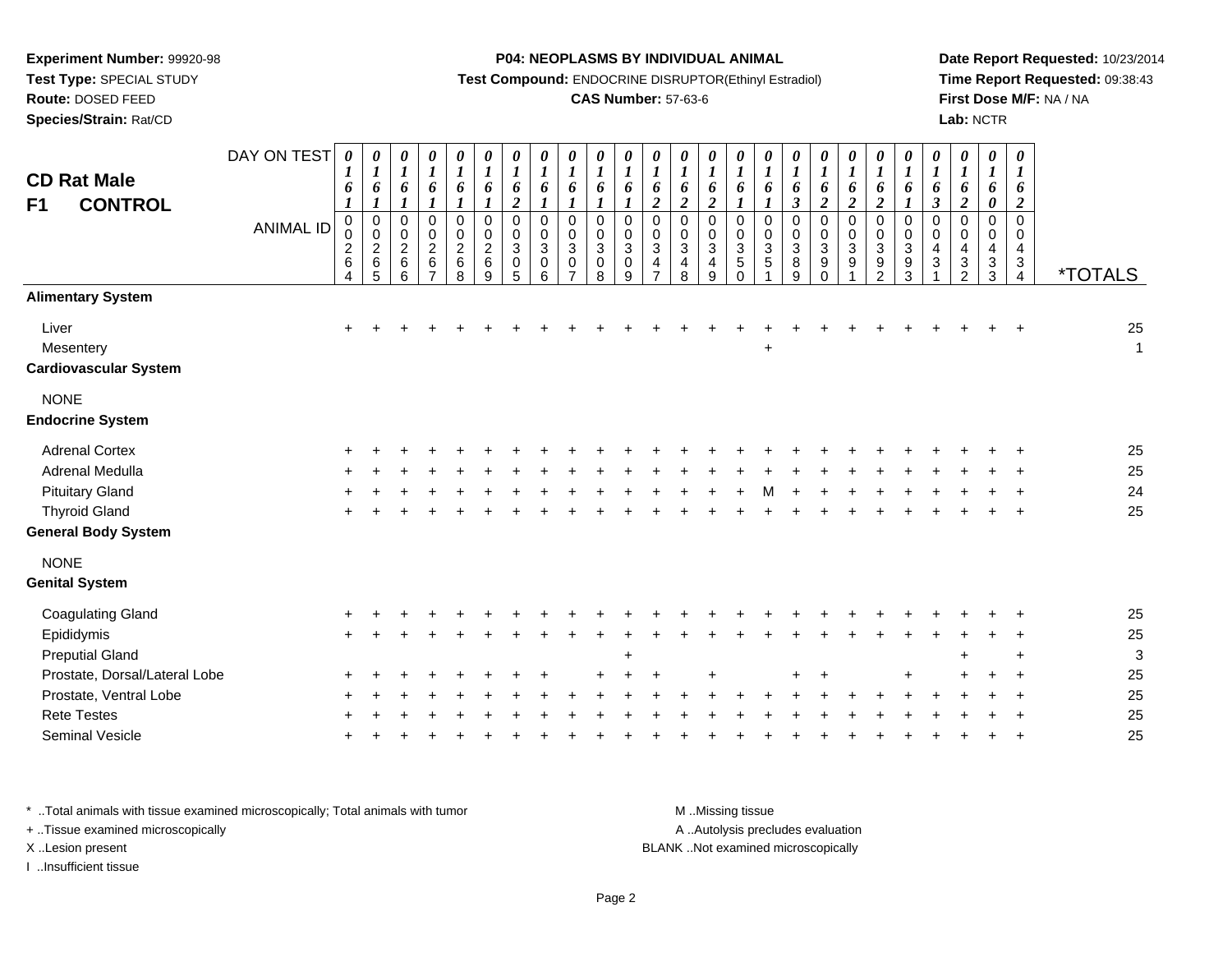**Test Type:** SPECIAL STUDY

# **Route:** DOSED FEED

**Species/Strain:** Rat/CD

#### **P04: NEOPLASMS BY INDIVIDUAL ANIMAL**

**Test Compound:** ENDOCRINE DISRUPTOR(Ethinyl Estradiol)

## **CAS Number:** 57-63-6

**Date Report Requested:** 10/23/2014**Time Report Requested:** 09:38:43**First Dose M/F:** NA / NA**Lab:** NCTR

| <b>CD Rat Male</b><br><b>CONTROL</b><br>F1     | DAY ON TEST<br><b>ANIMAL ID</b> | 0<br>1<br>6<br>$\boldsymbol{l}$<br>0<br>0<br>$\overline{\mathbf{c}}$<br>6<br>4 | 0<br>$\boldsymbol{l}$<br>6<br>$\boldsymbol{l}$<br>$\pmb{0}$<br>$\pmb{0}$<br>$\boldsymbol{2}$<br>6<br>5 | $\boldsymbol{\theta}$<br>$\boldsymbol{l}$<br>6<br>$\boldsymbol{l}$<br>$\mathbf 0$<br>$\mathbf 0$<br>$\overline{c}$<br>$6\phantom{1}6$<br>6 | 0<br>$\boldsymbol{l}$<br>6<br>0<br>$\pmb{0}$<br>$\begin{array}{c} 2 \\ 6 \end{array}$<br>$\overline{7}$ | 0<br>$\boldsymbol{l}$<br>6<br>1<br>0<br>$\mathbf 0$<br>$\sqrt{2}$<br>6<br>8 | $\pmb{\theta}$<br>$\boldsymbol{l}$<br>6<br>$\boldsymbol{l}$<br>$\pmb{0}$<br>0<br>$\overline{c}$<br>$\,6$<br>9 | $\pmb{\theta}$<br>$\boldsymbol{l}$<br>6<br>$\boldsymbol{2}$<br>$\pmb{0}$<br>$\pmb{0}$<br>$\sqrt{3}$<br>$\mathbf 0$<br>5 | $\boldsymbol{\theta}$<br>$\boldsymbol{l}$<br>6<br>$\mathbf 0$<br>$\mathbf 0$<br>3<br>$\mathbf 0$<br>6 | $\pmb{\theta}$<br>$\boldsymbol{l}$<br>6<br>$\mathbf 0$<br>$\mathbf 0$<br>$\mathbf{3}$<br>$\mathbf 0$<br>$\overline{7}$ | $\boldsymbol{\theta}$<br>$\boldsymbol{l}$<br>6<br>$\boldsymbol{l}$<br>$\mathbf 0$<br>$\mathbf 0$<br>$\mathbf{3}$<br>$\mathbf 0$<br>8 | 0<br>$\boldsymbol{l}$<br>6<br>0<br>0<br>$\overline{3}$<br>$\pmb{0}$<br>9 | $\boldsymbol{\theta}$<br>$\boldsymbol{l}$<br>6<br>$\boldsymbol{2}$<br>$\mathbf 0$<br>$\mathbf 0$<br>$\sqrt{3}$<br>$\overline{4}$<br>$\overline{7}$ | 0<br>$\boldsymbol{l}$<br>6<br>$\overline{2}$<br>$\mathbf 0$<br>0<br>$\ensuremath{\mathsf{3}}$<br>$\overline{4}$<br>8 | 0<br>$\boldsymbol{l}$<br>6<br>$\boldsymbol{2}$<br>$\pmb{0}$<br>$\mathbf 0$<br>$\ensuremath{\mathsf{3}}$<br>$\overline{4}$<br>9 | 0<br>$\boldsymbol{l}$<br>6<br>$\pmb{0}$<br>0<br>$\mathbf{3}$<br>$\sqrt{5}$<br>$\Omega$ | 0<br>$\boldsymbol{l}$<br>6<br>$\boldsymbol{l}$<br>$\pmb{0}$<br>$\pmb{0}$<br>$\overline{3}$<br>$\sqrt{5}$ | $\pmb{\theta}$<br>$\boldsymbol{l}$<br>6<br>$\mathfrak{z}$<br>$\pmb{0}$<br>$\mathbf 0$<br>$\ensuremath{\mathsf{3}}$<br>8<br>9 | 0<br>$\boldsymbol{l}$<br>6<br>$\boldsymbol{2}$<br>$\pmb{0}$<br>$\frac{0}{3}$<br>9<br>$\Omega$ | 0<br>$\boldsymbol{l}$<br>6<br>$\overline{2}$<br>$\pmb{0}$<br>$\mathbf 0$<br>$\overline{3}$<br>$\boldsymbol{9}$ | 0<br>$\boldsymbol{l}$<br>6<br>$\overline{c}$<br>0<br>$\pmb{0}$<br>$\overline{3}$<br>$\boldsymbol{9}$<br>$\overline{2}$ | 0<br>$\boldsymbol{l}$<br>6<br>$\mathbf{I}$<br>$\mathbf 0$<br>$\mathbf 0$<br>$\sqrt{3}$<br>$\boldsymbol{9}$<br>3 | 0<br>$\boldsymbol{l}$<br>6<br>$\mathfrak{z}$<br>$\mathbf 0$<br>$\mathbf 0$<br>4<br>3 | 0<br>$\boldsymbol{l}$<br>6<br>$\boldsymbol{2}$<br>$\mathbf 0$<br>0<br>4<br>$\sqrt{3}$<br>2 | $\boldsymbol{\theta}$<br>$\boldsymbol{l}$<br>6<br>$\boldsymbol{\theta}$<br>$\mathbf 0$<br>$\mathbf 0$<br>4<br>$\sqrt{3}$<br>3 | $\pmb{\theta}$<br>$\boldsymbol{l}$<br>6<br>$\boldsymbol{2}$<br>$\pmb{0}$<br>$\mathbf 0$<br>$\overline{4}$<br>$\ensuremath{\mathsf{3}}$<br>$\overline{4}$ | <i><b>*TOTALS</b></i> |
|------------------------------------------------|---------------------------------|--------------------------------------------------------------------------------|--------------------------------------------------------------------------------------------------------|--------------------------------------------------------------------------------------------------------------------------------------------|---------------------------------------------------------------------------------------------------------|-----------------------------------------------------------------------------|---------------------------------------------------------------------------------------------------------------|-------------------------------------------------------------------------------------------------------------------------|-------------------------------------------------------------------------------------------------------|------------------------------------------------------------------------------------------------------------------------|--------------------------------------------------------------------------------------------------------------------------------------|--------------------------------------------------------------------------|----------------------------------------------------------------------------------------------------------------------------------------------------|----------------------------------------------------------------------------------------------------------------------|--------------------------------------------------------------------------------------------------------------------------------|----------------------------------------------------------------------------------------|----------------------------------------------------------------------------------------------------------|------------------------------------------------------------------------------------------------------------------------------|-----------------------------------------------------------------------------------------------|----------------------------------------------------------------------------------------------------------------|------------------------------------------------------------------------------------------------------------------------|-----------------------------------------------------------------------------------------------------------------|--------------------------------------------------------------------------------------|--------------------------------------------------------------------------------------------|-------------------------------------------------------------------------------------------------------------------------------|----------------------------------------------------------------------------------------------------------------------------------------------------------|-----------------------|
| <b>Testes</b>                                  |                                 | $+$                                                                            |                                                                                                        |                                                                                                                                            |                                                                                                         |                                                                             |                                                                                                               |                                                                                                                         |                                                                                                       |                                                                                                                        |                                                                                                                                      |                                                                          |                                                                                                                                                    |                                                                                                                      |                                                                                                                                |                                                                                        |                                                                                                          |                                                                                                                              |                                                                                               |                                                                                                                |                                                                                                                        |                                                                                                                 |                                                                                      |                                                                                            |                                                                                                                               | $+$                                                                                                                                                      | 25                    |
| <b>Hematopoietic System</b>                    |                                 |                                                                                |                                                                                                        |                                                                                                                                            |                                                                                                         |                                                                             |                                                                                                               |                                                                                                                         |                                                                                                       |                                                                                                                        |                                                                                                                                      |                                                                          |                                                                                                                                                    |                                                                                                                      |                                                                                                                                |                                                                                        |                                                                                                          |                                                                                                                              |                                                                                               |                                                                                                                |                                                                                                                        |                                                                                                                 |                                                                                      |                                                                                            |                                                                                                                               |                                                                                                                                                          |                       |
| <b>Bone Marrow</b>                             |                                 |                                                                                |                                                                                                        |                                                                                                                                            |                                                                                                         |                                                                             |                                                                                                               |                                                                                                                         |                                                                                                       |                                                                                                                        |                                                                                                                                      |                                                                          |                                                                                                                                                    |                                                                                                                      |                                                                                                                                |                                                                                        |                                                                                                          |                                                                                                                              |                                                                                               |                                                                                                                |                                                                                                                        |                                                                                                                 |                                                                                      |                                                                                            |                                                                                                                               |                                                                                                                                                          | 25                    |
| Spleen                                         |                                 |                                                                                |                                                                                                        |                                                                                                                                            |                                                                                                         |                                                                             |                                                                                                               |                                                                                                                         |                                                                                                       |                                                                                                                        |                                                                                                                                      |                                                                          |                                                                                                                                                    |                                                                                                                      |                                                                                                                                |                                                                                        |                                                                                                          |                                                                                                                              |                                                                                               |                                                                                                                |                                                                                                                        |                                                                                                                 |                                                                                      |                                                                                            |                                                                                                                               |                                                                                                                                                          | 25                    |
| Thymus                                         |                                 | $\ddot{}$                                                                      |                                                                                                        |                                                                                                                                            |                                                                                                         |                                                                             |                                                                                                               |                                                                                                                         |                                                                                                       |                                                                                                                        |                                                                                                                                      |                                                                          |                                                                                                                                                    |                                                                                                                      |                                                                                                                                |                                                                                        |                                                                                                          |                                                                                                                              |                                                                                               |                                                                                                                |                                                                                                                        |                                                                                                                 |                                                                                      |                                                                                            |                                                                                                                               | $\ddot{}$                                                                                                                                                | 25                    |
| <b>Integumentary System</b>                    |                                 |                                                                                |                                                                                                        |                                                                                                                                            |                                                                                                         |                                                                             |                                                                                                               |                                                                                                                         |                                                                                                       |                                                                                                                        |                                                                                                                                      |                                                                          |                                                                                                                                                    |                                                                                                                      |                                                                                                                                |                                                                                        |                                                                                                          |                                                                                                                              |                                                                                               |                                                                                                                |                                                                                                                        |                                                                                                                 |                                                                                      |                                                                                            |                                                                                                                               |                                                                                                                                                          |                       |
| Mammary Gland<br><b>Musculoskeletal System</b> |                                 | $\pm$                                                                          |                                                                                                        |                                                                                                                                            |                                                                                                         |                                                                             |                                                                                                               |                                                                                                                         |                                                                                                       |                                                                                                                        |                                                                                                                                      |                                                                          |                                                                                                                                                    |                                                                                                                      |                                                                                                                                |                                                                                        |                                                                                                          |                                                                                                                              |                                                                                               |                                                                                                                |                                                                                                                        |                                                                                                                 |                                                                                      |                                                                                            |                                                                                                                               | $\overline{+}$                                                                                                                                           | 25                    |
| <b>Bone</b><br><b>Nervous System</b>           |                                 | ÷                                                                              |                                                                                                        |                                                                                                                                            |                                                                                                         |                                                                             |                                                                                                               |                                                                                                                         |                                                                                                       |                                                                                                                        |                                                                                                                                      |                                                                          |                                                                                                                                                    |                                                                                                                      |                                                                                                                                |                                                                                        |                                                                                                          |                                                                                                                              |                                                                                               |                                                                                                                |                                                                                                                        |                                                                                                                 |                                                                                      |                                                                                            |                                                                                                                               | $\ddot{}$                                                                                                                                                | 25                    |
| <b>NONE</b><br><b>Respiratory System</b>       |                                 |                                                                                |                                                                                                        |                                                                                                                                            |                                                                                                         |                                                                             |                                                                                                               |                                                                                                                         |                                                                                                       |                                                                                                                        |                                                                                                                                      |                                                                          |                                                                                                                                                    |                                                                                                                      |                                                                                                                                |                                                                                        |                                                                                                          |                                                                                                                              |                                                                                               |                                                                                                                |                                                                                                                        |                                                                                                                 |                                                                                      |                                                                                            |                                                                                                                               |                                                                                                                                                          |                       |
| <b>NONE</b><br><b>Special Senses System</b>    |                                 |                                                                                |                                                                                                        |                                                                                                                                            |                                                                                                         |                                                                             |                                                                                                               |                                                                                                                         |                                                                                                       |                                                                                                                        |                                                                                                                                      |                                                                          |                                                                                                                                                    |                                                                                                                      |                                                                                                                                |                                                                                        |                                                                                                          |                                                                                                                              |                                                                                               |                                                                                                                |                                                                                                                        |                                                                                                                 |                                                                                      |                                                                                            |                                                                                                                               |                                                                                                                                                          |                       |
| <b>NONE</b><br><b>Urinary System</b>           |                                 |                                                                                |                                                                                                        |                                                                                                                                            |                                                                                                         |                                                                             |                                                                                                               |                                                                                                                         |                                                                                                       |                                                                                                                        |                                                                                                                                      |                                                                          |                                                                                                                                                    |                                                                                                                      |                                                                                                                                |                                                                                        |                                                                                                          |                                                                                                                              |                                                                                               |                                                                                                                |                                                                                                                        |                                                                                                                 |                                                                                      |                                                                                            |                                                                                                                               |                                                                                                                                                          |                       |
| Kidney<br><b>SYSTEMIC LESIONS</b>              |                                 |                                                                                |                                                                                                        |                                                                                                                                            |                                                                                                         |                                                                             |                                                                                                               |                                                                                                                         |                                                                                                       |                                                                                                                        |                                                                                                                                      |                                                                          |                                                                                                                                                    |                                                                                                                      |                                                                                                                                |                                                                                        |                                                                                                          |                                                                                                                              |                                                                                               |                                                                                                                |                                                                                                                        |                                                                                                                 |                                                                                      |                                                                                            |                                                                                                                               |                                                                                                                                                          | 25                    |

\* ..Total animals with tissue examined microscopically; Total animals with tumor **M** . Missing tissue M ..Missing tissue + ..Tissue examined microscopically X ..Lesion present BLANK ..Not examined microscopically

I ..Insufficient tissue

A ..Autolysis precludes evaluation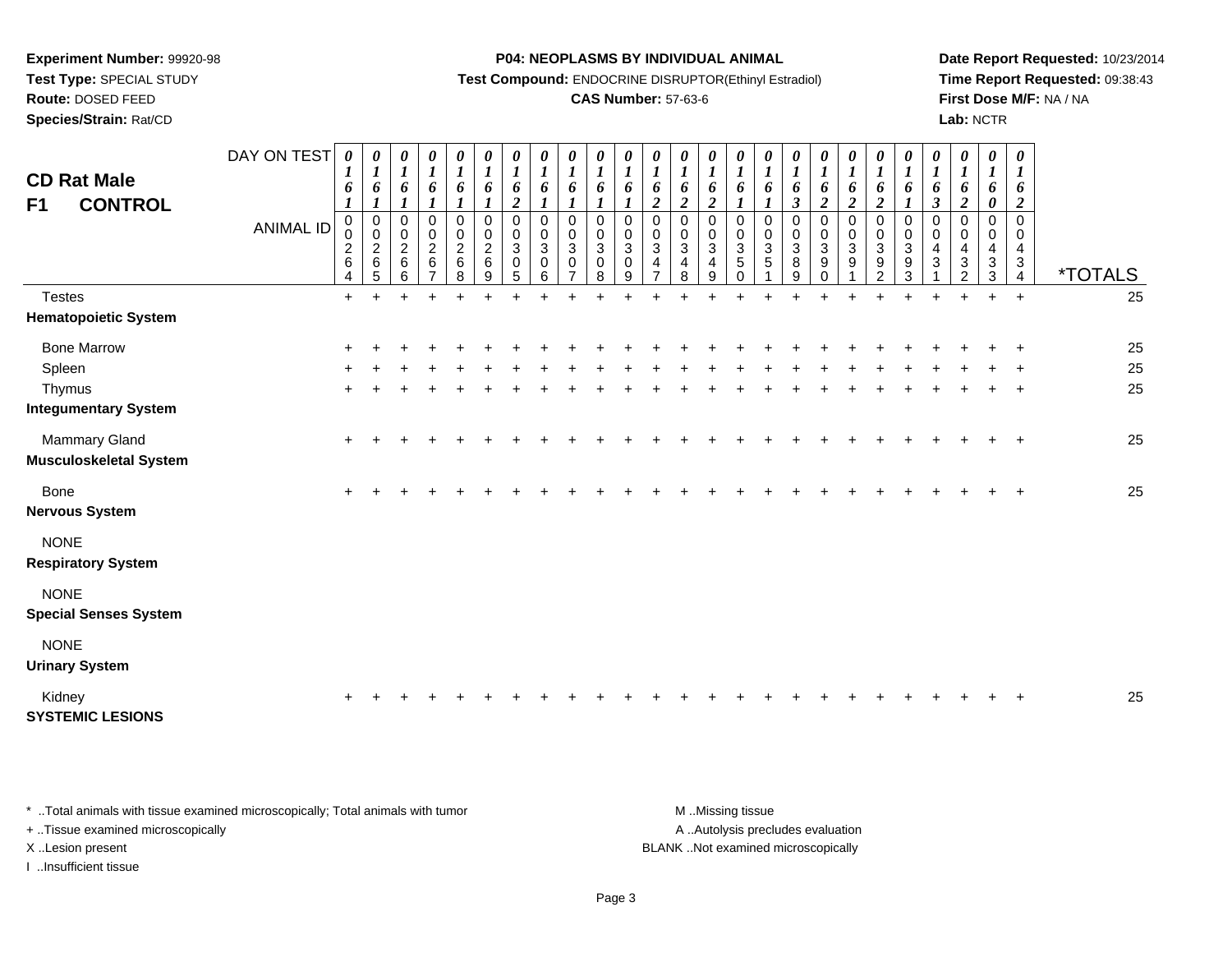**Test Type:** SPECIAL STUDY

**Route:** DOSED FEED

**Species/Strain:** Rat/CD

**P04: NEOPLASMS BY INDIVIDUAL ANIMAL**

**Test Compound:** ENDOCRINE DISRUPTOR(Ethinyl Estradiol)

## **CAS Number:** 57-63-6

**Date Report Requested:** 10/23/2014**Time Report Requested:** 09:38:43**First Dose M/F:** NA / NA**Lab:** NCTR

| <b>CD Rat Male</b><br><b>CONTROL</b><br>F <sub>1</sub> | DAY ON TEST | $\boldsymbol{\theta}$<br>o | 0<br>L,<br>$\bm{o}$   | $\boldsymbol{\theta}$<br>6 | $\boldsymbol{\theta}$<br>6        | $\boldsymbol{\theta}$<br>6 | 0<br>O                | 0<br>D  | 0<br>o | 0<br>o      | $\boldsymbol{\theta}$<br>6 | $\boldsymbol{\theta}$<br>6 | $\theta$<br>$\bm{o}$ | $\boldsymbol{\theta}$<br>$\bm{o}$ | 0<br>o<br>∠ | 0<br>o            | $\boldsymbol{\theta}$<br>O. | $\theta$<br>$\bm{o}$ | $\boldsymbol{\theta}$<br>o<br>◢ | $\theta$<br>o | $\theta$<br>o | $\theta$<br>O    | $\boldsymbol{\theta}$<br>6 | $\boldsymbol{\theta}$<br>6<br>◢ | $\boldsymbol{\theta}$<br>$\bm{b}$<br>$\boldsymbol{\theta}$ | $\boldsymbol{\theta}$<br>o |                       |
|--------------------------------------------------------|-------------|----------------------------|-----------------------|----------------------------|-----------------------------------|----------------------------|-----------------------|---------|--------|-------------|----------------------------|----------------------------|----------------------|-----------------------------------|-------------|-------------------|-----------------------------|----------------------|---------------------------------|---------------|---------------|------------------|----------------------------|---------------------------------|------------------------------------------------------------|----------------------------|-----------------------|
|                                                        | ANIMAL ID   | U<br>v<br>$\epsilon$<br>6  | 0<br>v<br>ົ<br>6<br>5 | $\sim$<br>6<br>R.          | 0<br>U<br>ົ<br><u>L</u><br>6<br>⇁ | ົ<br>6<br>Ω                | 0<br>0<br>ົ<br>6<br>9 | ົ<br>.h | 3      | 0<br>0<br>3 | 0<br>0<br>3<br>0<br>8      | 3<br>a                     | 3<br>4<br>-          | વ<br>◡<br>4<br>я                  | ີ<br>Q      | 3<br><sub>5</sub> | 5                           | 3<br>8<br>9          | 3<br>9                          | 3<br>9        | 9             | ۰Q<br>$\sqrt{2}$ | 0<br>0<br>3                | 0<br>0<br>4<br>3<br>ົ           | 0<br>3                                                     | 0<br>0<br>4<br>3<br>4      | <i><b>*TOTALS</b></i> |
| Multiple Organ                                         |             |                            |                       |                            |                                   |                            |                       |         |        |             |                            |                            |                      |                                   |             |                   |                             |                      |                                 |               |               |                  |                            |                                 |                                                            |                            | 25                    |

\* ..Total animals with tissue examined microscopically; Total animals with tumor **M** . Missing tissue M ..Missing tissue

+ ..Tissue examined microscopically

I ..Insufficient tissue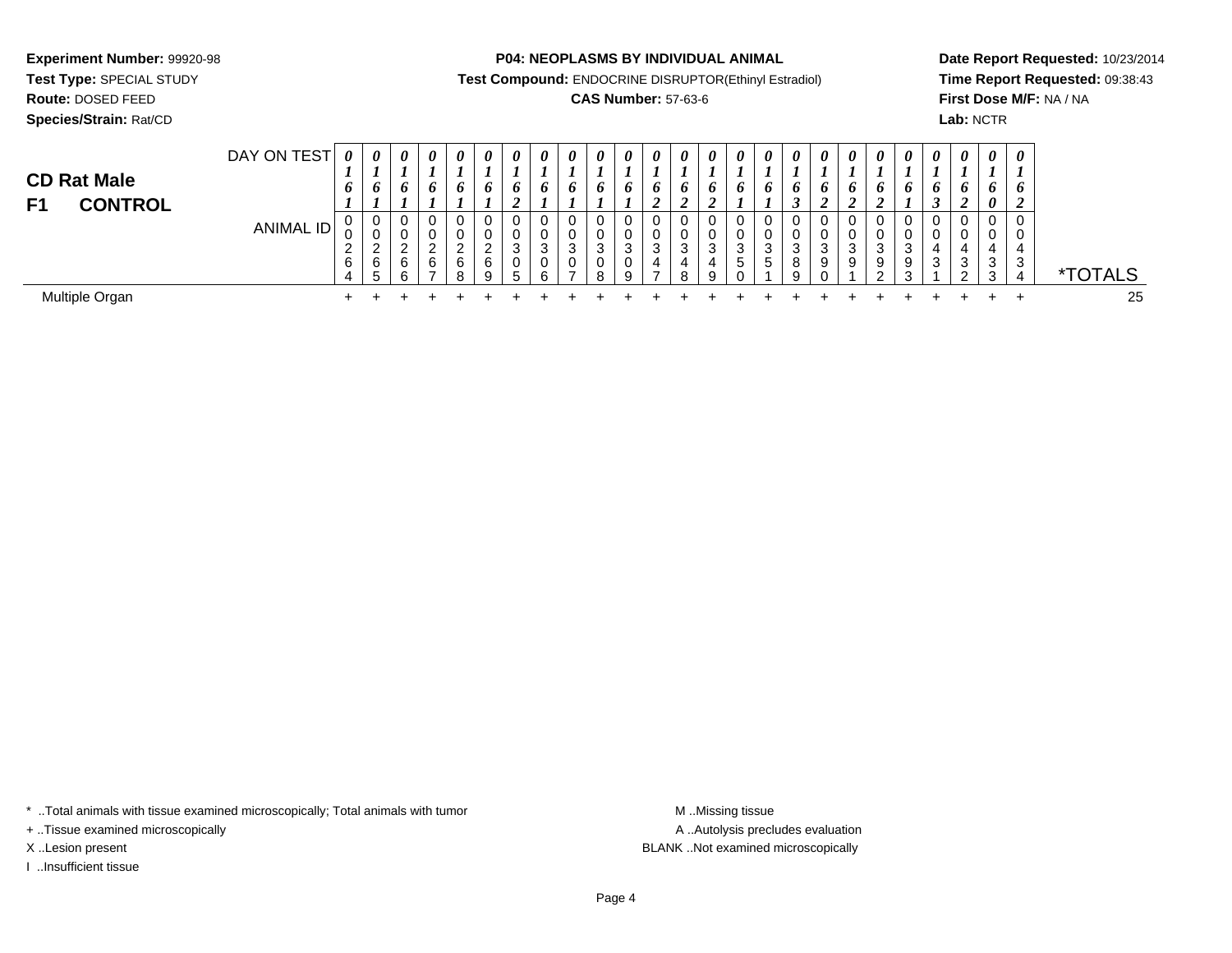**Route:** DOSED FEED

**Species/Strain:** Rat/CD

#### **P04: NEOPLASMS BY INDIVIDUAL ANIMAL**

**Test Compound:** ENDOCRINE DISRUPTOR(Ethinyl Estradiol)

## **CAS Number:** 57-63-6

**Date Report Requested:** 10/23/2014**Time Report Requested:** 09:38:43**First Dose M/F:** NA / NA**Lab:** NCTR

| <b>CD Rat Male</b><br><b>2.0 PPB</b><br>F1 | DAY ON TEST<br><b>ANIMAL ID</b> | 0<br>1<br>6<br>$\boldsymbol{l}$<br>$\pmb{0}$<br>0<br>$\frac{2}{7}$<br>$\Omega$ | 0<br>$\boldsymbol{l}$<br>6<br>$\boldsymbol{l}$<br>$\,0\,$<br>$\pmb{0}$<br>$\boldsymbol{2}$<br>$\overline{7}$ | 0<br>$\boldsymbol{l}$<br>6<br>$\boldsymbol{l}$<br>$\,0\,$<br>$\pmb{0}$<br>$\frac{2}{7}$<br>2 | 0<br>$\boldsymbol{l}$<br>6<br>$\boldsymbol{l}$<br>$\mathbf 0$<br>$\pmb{0}$<br>$\frac{2}{7}$<br>3 | 0<br>$\boldsymbol{l}$<br>6<br>$\boldsymbol{l}$<br>0<br>$\pmb{0}$<br>$\frac{2}{7}$<br>$\overline{4}$ | 0<br>$\boldsymbol{l}$<br>6<br>$\boldsymbol{2}$<br>$\pmb{0}$<br>$\mathbf 0$<br>$\sqrt{3}$<br>1<br>$\Omega$ | 0<br>$\boldsymbol{l}$<br>6<br>$\boldsymbol{2}$<br>$\pmb{0}$<br>$\pmb{0}$<br>$\ensuremath{\mathsf{3}}$ | $\frac{\theta}{I}$<br>6<br>$\boldsymbol{2}$<br>$\mathbf 0$<br>0<br>3<br>1<br>$\overline{2}$ | 0<br>$\boldsymbol{l}$<br>6<br>$\boldsymbol{2}$<br>0<br>0<br>$\mathbf{3}$<br>$\mathbf{1}$<br>3 | $\boldsymbol{\theta}$<br>$\boldsymbol{l}$<br>6<br>$\boldsymbol{2}$<br>$\mathbf 0$<br>0<br>$\sqrt{3}$ | 0<br>6<br>$\boldsymbol{\beta}$<br>$\Omega$<br>0<br>3<br>5<br>$\overline{2}$ | 0<br>$\boldsymbol{l}$<br>6<br>$\boldsymbol{\beta}$<br>0<br>0<br>$\sqrt{3}$<br>$\,$ 5 $\,$<br>3 | 0<br>$\boldsymbol{l}$<br>6<br>$\boldsymbol{\beta}$<br>$\mathbf 0$<br>0<br>$\ensuremath{\mathsf{3}}$<br>5<br>4 | 0<br>$\boldsymbol{l}$<br>6<br>$\boldsymbol{\beta}$<br>$\mathbf 0$<br>$\mathbf 0$<br>$\sqrt{3}$<br>$\sqrt{5}$<br>5 | 0<br>$\boldsymbol{l}$<br>6<br>$\boldsymbol{\beta}$<br>0<br>0<br>$\sqrt{3}$<br>5<br>6 | 0<br>$\boldsymbol{l}$<br>6<br>$\boldsymbol{l}$<br>0<br>0<br>$\sqrt{3}$<br>$\sqrt{5}$<br>$\overline{7}$ | 0<br>$\boldsymbol{l}$<br>6<br>$\mathfrak{z}$<br>$\pmb{0}$<br>$\mathbf 0$<br>$\sqrt{3}$<br>9<br>$\overline{4}$ | 0<br>$\boldsymbol{l}$<br>6<br>$\mathfrak{z}$<br>$\pmb{0}$<br>$\pmb{0}$<br>$\sqrt{3}$<br>$\boldsymbol{9}$<br>5 | $\frac{\boldsymbol{\theta}}{\boldsymbol{I}}$<br>6<br>$\mathfrak{z}$<br>0<br>$\mathbf 0$<br>3<br>$\boldsymbol{9}$<br>6 | 0<br>$\boldsymbol{l}$<br>6<br>$\boldsymbol{\beta}$<br>0<br>$\pmb{0}$<br>$\mathbf{3}$<br>9<br>$\overline{7}$ | 0<br>$\boldsymbol{l}$<br>6<br>$\boldsymbol{\beta}$<br>$\pmb{0}$<br>$\pmb{0}$<br>$\sqrt{3}$<br>9<br>8 | 0<br>$\boldsymbol{l}$<br>6<br>$\boldsymbol{2}$<br>$\mathbf 0$<br>0<br>3<br>9<br>9 | 0<br>$\boldsymbol{l}$<br>6<br>$\boldsymbol{2}$<br>$\mathbf 0$<br>0<br>$\overline{4}$<br>$\sqrt{3}$<br>5 | 0<br>$\boldsymbol{l}$<br>6<br>$\boldsymbol{2}$<br>0<br>0<br>4<br>$\ensuremath{\mathsf{3}}$<br>6 | $\boldsymbol{\theta}$<br>$\boldsymbol{l}$<br>6<br>$\boldsymbol{2}$<br>$\mathbf 0$<br>0<br>4<br>$\ensuremath{\mathsf{3}}$<br>$\overline{7}$ | <i><b>*TOTALS</b></i> |
|--------------------------------------------|---------------------------------|--------------------------------------------------------------------------------|--------------------------------------------------------------------------------------------------------------|----------------------------------------------------------------------------------------------|--------------------------------------------------------------------------------------------------|-----------------------------------------------------------------------------------------------------|-----------------------------------------------------------------------------------------------------------|-------------------------------------------------------------------------------------------------------|---------------------------------------------------------------------------------------------|-----------------------------------------------------------------------------------------------|------------------------------------------------------------------------------------------------------|-----------------------------------------------------------------------------|------------------------------------------------------------------------------------------------|---------------------------------------------------------------------------------------------------------------|-------------------------------------------------------------------------------------------------------------------|--------------------------------------------------------------------------------------|--------------------------------------------------------------------------------------------------------|---------------------------------------------------------------------------------------------------------------|---------------------------------------------------------------------------------------------------------------|-----------------------------------------------------------------------------------------------------------------------|-------------------------------------------------------------------------------------------------------------|------------------------------------------------------------------------------------------------------|-----------------------------------------------------------------------------------|---------------------------------------------------------------------------------------------------------|-------------------------------------------------------------------------------------------------|--------------------------------------------------------------------------------------------------------------------------------------------|-----------------------|
| <b>Alimentary System</b>                   |                                 |                                                                                |                                                                                                              |                                                                                              |                                                                                                  |                                                                                                     |                                                                                                           |                                                                                                       |                                                                                             |                                                                                               |                                                                                                      |                                                                             |                                                                                                |                                                                                                               |                                                                                                                   |                                                                                      |                                                                                                        |                                                                                                               |                                                                                                               |                                                                                                                       |                                                                                                             |                                                                                                      |                                                                                   |                                                                                                         |                                                                                                 |                                                                                                                                            |                       |
| Liver<br><b>Cardiovascular System</b>      |                                 |                                                                                |                                                                                                              |                                                                                              |                                                                                                  |                                                                                                     |                                                                                                           |                                                                                                       |                                                                                             |                                                                                               |                                                                                                      |                                                                             |                                                                                                |                                                                                                               |                                                                                                                   |                                                                                      | $\ddot{}$                                                                                              |                                                                                                               |                                                                                                               |                                                                                                                       |                                                                                                             |                                                                                                      |                                                                                   |                                                                                                         |                                                                                                 |                                                                                                                                            | $\mathbf{1}$          |
| <b>NONE</b><br><b>Endocrine System</b>     |                                 |                                                                                |                                                                                                              |                                                                                              |                                                                                                  |                                                                                                     |                                                                                                           |                                                                                                       |                                                                                             |                                                                                               |                                                                                                      |                                                                             |                                                                                                |                                                                                                               |                                                                                                                   |                                                                                      |                                                                                                        |                                                                                                               |                                                                                                               |                                                                                                                       |                                                                                                             |                                                                                                      |                                                                                   |                                                                                                         |                                                                                                 |                                                                                                                                            |                       |
| <b>NONE</b><br><b>General Body System</b>  |                                 |                                                                                |                                                                                                              |                                                                                              |                                                                                                  |                                                                                                     |                                                                                                           |                                                                                                       |                                                                                             |                                                                                               |                                                                                                      |                                                                             |                                                                                                |                                                                                                               |                                                                                                                   |                                                                                      |                                                                                                        |                                                                                                               |                                                                                                               |                                                                                                                       |                                                                                                             |                                                                                                      |                                                                                   |                                                                                                         |                                                                                                 |                                                                                                                                            |                       |
| <b>NONE</b><br><b>Genital System</b>       |                                 |                                                                                |                                                                                                              |                                                                                              |                                                                                                  |                                                                                                     |                                                                                                           |                                                                                                       |                                                                                             |                                                                                               |                                                                                                      |                                                                             |                                                                                                |                                                                                                               |                                                                                                                   |                                                                                      |                                                                                                        |                                                                                                               |                                                                                                               |                                                                                                                       |                                                                                                             |                                                                                                      |                                                                                   |                                                                                                         |                                                                                                 |                                                                                                                                            |                       |
| <b>Coagulating Gland</b>                   |                                 |                                                                                |                                                                                                              |                                                                                              |                                                                                                  |                                                                                                     |                                                                                                           |                                                                                                       |                                                                                             |                                                                                               |                                                                                                      |                                                                             |                                                                                                |                                                                                                               |                                                                                                                   |                                                                                      |                                                                                                        |                                                                                                               |                                                                                                               |                                                                                                                       |                                                                                                             |                                                                                                      |                                                                                   |                                                                                                         |                                                                                                 | M                                                                                                                                          | 24                    |
| Epididymis<br><b>Preputial Gland</b>       |                                 | $\pm$                                                                          |                                                                                                              |                                                                                              |                                                                                                  |                                                                                                     |                                                                                                           |                                                                                                       |                                                                                             |                                                                                               |                                                                                                      |                                                                             |                                                                                                |                                                                                                               |                                                                                                                   |                                                                                      |                                                                                                        |                                                                                                               |                                                                                                               |                                                                                                                       |                                                                                                             |                                                                                                      | $\ddot{}$                                                                         |                                                                                                         |                                                                                                 |                                                                                                                                            | 25<br>$\overline{2}$  |
| Prostate, Dorsal/Lateral Lobe              |                                 |                                                                                |                                                                                                              |                                                                                              |                                                                                                  |                                                                                                     |                                                                                                           |                                                                                                       |                                                                                             |                                                                                               |                                                                                                      |                                                                             |                                                                                                |                                                                                                               |                                                                                                                   |                                                                                      |                                                                                                        |                                                                                                               |                                                                                                               |                                                                                                                       |                                                                                                             |                                                                                                      |                                                                                   |                                                                                                         |                                                                                                 |                                                                                                                                            | 25                    |
| Prostate, Ventral Lobe                     |                                 |                                                                                |                                                                                                              |                                                                                              |                                                                                                  |                                                                                                     |                                                                                                           |                                                                                                       |                                                                                             |                                                                                               |                                                                                                      |                                                                             |                                                                                                |                                                                                                               |                                                                                                                   |                                                                                      |                                                                                                        |                                                                                                               |                                                                                                               |                                                                                                                       |                                                                                                             |                                                                                                      |                                                                                   |                                                                                                         |                                                                                                 |                                                                                                                                            | 25                    |
| <b>Rete Testes</b>                         |                                 |                                                                                |                                                                                                              |                                                                                              |                                                                                                  |                                                                                                     |                                                                                                           |                                                                                                       |                                                                                             |                                                                                               |                                                                                                      |                                                                             |                                                                                                |                                                                                                               |                                                                                                                   |                                                                                      |                                                                                                        |                                                                                                               |                                                                                                               |                                                                                                                       |                                                                                                             |                                                                                                      |                                                                                   |                                                                                                         |                                                                                                 |                                                                                                                                            | 23                    |
| Seminal Vesicle<br><b>Testes</b>           |                                 |                                                                                |                                                                                                              |                                                                                              |                                                                                                  |                                                                                                     |                                                                                                           |                                                                                                       |                                                                                             |                                                                                               |                                                                                                      |                                                                             |                                                                                                |                                                                                                               |                                                                                                                   |                                                                                      |                                                                                                        |                                                                                                               |                                                                                                               |                                                                                                                       |                                                                                                             |                                                                                                      |                                                                                   |                                                                                                         |                                                                                                 |                                                                                                                                            | 25<br>25              |

## **Hematopoietic System**

NONE

\* ..Total animals with tissue examined microscopically; Total animals with tumor **M** . Missing tissue M ..Missing tissue

+ ..Tissue examined microscopically

I ..Insufficient tissue

A ..Autolysis precludes evaluation

X ..Lesion present BLANK ..Not examined microscopically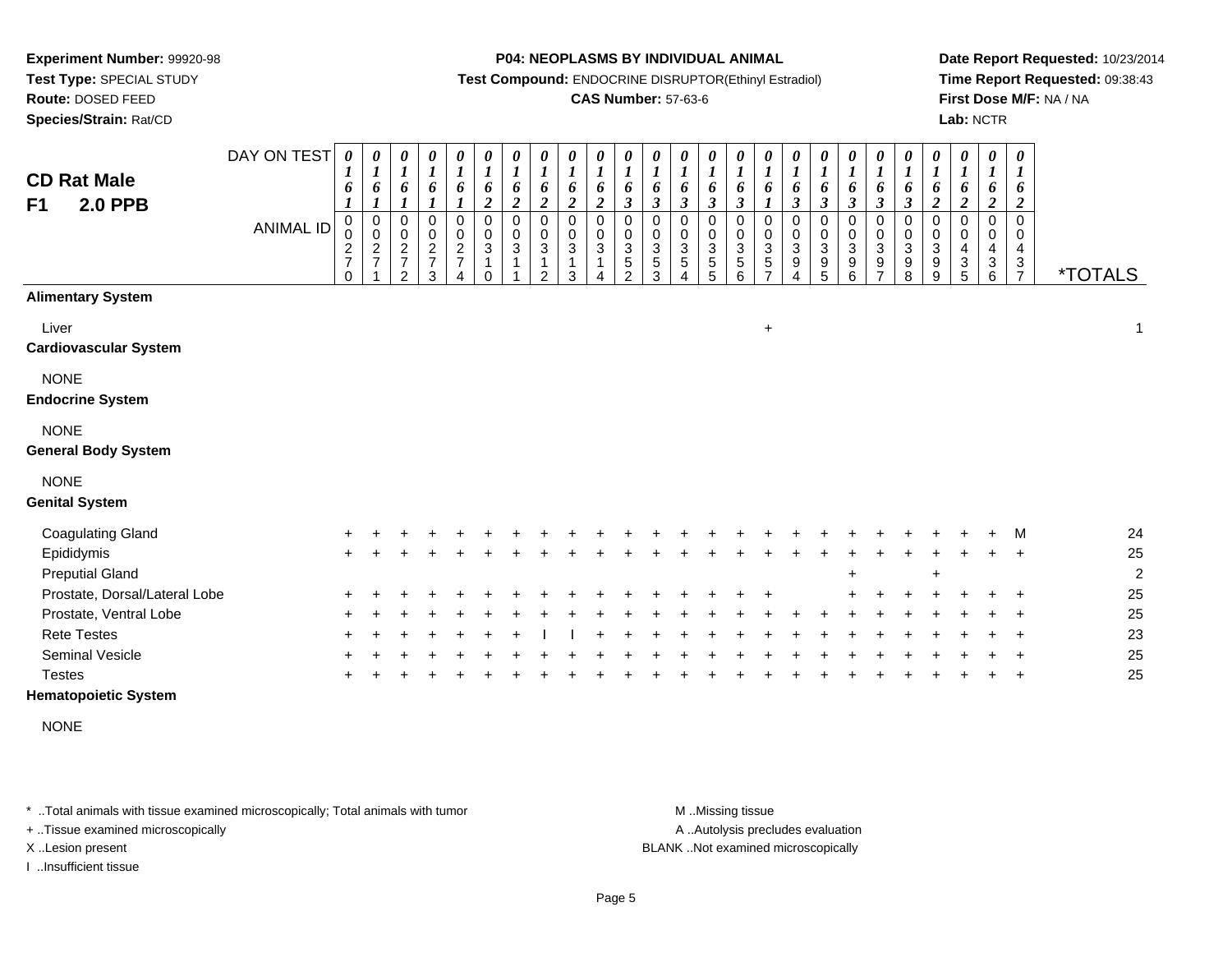**Route:** DOSED FEED

**Species/Strain:** Rat/CD

#### **P04: NEOPLASMS BY INDIVIDUAL ANIMAL**

**Test Compound:** ENDOCRINE DISRUPTOR(Ethinyl Estradiol)

## **CAS Number:** 57-63-6

**Date Report Requested:** 10/23/2014**Time Report Requested:** 09:38:44**First Dose M/F:** NA / NA**Lab:** NCTR

| <b>CD Rat Male</b><br><b>2.0 PPB</b><br>F1            | DAY ON TEST<br><b>ANIMAL ID</b> | 0<br>1<br>6<br>0<br>$\pmb{0}$<br>$\boldsymbol{2}$<br>$\overline{7}$<br>$\Omega$ | 0<br>$\boldsymbol{l}$<br>6<br>$\pmb{0}$<br>$\mathbf 0$<br>$\boldsymbol{2}$<br>$\overline{7}$ | 0<br>$\boldsymbol{l}$<br>6<br>0<br>$\mathbf 0$<br>$\overline{c}$<br>$\overline{7}$<br>$\overline{2}$ | $\boldsymbol{\theta}$<br>$\boldsymbol{l}$<br>6<br>0<br>$\mathbf 0$<br>$\overline{c}$<br>$\boldsymbol{7}$<br>3 | $\boldsymbol{l}$<br>6<br>0<br>$\mathbf 0$<br>$\boldsymbol{2}$<br>$\overline{7}$ | 0<br>$\boldsymbol{l}$<br>6<br>$\overline{c}$<br>0<br>$\pmb{0}$<br>$\ensuremath{\mathsf{3}}$ | 0<br>$\boldsymbol{l}$<br>6<br>$\overline{\mathbf{c}}$<br>0<br>$\pmb{0}$<br>$\sqrt{3}$ | 0<br>$\boldsymbol{l}$<br>6<br>$\boldsymbol{2}$<br>$\mathbf 0$<br>$\pmb{0}$<br>$\mathbf 3$<br>$\mathbf 1$<br>$\mathcal{P}$ | 0<br>$\boldsymbol{l}$<br>6<br>$\overline{2}$<br>0<br>0<br>$\sqrt{3}$<br>1<br>3 | $\boldsymbol{\theta}$<br>$\boldsymbol{l}$<br>6<br>$\overline{2}$<br>0<br>0<br>3 | 0<br>$\boldsymbol{l}$<br>6<br>$\boldsymbol{\beta}$<br>0<br>0<br>$\mathbf{3}$<br>$\sqrt{5}$<br>2 | $\frac{\theta}{I}$<br>6<br>$\boldsymbol{\beta}$<br>0<br>0<br>$\mathbf{3}$<br>5<br>3 | $\frac{\theta}{I}$<br>6<br>$\boldsymbol{\beta}$<br>0<br>0<br>3<br>5 | $\boldsymbol{\theta}$<br>$\boldsymbol{l}$<br>6<br>$\boldsymbol{\beta}$<br>0<br>0<br>$\sqrt{3}$<br>$\,$ 5 $\,$<br>5 | 0<br>$\boldsymbol{l}$<br>6<br>$\boldsymbol{\beta}$<br>0<br>0<br>$\ensuremath{\mathsf{3}}$<br>5<br>6 | 0<br>$\boldsymbol{l}$<br>6<br>1<br>0<br>0<br>$\mathbf{3}$<br>$\mathbf 5$<br>$\overline{ }$ | 0<br>$\boldsymbol{l}$<br>6<br>$\boldsymbol{\beta}$<br>0<br>0<br>$\sqrt{3}$<br>9<br>4 | 0<br>$\boldsymbol{l}$<br>6<br>$\mathfrak{z}$<br>0<br>$\mathbf 0$<br>$\ensuremath{\mathsf{3}}$<br>$\boldsymbol{9}$<br>$\overline{5}$ | $\boldsymbol{\theta}$<br>$\boldsymbol{l}$<br>6<br>$\mathfrak{z}$<br>0<br>$\pmb{0}$<br>$\mathbf{3}$<br>$\boldsymbol{9}$<br>6 | $\frac{\boldsymbol{0}}{\boldsymbol{1}}$<br>6<br>$\boldsymbol{\beta}$<br>$\pmb{0}$<br>$\frac{0}{3}$<br>$\overline{ }$ | $\frac{\theta}{I}$<br>6<br>$\mathfrak{z}$<br>0<br>$\frac{0}{3}$<br>$\boldsymbol{9}$<br>8 | $\frac{\theta}{I}$<br>6<br>$\boldsymbol{2}$<br>0<br>0<br>$\ensuremath{\mathsf{3}}$<br>$\boldsymbol{9}$<br>9 | $\boldsymbol{\theta}$<br>$\boldsymbol{l}$<br>6<br>$\boldsymbol{2}$<br>0<br>0<br>4<br>$\sqrt{3}$<br>5 | 0<br>$\boldsymbol{l}$<br>6<br>$\overline{c}$<br>$\mathbf 0$<br>0<br>4<br>3<br>6 | 0<br>$\boldsymbol{I}$<br>6<br>$\boldsymbol{2}$<br>$\Omega$<br>0<br>4<br>3<br>$\overline{7}$ | <i><b>*TOTALS</b></i> |
|-------------------------------------------------------|---------------------------------|---------------------------------------------------------------------------------|----------------------------------------------------------------------------------------------|------------------------------------------------------------------------------------------------------|---------------------------------------------------------------------------------------------------------------|---------------------------------------------------------------------------------|---------------------------------------------------------------------------------------------|---------------------------------------------------------------------------------------|---------------------------------------------------------------------------------------------------------------------------|--------------------------------------------------------------------------------|---------------------------------------------------------------------------------|-------------------------------------------------------------------------------------------------|-------------------------------------------------------------------------------------|---------------------------------------------------------------------|--------------------------------------------------------------------------------------------------------------------|-----------------------------------------------------------------------------------------------------|--------------------------------------------------------------------------------------------|--------------------------------------------------------------------------------------|-------------------------------------------------------------------------------------------------------------------------------------|-----------------------------------------------------------------------------------------------------------------------------|----------------------------------------------------------------------------------------------------------------------|------------------------------------------------------------------------------------------|-------------------------------------------------------------------------------------------------------------|------------------------------------------------------------------------------------------------------|---------------------------------------------------------------------------------|---------------------------------------------------------------------------------------------|-----------------------|
| <b>Integumentary System</b>                           |                                 |                                                                                 |                                                                                              |                                                                                                      |                                                                                                               |                                                                                 |                                                                                             |                                                                                       |                                                                                                                           |                                                                                |                                                                                 |                                                                                                 |                                                                                     |                                                                     |                                                                                                                    |                                                                                                     |                                                                                            |                                                                                      |                                                                                                                                     |                                                                                                                             |                                                                                                                      |                                                                                          |                                                                                                             |                                                                                                      |                                                                                 |                                                                                             |                       |
| <b>Mammary Gland</b><br><b>Musculoskeletal System</b> |                                 |                                                                                 |                                                                                              |                                                                                                      |                                                                                                               |                                                                                 |                                                                                             |                                                                                       |                                                                                                                           |                                                                                |                                                                                 |                                                                                                 |                                                                                     |                                                                     |                                                                                                                    |                                                                                                     |                                                                                            |                                                                                      |                                                                                                                                     |                                                                                                                             |                                                                                                                      |                                                                                          |                                                                                                             |                                                                                                      |                                                                                 |                                                                                             | 24                    |
| <b>NONE</b><br><b>Nervous System</b>                  |                                 |                                                                                 |                                                                                              |                                                                                                      |                                                                                                               |                                                                                 |                                                                                             |                                                                                       |                                                                                                                           |                                                                                |                                                                                 |                                                                                                 |                                                                                     |                                                                     |                                                                                                                    |                                                                                                     |                                                                                            |                                                                                      |                                                                                                                                     |                                                                                                                             |                                                                                                                      |                                                                                          |                                                                                                             |                                                                                                      |                                                                                 |                                                                                             |                       |
| <b>NONE</b><br><b>Respiratory System</b>              |                                 |                                                                                 |                                                                                              |                                                                                                      |                                                                                                               |                                                                                 |                                                                                             |                                                                                       |                                                                                                                           |                                                                                |                                                                                 |                                                                                                 |                                                                                     |                                                                     |                                                                                                                    |                                                                                                     |                                                                                            |                                                                                      |                                                                                                                                     |                                                                                                                             |                                                                                                                      |                                                                                          |                                                                                                             |                                                                                                      |                                                                                 |                                                                                             |                       |
| <b>NONE</b><br><b>Special Senses System</b>           |                                 |                                                                                 |                                                                                              |                                                                                                      |                                                                                                               |                                                                                 |                                                                                             |                                                                                       |                                                                                                                           |                                                                                |                                                                                 |                                                                                                 |                                                                                     |                                                                     |                                                                                                                    |                                                                                                     |                                                                                            |                                                                                      |                                                                                                                                     |                                                                                                                             |                                                                                                                      |                                                                                          |                                                                                                             |                                                                                                      |                                                                                 |                                                                                             |                       |
| <b>NONE</b><br><b>Urinary System</b>                  |                                 |                                                                                 |                                                                                              |                                                                                                      |                                                                                                               |                                                                                 |                                                                                             |                                                                                       |                                                                                                                           |                                                                                |                                                                                 |                                                                                                 |                                                                                     |                                                                     |                                                                                                                    |                                                                                                     |                                                                                            |                                                                                      |                                                                                                                                     |                                                                                                                             |                                                                                                                      |                                                                                          |                                                                                                             |                                                                                                      |                                                                                 |                                                                                             |                       |
| Kidney<br><b>SYSTEMIC LESIONS</b>                     |                                 |                                                                                 |                                                                                              |                                                                                                      |                                                                                                               |                                                                                 |                                                                                             |                                                                                       |                                                                                                                           |                                                                                |                                                                                 | $\ddot{}$                                                                                       |                                                                                     |                                                                     |                                                                                                                    |                                                                                                     |                                                                                            |                                                                                      |                                                                                                                                     |                                                                                                                             |                                                                                                                      |                                                                                          |                                                                                                             |                                                                                                      | $\ddot{}$                                                                       |                                                                                             | $\overline{c}$        |
| Multiple Organ                                        |                                 |                                                                                 |                                                                                              |                                                                                                      |                                                                                                               |                                                                                 |                                                                                             |                                                                                       |                                                                                                                           |                                                                                |                                                                                 |                                                                                                 |                                                                                     |                                                                     |                                                                                                                    |                                                                                                     |                                                                                            |                                                                                      |                                                                                                                                     |                                                                                                                             |                                                                                                                      |                                                                                          |                                                                                                             |                                                                                                      |                                                                                 |                                                                                             | 25                    |

\* ..Total animals with tissue examined microscopically; Total animals with tumor **M** . Missing tissue M ..Missing tissue

+ ..Tissue examined microscopically

I ..Insufficient tissue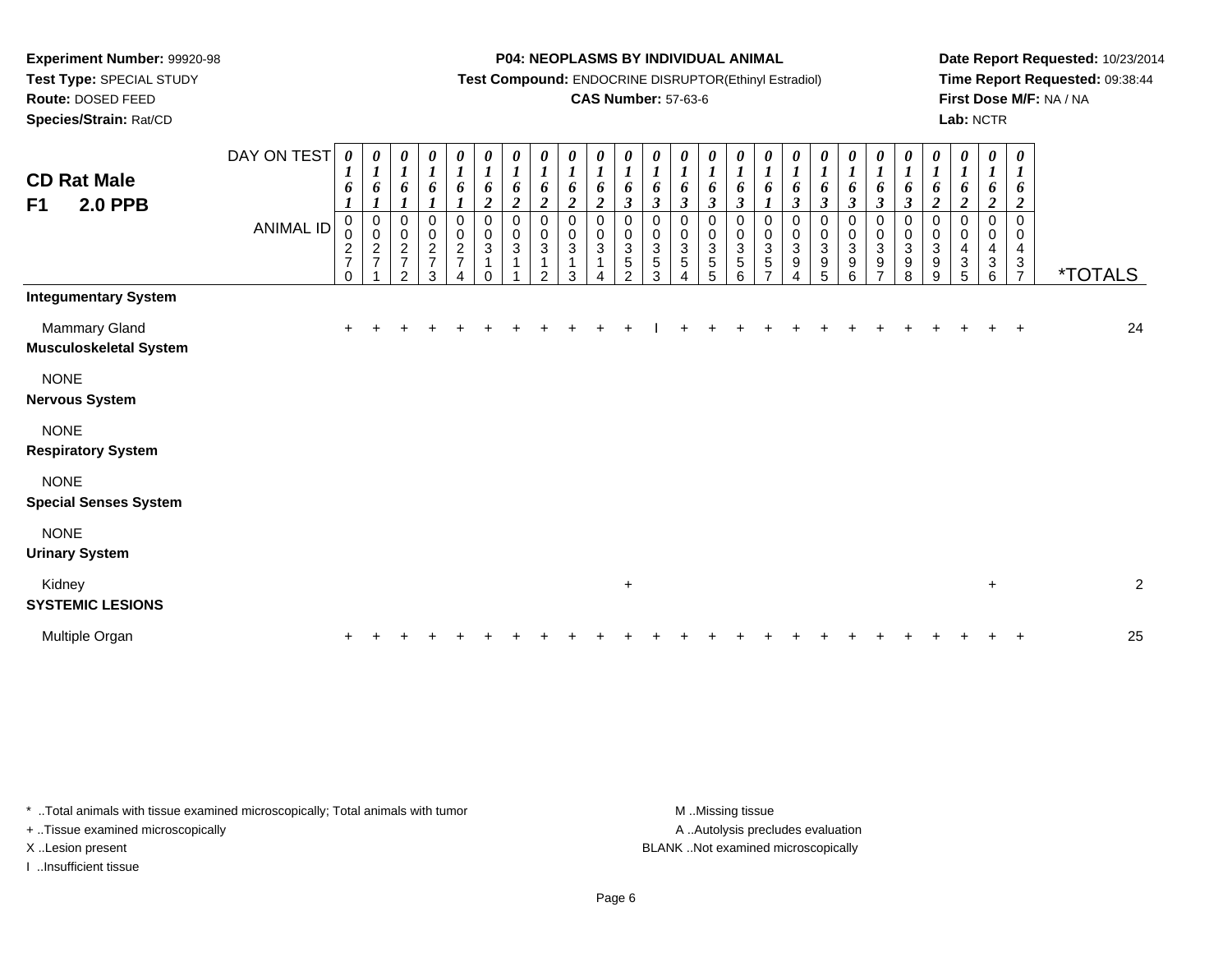**Route:** DOSED FEED

**Species/Strain:** Rat/CD

#### **P04: NEOPLASMS BY INDIVIDUAL ANIMAL**

**Test Compound:** ENDOCRINE DISRUPTOR(Ethinyl Estradiol)

## **CAS Number:** 57-63-6

**Date Report Requested:** 10/23/2014**Time Report Requested:** 09:38:44**First Dose M/F:** NA / NA**Lab:** NCTR

| <b>CD Rat Male</b><br><b>10 PPB</b><br>F <sub>1</sub> | DAY ON TEST<br><b>ANIMAL ID</b> | $\boldsymbol{\theta}$<br>1<br>6<br>0<br>$\pmb{0}$<br>$\frac{2}{7}$<br>5 | 0<br>$\boldsymbol{l}$<br>6<br>$\boldsymbol{l}$<br>0<br>$\mathbf 0$<br>$\overline{c}$<br>$\overline{7}$<br>6 | 0<br>$\boldsymbol{l}$<br>6<br>0<br>$\pmb{0}$<br>$\boldsymbol{2}$<br>$\overline{7}$ | $\boldsymbol{\theta}$<br>$\boldsymbol{l}$<br>6<br>1<br>$\mathbf 0$<br>$\mathbf 0$<br>$\frac{2}{7}$<br>8 | 0<br>$\boldsymbol{l}$<br>6<br>0<br>$\pmb{0}$<br>$\frac{2}{7}$<br>9 | 0<br>$\boldsymbol{l}$<br>6<br>$\overline{\mathbf{c}}$<br>0<br>$\pmb{0}$<br>$\ensuremath{\mathsf{3}}$<br>1<br>5 | $\boldsymbol{\theta}$<br>$\boldsymbol{l}$<br>6<br>$\overline{c}$<br>$\mathbf 0$<br>$\mathbf 0$<br>$\mathbf 3$<br>$\mathbf{1}$<br>6 | $\pmb{\theta}$<br>$\boldsymbol{l}$<br>6<br>$\overline{2}$<br>$\pmb{0}$<br>$\mathbf 0$<br>$\ensuremath{\mathsf{3}}$<br>7 | $\pmb{\theta}$<br>$\boldsymbol{l}$<br>6<br>$\boldsymbol{2}$<br>0<br>0<br>$\mathbf{3}$<br>1<br>8 | 0<br>$\boldsymbol{l}$<br>6<br>$\boldsymbol{2}$<br>$\Omega$<br>0<br>$\ensuremath{\mathsf{3}}$<br>$\mathbf{1}$<br>9 | $\pmb{\theta}$<br>$\boldsymbol{l}$<br>6<br>$\boldsymbol{2}$<br>$\Omega$<br>0<br>$\sqrt{3}$<br>$\overline{c}$<br>$\Omega$ | 0<br>$\boldsymbol{l}$<br>6<br>$\overline{\mathbf{3}}$<br>0<br>$\mathbf 0$<br>$\frac{3}{5}$<br>8 | 0<br>$\boldsymbol{l}$<br>6<br>$\overline{c}$<br>0<br>$\mathbf 0$<br>$\frac{3}{5}$<br>$\boldsymbol{9}$ | 0<br>$\boldsymbol{l}$<br>6<br>$\boldsymbol{2}$<br>$\mathbf 0$<br>$\mathbf 0$<br>$\sqrt{3}$<br>$\,6$<br>$\Omega$ | $\boldsymbol{\theta}$<br>$\boldsymbol{l}$<br>6<br>$\overline{\mathbf{c}}$<br>$\Omega$<br>$\pmb{0}$<br>$\ensuremath{\mathsf{3}}$<br>$\,6$ | $\boldsymbol{\theta}$<br>$\boldsymbol{l}$<br>6<br>$\boldsymbol{2}$<br>$\Omega$<br>0<br>$\sqrt{3}$<br>$\,6\,$<br>$\overline{c}$ | 0<br>$\boldsymbol{l}$<br>6<br>$\overline{c}$<br>$\Omega$<br>0<br>3<br>$6\phantom{1}6$<br>3 | 0<br>$\boldsymbol{l}$<br>6<br>$\boldsymbol{\beta}$<br>0<br>0<br>4<br>$\pmb{0}$<br>$\Omega$ | 0<br>$\boldsymbol{l}$<br>6<br>$\mathfrak{z}$<br>0<br>0<br>4<br>0 | 0<br>$\boldsymbol{l}$<br>6<br>$\mathfrak{z}$<br>0<br>$\pmb{0}$<br>$\overline{4}$<br>$\pmb{0}$<br>$\overline{2}$ | $\boldsymbol{\theta}$<br>$\boldsymbol{l}$<br>6<br>$\overline{c}$<br>$\Omega$<br>$\mathbf 0$<br>$\overline{4}$<br>$\pmb{0}$<br>3 | 0<br>$\boldsymbol{l}$<br>6<br>$\overline{2}$<br>$\Omega$<br>0<br>4<br>0 | $\pmb{\theta}$<br>$\boldsymbol{l}$<br>6<br>$\boldsymbol{2}$<br>0<br>0<br>4<br>$\ensuremath{\mathsf{3}}$<br>8 | $\boldsymbol{\theta}$<br>$\boldsymbol{l}$<br>6<br>$\Omega$<br>$\mathbf 0$<br>4<br>$\sqrt{3}$<br>9 | $\pmb{\theta}$<br>$\boldsymbol{l}$<br>6<br>$\boldsymbol{\theta}$<br>$\mathbf 0$<br>0<br>$\overline{\mathbf{4}}$<br>$\overline{4}$<br>$\mathsf 0$ | <i><b>*TOTALS</b></i>        |
|-------------------------------------------------------|---------------------------------|-------------------------------------------------------------------------|-------------------------------------------------------------------------------------------------------------|------------------------------------------------------------------------------------|---------------------------------------------------------------------------------------------------------|--------------------------------------------------------------------|----------------------------------------------------------------------------------------------------------------|------------------------------------------------------------------------------------------------------------------------------------|-------------------------------------------------------------------------------------------------------------------------|-------------------------------------------------------------------------------------------------|-------------------------------------------------------------------------------------------------------------------|--------------------------------------------------------------------------------------------------------------------------|-------------------------------------------------------------------------------------------------|-------------------------------------------------------------------------------------------------------|-----------------------------------------------------------------------------------------------------------------|------------------------------------------------------------------------------------------------------------------------------------------|--------------------------------------------------------------------------------------------------------------------------------|--------------------------------------------------------------------------------------------|--------------------------------------------------------------------------------------------|------------------------------------------------------------------|-----------------------------------------------------------------------------------------------------------------|---------------------------------------------------------------------------------------------------------------------------------|-------------------------------------------------------------------------|--------------------------------------------------------------------------------------------------------------|---------------------------------------------------------------------------------------------------|--------------------------------------------------------------------------------------------------------------------------------------------------|------------------------------|
| <b>Alimentary System</b>                              |                                 |                                                                         |                                                                                                             |                                                                                    |                                                                                                         |                                                                    |                                                                                                                |                                                                                                                                    |                                                                                                                         |                                                                                                 |                                                                                                                   |                                                                                                                          |                                                                                                 |                                                                                                       |                                                                                                                 |                                                                                                                                          |                                                                                                                                |                                                                                            |                                                                                            |                                                                  |                                                                                                                 |                                                                                                                                 |                                                                         |                                                                                                              |                                                                                                   |                                                                                                                                                  |                              |
| Liver<br>Mesentery<br><b>Cardiovascular System</b>    |                                 |                                                                         |                                                                                                             |                                                                                    |                                                                                                         |                                                                    |                                                                                                                |                                                                                                                                    |                                                                                                                         |                                                                                                 |                                                                                                                   |                                                                                                                          |                                                                                                 |                                                                                                       | $\ddot{}$                                                                                                       |                                                                                                                                          |                                                                                                                                |                                                                                            |                                                                                            |                                                                  |                                                                                                                 |                                                                                                                                 | $\ddot{}$                                                               |                                                                                                              |                                                                                                   |                                                                                                                                                  | $\mathbf{1}$<br>$\mathbf{1}$ |
| <b>NONE</b><br><b>Endocrine System</b>                |                                 |                                                                         |                                                                                                             |                                                                                    |                                                                                                         |                                                                    |                                                                                                                |                                                                                                                                    |                                                                                                                         |                                                                                                 |                                                                                                                   |                                                                                                                          |                                                                                                 |                                                                                                       |                                                                                                                 |                                                                                                                                          |                                                                                                                                |                                                                                            |                                                                                            |                                                                  |                                                                                                                 |                                                                                                                                 |                                                                         |                                                                                                              |                                                                                                   |                                                                                                                                                  |                              |
| <b>NONE</b><br><b>General Body System</b>             |                                 |                                                                         |                                                                                                             |                                                                                    |                                                                                                         |                                                                    |                                                                                                                |                                                                                                                                    |                                                                                                                         |                                                                                                 |                                                                                                                   |                                                                                                                          |                                                                                                 |                                                                                                       |                                                                                                                 |                                                                                                                                          |                                                                                                                                |                                                                                            |                                                                                            |                                                                  |                                                                                                                 |                                                                                                                                 |                                                                         |                                                                                                              |                                                                                                   |                                                                                                                                                  |                              |
| <b>NONE</b><br><b>Genital System</b>                  |                                 |                                                                         |                                                                                                             |                                                                                    |                                                                                                         |                                                                    |                                                                                                                |                                                                                                                                    |                                                                                                                         |                                                                                                 |                                                                                                                   |                                                                                                                          |                                                                                                 |                                                                                                       |                                                                                                                 |                                                                                                                                          |                                                                                                                                |                                                                                            |                                                                                            |                                                                  |                                                                                                                 |                                                                                                                                 |                                                                         |                                                                                                              |                                                                                                   |                                                                                                                                                  |                              |
| <b>Coagulating Gland</b>                              |                                 |                                                                         |                                                                                                             |                                                                                    |                                                                                                         |                                                                    |                                                                                                                |                                                                                                                                    |                                                                                                                         |                                                                                                 |                                                                                                                   |                                                                                                                          |                                                                                                 |                                                                                                       |                                                                                                                 |                                                                                                                                          |                                                                                                                                |                                                                                            |                                                                                            |                                                                  |                                                                                                                 |                                                                                                                                 |                                                                         |                                                                                                              |                                                                                                   |                                                                                                                                                  | 25                           |
| Epididymis                                            |                                 |                                                                         |                                                                                                             |                                                                                    |                                                                                                         |                                                                    |                                                                                                                |                                                                                                                                    |                                                                                                                         |                                                                                                 |                                                                                                                   |                                                                                                                          |                                                                                                 |                                                                                                       |                                                                                                                 |                                                                                                                                          |                                                                                                                                |                                                                                            |                                                                                            |                                                                  |                                                                                                                 |                                                                                                                                 |                                                                         |                                                                                                              |                                                                                                   |                                                                                                                                                  | 25                           |
| <b>Preputial Gland</b>                                |                                 |                                                                         |                                                                                                             |                                                                                    |                                                                                                         |                                                                    |                                                                                                                |                                                                                                                                    |                                                                                                                         |                                                                                                 |                                                                                                                   |                                                                                                                          |                                                                                                 |                                                                                                       | $\div$                                                                                                          |                                                                                                                                          | ÷                                                                                                                              |                                                                                            |                                                                                            |                                                                  |                                                                                                                 |                                                                                                                                 | $\ddot{}$                                                               |                                                                                                              |                                                                                                   |                                                                                                                                                  | $\ensuremath{\mathsf{3}}$    |
| Prostate, Dorsal/Lateral Lobe                         |                                 |                                                                         |                                                                                                             |                                                                                    |                                                                                                         |                                                                    |                                                                                                                |                                                                                                                                    |                                                                                                                         |                                                                                                 |                                                                                                                   |                                                                                                                          |                                                                                                 |                                                                                                       |                                                                                                                 |                                                                                                                                          |                                                                                                                                |                                                                                            |                                                                                            |                                                                  |                                                                                                                 |                                                                                                                                 |                                                                         |                                                                                                              |                                                                                                   |                                                                                                                                                  | 25                           |
| Prostate, Ventral Lobe                                |                                 |                                                                         |                                                                                                             |                                                                                    |                                                                                                         |                                                                    |                                                                                                                |                                                                                                                                    |                                                                                                                         |                                                                                                 |                                                                                                                   |                                                                                                                          |                                                                                                 |                                                                                                       |                                                                                                                 |                                                                                                                                          |                                                                                                                                |                                                                                            |                                                                                            |                                                                  |                                                                                                                 |                                                                                                                                 |                                                                         |                                                                                                              |                                                                                                   |                                                                                                                                                  | 25                           |
| <b>Rete Testes</b>                                    |                                 |                                                                         |                                                                                                             |                                                                                    |                                                                                                         |                                                                    |                                                                                                                |                                                                                                                                    |                                                                                                                         |                                                                                                 |                                                                                                                   |                                                                                                                          |                                                                                                 |                                                                                                       |                                                                                                                 |                                                                                                                                          |                                                                                                                                |                                                                                            |                                                                                            |                                                                  |                                                                                                                 |                                                                                                                                 |                                                                         |                                                                                                              |                                                                                                   |                                                                                                                                                  | 24                           |
| <b>Seminal Vesicle</b>                                |                                 |                                                                         |                                                                                                             |                                                                                    |                                                                                                         |                                                                    |                                                                                                                |                                                                                                                                    |                                                                                                                         |                                                                                                 |                                                                                                                   |                                                                                                                          |                                                                                                 |                                                                                                       |                                                                                                                 |                                                                                                                                          |                                                                                                                                |                                                                                            |                                                                                            |                                                                  |                                                                                                                 |                                                                                                                                 |                                                                         |                                                                                                              |                                                                                                   |                                                                                                                                                  | 25                           |
| <b>Testes</b>                                         |                                 |                                                                         |                                                                                                             |                                                                                    |                                                                                                         |                                                                    |                                                                                                                |                                                                                                                                    |                                                                                                                         |                                                                                                 |                                                                                                                   |                                                                                                                          |                                                                                                 |                                                                                                       |                                                                                                                 |                                                                                                                                          |                                                                                                                                |                                                                                            |                                                                                            |                                                                  |                                                                                                                 |                                                                                                                                 |                                                                         |                                                                                                              |                                                                                                   |                                                                                                                                                  | 25                           |
| <b>Hematopoietic System</b>                           |                                 |                                                                         |                                                                                                             |                                                                                    |                                                                                                         |                                                                    |                                                                                                                |                                                                                                                                    |                                                                                                                         |                                                                                                 |                                                                                                                   |                                                                                                                          |                                                                                                 |                                                                                                       |                                                                                                                 |                                                                                                                                          |                                                                                                                                |                                                                                            |                                                                                            |                                                                  |                                                                                                                 |                                                                                                                                 |                                                                         |                                                                                                              |                                                                                                   |                                                                                                                                                  |                              |

\* ..Total animals with tissue examined microscopically; Total animals with tumor **M** . Missing tissue M ..Missing tissue

+ ..Tissue examined microscopically

I ..Insufficient tissue

A ..Autolysis precludes evaluation

X ..Lesion present BLANK ..Not examined microscopically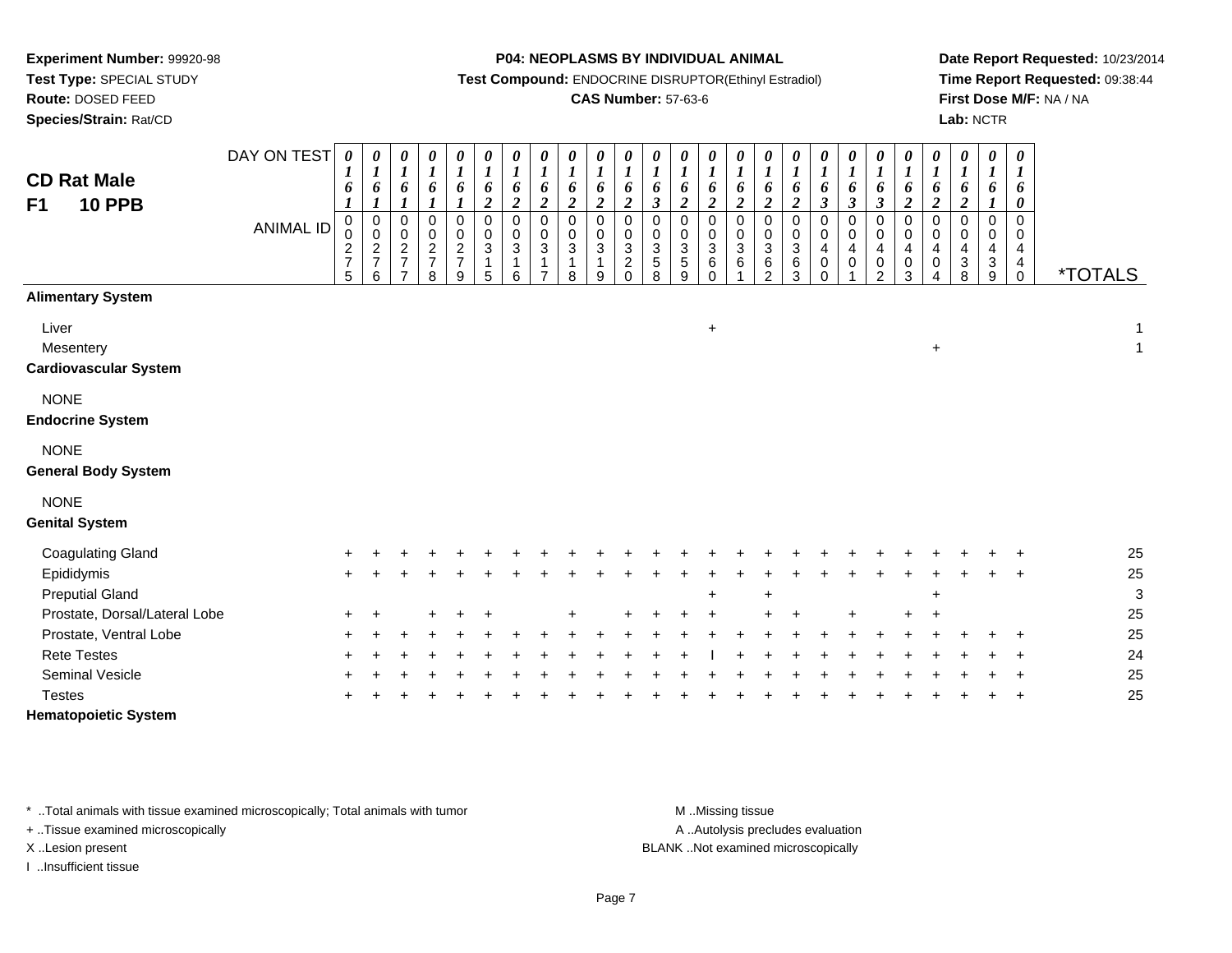**Route:** DOSED FEED

**Species/Strain:** Rat/CD

#### **P04: NEOPLASMS BY INDIVIDUAL ANIMAL**

**Test Compound:** ENDOCRINE DISRUPTOR(Ethinyl Estradiol)

## **CAS Number:** 57-63-6

**Date Report Requested:** 10/23/2014**Time Report Requested:** 09:38:44**First Dose M/F:** NA / NA**Lab:** NCTR

| <b>CD Rat Male</b><br><b>10 PPB</b><br>F <sub>1</sub> | DAY ON TEST<br><b>ANIMAL ID</b> | $\boldsymbol{\theta}$<br>$\boldsymbol{l}$<br>6<br>$\pmb{0}$<br>$\pmb{0}$<br>$\frac{2}{7}$<br>5 | 0<br>$\boldsymbol{l}$<br>6<br>$\pmb{0}$<br>$\pmb{0}$<br>$\frac{2}{7}$<br>6 | 0<br>$\boldsymbol{l}$<br>6<br>$\mathbf 0$<br>$\pmb{0}$<br>$\frac{2}{7}$<br>$\overline{\phantom{a}}$ | 0<br>$\boldsymbol{l}$<br>6<br>$\boldsymbol{l}$<br>$\mathbf 0$<br>$\,0\,$<br>$\frac{2}{7}$<br>8 | $\boldsymbol{\theta}$<br>$\boldsymbol{l}$<br>6<br>$\mathbf 0$<br>$\frac{0}{2}$<br>9 | 0<br>$\boldsymbol{l}$<br>$\boldsymbol{6}$<br>$\overline{2}$<br>$\pmb{0}$<br>$\mathbf 0$<br>3<br>1<br>5 | 0<br>$\boldsymbol{l}$<br>6<br>$\overline{2}$<br>$\mathbf 0$<br>$\pmb{0}$<br>$\mathbf{3}$<br>6 | $\boldsymbol{\theta}$<br>$\boldsymbol{I}$<br>6<br>$\boldsymbol{2}$<br>$\pmb{0}$<br>$\pmb{0}$<br>$\ensuremath{\mathsf{3}}$<br>$\mathbf{1}$<br>$\overline{7}$ | 0<br>$\boldsymbol{l}$<br>6<br>$\boldsymbol{2}$<br>$\mathbf 0$<br>0<br>3<br>1<br>8 | $\boldsymbol{\theta}$<br>$\boldsymbol{l}$<br>$\boldsymbol{6}$<br>$\boldsymbol{2}$<br>$\mathbf 0$<br>0<br>$\sqrt{3}$<br>$\overline{\mathbf{1}}$<br>9 | $\pmb{\theta}$<br>$\boldsymbol{l}$<br>6<br>$\boldsymbol{2}$<br>$\mathbf 0$<br>0<br>$\mathbf{3}$<br>$\overline{2}$<br>$\Omega$ | 0<br>$\boldsymbol{l}$<br>6<br>$\mathfrak{z}$<br>$\mathbf 0$<br>0<br>$\mathbf{3}$<br>5<br>8 | $\boldsymbol{\theta}$<br>$\boldsymbol{l}$<br>6<br>$\overline{2}$<br>0<br>$\mathbf 0$<br>$\frac{3}{5}$<br>9 | $\pmb{\theta}$<br>$\boldsymbol{l}$<br>6<br>$\overline{2}$<br>0<br>$\mathbf 0$<br>$\ensuremath{\mathsf{3}}$<br>6<br>$\Omega$ | 0<br>$\boldsymbol{l}$<br>6<br>$\overline{2}$<br>$\pmb{0}$<br>$\pmb{0}$<br>$\mathbf{3}$<br>6 | 0<br>$\boldsymbol{l}$<br>6<br>$\overline{\mathbf{c}}$<br>$\mathbf 0$<br>$\,0\,$<br>$\ensuremath{\mathsf{3}}$<br>$\,6\,$<br>$\mathcal{P}$ | $\boldsymbol{\theta}$<br>$\boldsymbol{l}$<br>$\boldsymbol{6}$<br>$\boldsymbol{2}$<br>$\mathbf 0$<br>$\boldsymbol{0}$<br>$\ensuremath{\mathsf{3}}$<br>$\,6$<br>3 | 0<br>$\boldsymbol{l}$<br>6<br>$\boldsymbol{\beta}$<br>0<br>0<br>4<br>$\mathbf 0$<br>$\Omega$ | $\boldsymbol{\theta}$<br>$\boldsymbol{l}$<br>6<br>$\boldsymbol{\beta}$<br>$\pmb{0}$<br>$\pmb{0}$<br>4<br>$\pmb{0}$ | 0<br>$\boldsymbol{l}$<br>6<br>$\mathbf{3}$<br>0<br>$\mathbf 0$<br>$\overline{4}$<br>0<br>$\mathcal{P}$ | $\pmb{\theta}$<br>$\boldsymbol{l}$<br>$\boldsymbol{6}$<br>$\overline{c}$<br>0<br>$\pmb{0}$<br>$\overline{4}$<br>$\pmb{0}$<br>3 | 0<br>$\boldsymbol{l}$<br>6<br>$\overline{2}$<br>$\mathbf 0$<br>$\mathbf 0$<br>4<br>$\mathbf 0$ | 0<br>$\boldsymbol{l}$<br>6<br>$\boldsymbol{2}$<br>$\pmb{0}$<br>$\pmb{0}$<br>$\overline{4}$<br>$\ensuremath{\mathsf{3}}$<br>8 | $\boldsymbol{\theta}$<br>$\boldsymbol{l}$<br>$\boldsymbol{6}$<br>$\mathbf 0$<br>0<br>$\overline{4}$<br>$\mathbf 3$<br>9 | $\boldsymbol{\theta}$<br>$\boldsymbol{I}$<br>6<br>0<br>$\Omega$<br>0<br>$\overline{4}$<br>4<br>$\mathbf 0$ | <i><b>*TOTALS</b></i> |
|-------------------------------------------------------|---------------------------------|------------------------------------------------------------------------------------------------|----------------------------------------------------------------------------|-----------------------------------------------------------------------------------------------------|------------------------------------------------------------------------------------------------|-------------------------------------------------------------------------------------|--------------------------------------------------------------------------------------------------------|-----------------------------------------------------------------------------------------------|-------------------------------------------------------------------------------------------------------------------------------------------------------------|-----------------------------------------------------------------------------------|-----------------------------------------------------------------------------------------------------------------------------------------------------|-------------------------------------------------------------------------------------------------------------------------------|--------------------------------------------------------------------------------------------|------------------------------------------------------------------------------------------------------------|-----------------------------------------------------------------------------------------------------------------------------|---------------------------------------------------------------------------------------------|------------------------------------------------------------------------------------------------------------------------------------------|-----------------------------------------------------------------------------------------------------------------------------------------------------------------|----------------------------------------------------------------------------------------------|--------------------------------------------------------------------------------------------------------------------|--------------------------------------------------------------------------------------------------------|--------------------------------------------------------------------------------------------------------------------------------|------------------------------------------------------------------------------------------------|------------------------------------------------------------------------------------------------------------------------------|-------------------------------------------------------------------------------------------------------------------------|------------------------------------------------------------------------------------------------------------|-----------------------|
| <b>NONE</b><br><b>Integumentary System</b>            |                                 |                                                                                                |                                                                            |                                                                                                     |                                                                                                |                                                                                     |                                                                                                        |                                                                                               |                                                                                                                                                             |                                                                                   |                                                                                                                                                     |                                                                                                                               |                                                                                            |                                                                                                            |                                                                                                                             |                                                                                             |                                                                                                                                          |                                                                                                                                                                 |                                                                                              |                                                                                                                    |                                                                                                        |                                                                                                                                |                                                                                                |                                                                                                                              |                                                                                                                         |                                                                                                            |                       |
| Mammary Gland<br><b>Musculoskeletal System</b>        |                                 |                                                                                                |                                                                            |                                                                                                     |                                                                                                |                                                                                     |                                                                                                        |                                                                                               |                                                                                                                                                             |                                                                                   |                                                                                                                                                     |                                                                                                                               |                                                                                            |                                                                                                            |                                                                                                                             |                                                                                             |                                                                                                                                          |                                                                                                                                                                 |                                                                                              |                                                                                                                    |                                                                                                        |                                                                                                                                |                                                                                                |                                                                                                                              |                                                                                                                         |                                                                                                            | 25                    |
| <b>NONE</b><br><b>Nervous System</b>                  |                                 |                                                                                                |                                                                            |                                                                                                     |                                                                                                |                                                                                     |                                                                                                        |                                                                                               |                                                                                                                                                             |                                                                                   |                                                                                                                                                     |                                                                                                                               |                                                                                            |                                                                                                            |                                                                                                                             |                                                                                             |                                                                                                                                          |                                                                                                                                                                 |                                                                                              |                                                                                                                    |                                                                                                        |                                                                                                                                |                                                                                                |                                                                                                                              |                                                                                                                         |                                                                                                            |                       |
| <b>NONE</b><br><b>Respiratory System</b>              |                                 |                                                                                                |                                                                            |                                                                                                     |                                                                                                |                                                                                     |                                                                                                        |                                                                                               |                                                                                                                                                             |                                                                                   |                                                                                                                                                     |                                                                                                                               |                                                                                            |                                                                                                            |                                                                                                                             |                                                                                             |                                                                                                                                          |                                                                                                                                                                 |                                                                                              |                                                                                                                    |                                                                                                        |                                                                                                                                |                                                                                                |                                                                                                                              |                                                                                                                         |                                                                                                            |                       |
| <b>NONE</b><br><b>Special Senses System</b>           |                                 |                                                                                                |                                                                            |                                                                                                     |                                                                                                |                                                                                     |                                                                                                        |                                                                                               |                                                                                                                                                             |                                                                                   |                                                                                                                                                     |                                                                                                                               |                                                                                            |                                                                                                            |                                                                                                                             |                                                                                             |                                                                                                                                          |                                                                                                                                                                 |                                                                                              |                                                                                                                    |                                                                                                        |                                                                                                                                |                                                                                                |                                                                                                                              |                                                                                                                         |                                                                                                            |                       |
| <b>NONE</b><br><b>Urinary System</b>                  |                                 |                                                                                                |                                                                            |                                                                                                     |                                                                                                |                                                                                     |                                                                                                        |                                                                                               |                                                                                                                                                             |                                                                                   |                                                                                                                                                     |                                                                                                                               |                                                                                            |                                                                                                            |                                                                                                                             |                                                                                             |                                                                                                                                          |                                                                                                                                                                 |                                                                                              |                                                                                                                    |                                                                                                        |                                                                                                                                |                                                                                                |                                                                                                                              |                                                                                                                         |                                                                                                            |                       |
| Kidney<br><b>SYSTEMIC LESIONS</b>                     |                                 |                                                                                                |                                                                            |                                                                                                     |                                                                                                |                                                                                     |                                                                                                        |                                                                                               |                                                                                                                                                             |                                                                                   |                                                                                                                                                     |                                                                                                                               |                                                                                            |                                                                                                            |                                                                                                                             |                                                                                             |                                                                                                                                          |                                                                                                                                                                 |                                                                                              |                                                                                                                    |                                                                                                        |                                                                                                                                |                                                                                                |                                                                                                                              |                                                                                                                         | +                                                                                                          | 25                    |
| Multiple Organ                                        |                                 |                                                                                                |                                                                            |                                                                                                     |                                                                                                |                                                                                     |                                                                                                        |                                                                                               |                                                                                                                                                             |                                                                                   |                                                                                                                                                     |                                                                                                                               |                                                                                            |                                                                                                            |                                                                                                                             |                                                                                             |                                                                                                                                          |                                                                                                                                                                 |                                                                                              |                                                                                                                    |                                                                                                        |                                                                                                                                |                                                                                                |                                                                                                                              |                                                                                                                         |                                                                                                            | 25                    |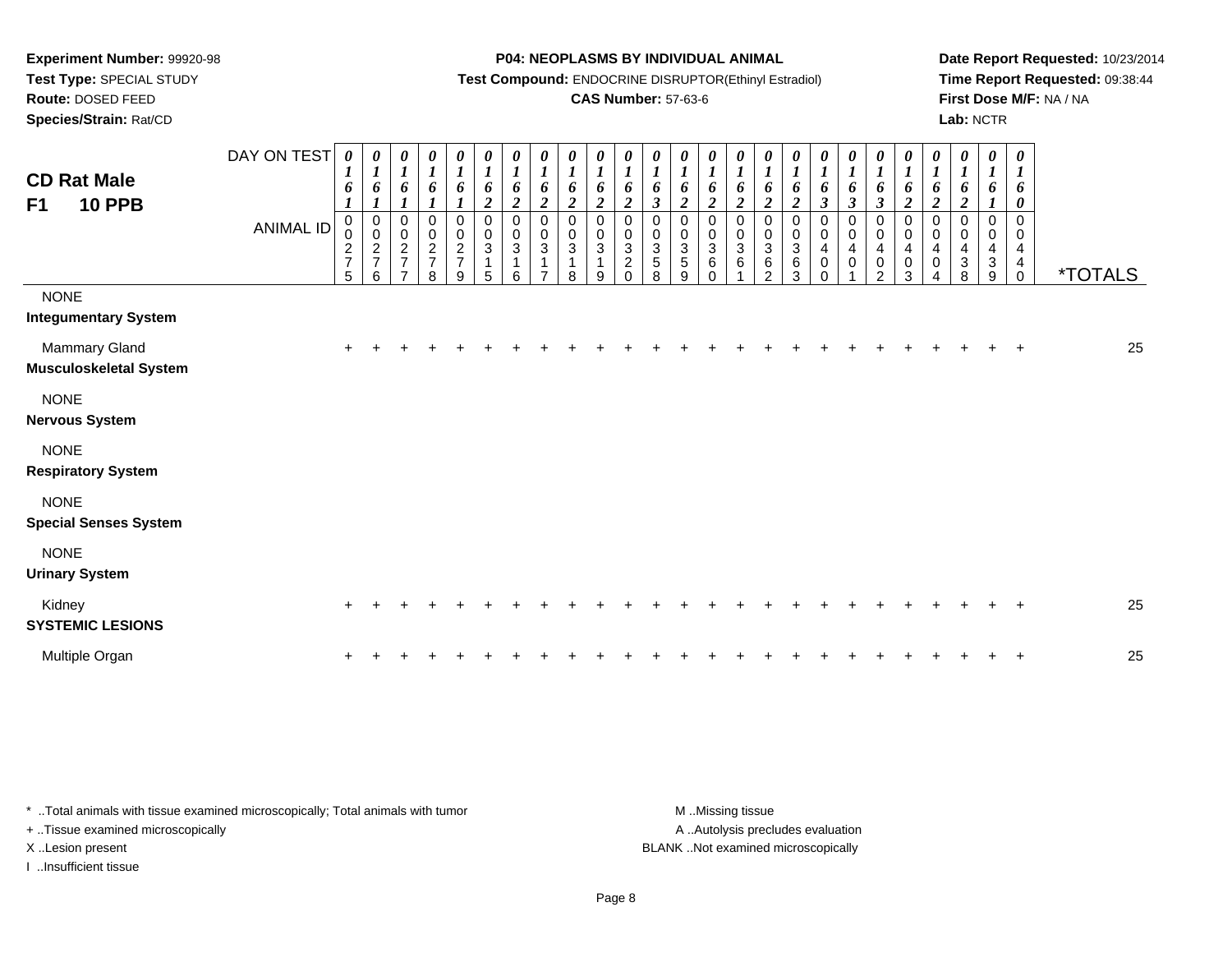**Test Type:** SPECIAL STUDY

**Route:** DOSED FEED

**Species/Strain:** Rat/CD

#### **P04: NEOPLASMS BY INDIVIDUAL ANIMAL**

**Test Compound:** ENDOCRINE DISRUPTOR(Ethinyl Estradiol)

## **CAS Number:** 57-63-6

**Date Report Requested:** 10/23/2014**Time Report Requested:** 09:38:44**First Dose M/F:** NA / NA**Lab:** NCTR

| <b>CD Rat Male</b><br><b>50 PPB</b><br>F <sub>1</sub>                                                                           | DAY ON TEST<br><b>ANIMAL ID</b> | 0<br>$\boldsymbol{\theta}$<br>9<br>$\pmb{8}$<br>0<br>0<br>$\sqrt{2}$<br>$\sqrt{3}$ | 0<br>$\boldsymbol{l}$<br>6<br>$\boldsymbol{l}$<br>0<br>$\mathsf 0$<br>$\overline{2}$<br>$\bf 8$<br>$\Omega$ | 0<br>$\boldsymbol{\mathit{1}}$<br>6<br>$\boldsymbol{l}$<br>$\boldsymbol{0}$<br>$\pmb{0}$<br>$\overline{c}$<br>$\,8\,$ | 0<br>$\boldsymbol{l}$<br>6<br>$\boldsymbol{l}$<br>$\mathbf 0$<br>0<br>$\overline{c}$<br>8<br>$\mathfrak{p}$ | 0<br>$\boldsymbol{l}$<br>6<br>$\boldsymbol{l}$<br>0<br>0<br>$\sqrt{2}$<br>$\bf 8$<br>3 | $\boldsymbol{\theta}$<br>$\bm{l}$<br>6<br>$\mathbf 0$<br>$\Omega$<br>$\overline{c}$<br>8 | 0<br>$\boldsymbol{l}$<br>6<br>$\mathbf 0$<br>0<br>$\mathbf{3}$<br>$\overline{c}$ | 0<br>$\boldsymbol{l}$<br>6<br>$\boldsymbol{l}$<br>$\pmb{0}$<br>$\mathbf 0$<br>$\ensuremath{\mathsf{3}}$<br>$\overline{c}$<br>$\overline{2}$ | $\boldsymbol{\theta}$<br>$\boldsymbol{l}$<br>6<br>$\boldsymbol{l}$<br>$\mathsf 0$<br>$\pmb{0}$<br>$\sqrt{3}$<br>$\sqrt{2}$<br>$\mathbf{3}$ | $\boldsymbol{\theta}$<br>$\boldsymbol{l}$<br>6<br>$\boldsymbol{l}$<br>0<br>0<br>$\ensuremath{\mathsf{3}}$<br>$\overline{c}$<br>4 | $\boldsymbol{\theta}$<br>$\boldsymbol{l}$<br>6<br>$\boldsymbol{l}$<br>$\mathbf 0$<br>$\pmb{0}$<br>$\sqrt{3}$<br>$\frac{2}{5}$ | 0<br>$\boldsymbol{l}$<br>6<br>$\boldsymbol{\theta}$<br>$\mathsf 0$<br>$\mathsf{O}\xspace$<br>$\ensuremath{\mathsf{3}}$<br>$\sqrt{2}$<br>6 | $\boldsymbol{\theta}$<br>$\boldsymbol{l}$<br>6<br>$\boldsymbol{2}$<br>0<br>$\pmb{0}$<br>$\ensuremath{\mathsf{3}}$<br>6<br>4 | 0<br>$\boldsymbol{l}$<br>6<br>$\boldsymbol{2}$<br>$\pmb{0}$<br>0<br>$\mathbf{3}$<br>6<br>5 | $\boldsymbol{\theta}$<br>$\boldsymbol{l}$<br>6<br>$\boldsymbol{2}$<br>$\pmb{0}$<br>$\mathbf 0$<br>$\sqrt{3}$<br>$\,6$<br>6 | $\boldsymbol{\theta}$<br>$\boldsymbol{l}$<br>6<br>$\overline{2}$<br>$\mathbf 0$<br>$\mathbf 0$<br>$\mathbf{3}$<br>6<br>$\overline{ }$ | $\boldsymbol{l}$<br>6<br>$\boldsymbol{2}$<br>$\mathbf 0$<br>$\Omega$<br>$\mathbf{3}$<br>6<br>8 | 0<br>$\boldsymbol{I}$<br>6<br>$\boldsymbol{\beta}$<br>$\mathbf 0$<br>$\mathbf 0$<br>4<br>$\pmb{0}$<br>5 | 0<br>$\boldsymbol{l}$<br>6<br>$\boldsymbol{\beta}$<br>$\pmb{0}$<br>0<br>$\overline{\mathbf{4}}$<br>$\mathbf 0$<br>6 | $\pmb{\theta}$<br>$\boldsymbol{l}$<br>6<br>$\overline{2}$<br>$\mathbf 0$<br>$\mathbf 0$<br>$\overline{4}$<br>$\mathbf 0$<br>$\overline{7}$ | 0<br>$\boldsymbol{l}$<br>6<br>$\boldsymbol{2}$<br>$\mathbf 0$<br>0<br>4<br>$\,0\,$<br>8 | 0<br>$\boldsymbol{l}$<br>6<br>$\boldsymbol{2}$<br>$\pmb{0}$<br>$\mathbf 0$<br>4<br>$\mathbf 0$<br>9 | 0<br>$\boldsymbol{l}$<br>6<br>$\overline{2}$<br>$\mathbf 0$<br>$\Omega$<br>4<br>1<br>$\Omega$ | 0<br>$\boldsymbol{l}$<br>6<br>$\boldsymbol{2}$<br>$\mathbf 0$<br>$\mathbf 0$<br>4<br>4 | $\boldsymbol{\theta}$<br>$\boldsymbol{l}$<br>6<br>$\boldsymbol{2}$<br>$\pmb{0}$<br>0<br>4<br>$\overline{4}$<br>$\overline{c}$ | $\boldsymbol{\theta}$<br>$\boldsymbol{l}$<br>6<br>$\boldsymbol{2}$<br>$\pmb{0}$<br>$\mathbf 0$<br>4<br>$\overline{4}$<br>3 | <i><b>*TOTALS</b></i>         |
|---------------------------------------------------------------------------------------------------------------------------------|---------------------------------|------------------------------------------------------------------------------------|-------------------------------------------------------------------------------------------------------------|-----------------------------------------------------------------------------------------------------------------------|-------------------------------------------------------------------------------------------------------------|----------------------------------------------------------------------------------------|------------------------------------------------------------------------------------------|----------------------------------------------------------------------------------|---------------------------------------------------------------------------------------------------------------------------------------------|--------------------------------------------------------------------------------------------------------------------------------------------|----------------------------------------------------------------------------------------------------------------------------------|-------------------------------------------------------------------------------------------------------------------------------|-------------------------------------------------------------------------------------------------------------------------------------------|-----------------------------------------------------------------------------------------------------------------------------|--------------------------------------------------------------------------------------------|----------------------------------------------------------------------------------------------------------------------------|---------------------------------------------------------------------------------------------------------------------------------------|------------------------------------------------------------------------------------------------|---------------------------------------------------------------------------------------------------------|---------------------------------------------------------------------------------------------------------------------|--------------------------------------------------------------------------------------------------------------------------------------------|-----------------------------------------------------------------------------------------|-----------------------------------------------------------------------------------------------------|-----------------------------------------------------------------------------------------------|----------------------------------------------------------------------------------------|-------------------------------------------------------------------------------------------------------------------------------|----------------------------------------------------------------------------------------------------------------------------|-------------------------------|
| <b>Alimentary System</b>                                                                                                        |                                 |                                                                                    |                                                                                                             |                                                                                                                       |                                                                                                             |                                                                                        |                                                                                          |                                                                                  |                                                                                                                                             |                                                                                                                                            |                                                                                                                                  |                                                                                                                               |                                                                                                                                           |                                                                                                                             |                                                                                            |                                                                                                                            |                                                                                                                                       |                                                                                                |                                                                                                         |                                                                                                                     |                                                                                                                                            |                                                                                         |                                                                                                     |                                                                                               |                                                                                        |                                                                                                                               |                                                                                                                            |                               |
| Esophagus<br>Liver<br>Oral Mucosa<br>Pancreas<br><b>Cardiovascular System</b>                                                   |                                 | $\ddot{}$<br>$+$<br>$\ddot{}$                                                      |                                                                                                             |                                                                                                                       |                                                                                                             |                                                                                        |                                                                                          |                                                                                  |                                                                                                                                             |                                                                                                                                            |                                                                                                                                  |                                                                                                                               |                                                                                                                                           | $\ddot{}$                                                                                                                   |                                                                                            |                                                                                                                            |                                                                                                                                       |                                                                                                |                                                                                                         |                                                                                                                     |                                                                                                                                            |                                                                                         |                                                                                                     |                                                                                               |                                                                                        |                                                                                                                               |                                                                                                                            | 1<br>26<br>1<br>1             |
| <b>Blood Vessel</b><br>Heart                                                                                                    |                                 | +<br>$+$                                                                           |                                                                                                             |                                                                                                                       |                                                                                                             |                                                                                        |                                                                                          |                                                                                  |                                                                                                                                             |                                                                                                                                            |                                                                                                                                  |                                                                                                                               |                                                                                                                                           |                                                                                                                             |                                                                                            |                                                                                                                            |                                                                                                                                       |                                                                                                |                                                                                                         |                                                                                                                     |                                                                                                                                            |                                                                                         |                                                                                                     |                                                                                               |                                                                                        |                                                                                                                               |                                                                                                                            | 1<br>1                        |
| <b>Endocrine System</b>                                                                                                         |                                 |                                                                                    |                                                                                                             |                                                                                                                       |                                                                                                             |                                                                                        |                                                                                          |                                                                                  |                                                                                                                                             |                                                                                                                                            |                                                                                                                                  |                                                                                                                               |                                                                                                                                           |                                                                                                                             |                                                                                            |                                                                                                                            |                                                                                                                                       |                                                                                                |                                                                                                         |                                                                                                                     |                                                                                                                                            |                                                                                         |                                                                                                     |                                                                                               |                                                                                        |                                                                                                                               |                                                                                                                            |                               |
| <b>Adrenal Cortex</b><br><b>Adrenal Medulla</b><br><b>Pituitary Gland</b><br><b>Thyroid Gland</b><br><b>General Body System</b> |                                 |                                                                                    |                                                                                                             |                                                                                                                       |                                                                                                             |                                                                                        |                                                                                          |                                                                                  |                                                                                                                                             |                                                                                                                                            |                                                                                                                                  |                                                                                                                               |                                                                                                                                           |                                                                                                                             |                                                                                            |                                                                                                                            |                                                                                                                                       |                                                                                                |                                                                                                         |                                                                                                                     |                                                                                                                                            |                                                                                         |                                                                                                     |                                                                                               |                                                                                        |                                                                                                                               |                                                                                                                            | 26<br>26<br>26<br>26          |
| <b>NONE</b><br><b>Genital System</b>                                                                                            |                                 |                                                                                    |                                                                                                             |                                                                                                                       |                                                                                                             |                                                                                        |                                                                                          |                                                                                  |                                                                                                                                             |                                                                                                                                            |                                                                                                                                  |                                                                                                                               |                                                                                                                                           |                                                                                                                             |                                                                                            |                                                                                                                            |                                                                                                                                       |                                                                                                |                                                                                                         |                                                                                                                     |                                                                                                                                            |                                                                                         |                                                                                                     |                                                                                               |                                                                                        |                                                                                                                               |                                                                                                                            |                               |
| <b>Coagulating Gland</b><br>Epididymis<br><b>Preputial Gland</b><br>Prostate, Dorsal/Lateral Lobe                               |                                 |                                                                                    |                                                                                                             |                                                                                                                       |                                                                                                             |                                                                                        |                                                                                          |                                                                                  |                                                                                                                                             |                                                                                                                                            |                                                                                                                                  |                                                                                                                               |                                                                                                                                           |                                                                                                                             |                                                                                            |                                                                                                                            |                                                                                                                                       |                                                                                                |                                                                                                         |                                                                                                                     |                                                                                                                                            |                                                                                         |                                                                                                     |                                                                                               | +                                                                                      | ÷.                                                                                                                            | $+$                                                                                                                        | 26<br>26<br>$\mathbf 1$<br>26 |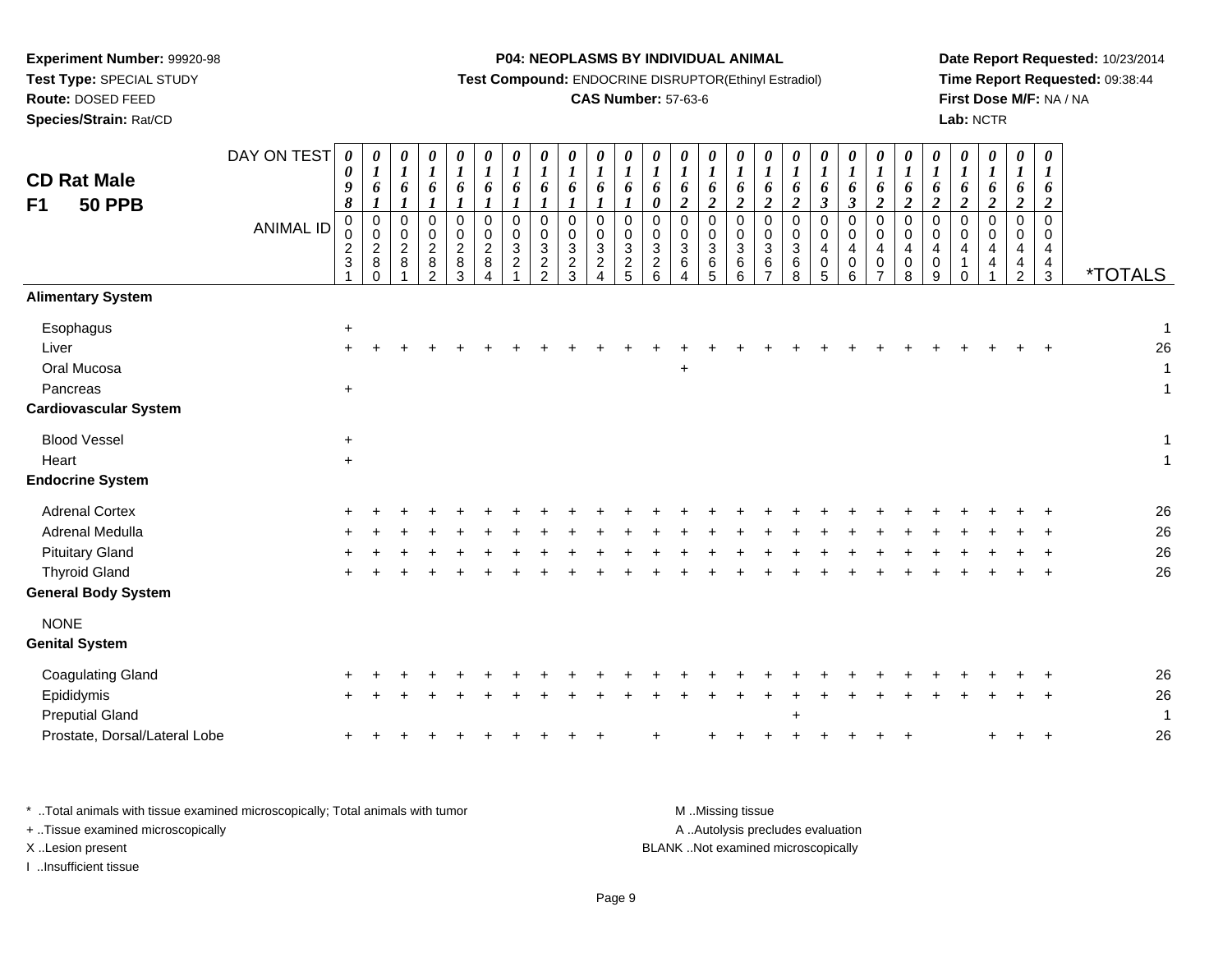**Test Type:** SPECIAL STUDY

**Route:** DOSED FEED

**Species/Strain:** Rat/CD

#### **P04: NEOPLASMS BY INDIVIDUAL ANIMAL**

**Test Compound:** ENDOCRINE DISRUPTOR(Ethinyl Estradiol)

## **CAS Number:** 57-63-6

**Date Report Requested:** 10/23/2014**Time Report Requested:** 09:38:44**First Dose M/F:** NA / NA**Lab:** NCTR

| <b>CD Rat Male</b><br><b>50 PPB</b><br>F <sub>1</sub> | DAY ON TEST<br><b>ANIMAL ID</b> | $\boldsymbol{\theta}$<br>$\pmb{\theta}$<br>9<br>$\pmb{8}$<br>$\mathbf 0$<br>$\mathbf 0$<br>$\frac{2}{3}$ | 0<br>$\boldsymbol{l}$<br>6<br>$\boldsymbol{l}$<br>0<br>$\overline{0}$<br>$\frac{2}{8}$<br>$\Omega$ | 0<br>$\boldsymbol{l}$<br>6<br>$\mathsf 0$<br>$\mathbf 0$<br>$_{\rm 8}^2$ | $\frac{\theta}{1}$<br>6<br>$\boldsymbol{l}$<br>$\Omega$<br>0<br>$\frac{2}{8}$<br>$\overline{2}$ | 0<br>$\boldsymbol{l}$<br>6<br>$\boldsymbol{l}$<br>$\Omega$<br>$\mathbf 0$<br>$\overline{c}$<br>8<br>3 | 0<br>$\boldsymbol{l}$<br>6<br>$\boldsymbol{l}$<br>$\pmb{0}$<br>0<br>$\overline{2}$<br>$\overline{8}$<br>$\boldsymbol{\Lambda}$ | 0<br>$\boldsymbol{l}$<br>6<br>0<br>0<br>3<br>$\overline{c}$ | 0<br>$\boldsymbol{l}$<br>6<br>$\boldsymbol{l}$<br>$\mathbf 0$<br>$\mathbf 0$<br>$\mathbf{3}$<br>$\boldsymbol{2}$<br>$\overline{2}$ | 0<br>$\boldsymbol{l}$<br>6<br>$\Omega$<br>0<br>3<br>$\overline{\mathbf{c}}$<br>3 | $\boldsymbol{l}$<br>6<br>$\Omega$<br>0<br>3<br>$\overline{c}$<br>$\overline{A}$ | 0<br>$\boldsymbol{l}$<br>6<br>$\mathbf 0$<br>$\mathbf 0$<br>$\ensuremath{\mathsf{3}}$<br>$\overline{2}$<br>5 | 0<br>$\boldsymbol{I}$<br>6<br>$\boldsymbol{\theta}$<br>$\pmb{0}$<br>0<br>3<br>$\overline{c}$<br>6 | 0<br>$\overline{\mathbf{I}}$<br>6<br>$\boldsymbol{2}$<br>$\mathsf 0$<br>$\mathsf{O}\xspace$<br>$\mathbf{3}$<br>6<br>$\overline{\mathbf{4}}$ | 0<br>$\boldsymbol{l}$<br>6<br>$\boldsymbol{2}$<br>$\overline{0}$<br>$\mathbf 0$<br>$\sqrt{3}$<br>$\,6$<br>5 | 0<br>$\boldsymbol{l}$<br>6<br>$\boldsymbol{2}$<br>$\Omega$<br>0<br>$\mathbf{3}$<br>6<br>6 | 0<br>$\boldsymbol{l}$<br>6<br>$\boldsymbol{2}$<br>$\mathbf 0$<br>$\mathbf 0$<br>3<br>6<br>$\overline{7}$ | 0<br>$\boldsymbol{l}$<br>6<br>$\boldsymbol{2}$<br>0<br>0<br>3<br>6<br>8 | 0<br>$\boldsymbol{l}$<br>6<br>$\boldsymbol{\beta}$<br>0<br>0<br>4<br>0<br>5 | 0<br>$\boldsymbol{l}$<br>6<br>$\boldsymbol{\beta}$<br>$\mathbf 0$<br>$\mathbf 0$<br>$\overline{4}$<br>$\mathbf 0$<br>6 | 0<br>$\boldsymbol{l}$<br>6<br>$\boldsymbol{2}$<br>$\Omega$<br>0<br>4<br>0<br>$\overline{7}$ | $\boldsymbol{l}$<br>6<br>$\boldsymbol{2}$<br>$\Omega$<br>0<br>4<br>0<br>8 | 0<br>$\boldsymbol{l}$<br>6<br>$\boldsymbol{2}$<br>$\mathbf 0$<br>0<br>4<br>0<br>9 | 0<br>$\boldsymbol{l}$<br>6<br>$\boldsymbol{2}$<br>$\mathbf 0$<br>0<br>4<br>1<br>$\Omega$ | 0<br>$\boldsymbol{l}$<br>6<br>$\overline{2}$<br>$\Omega$<br>0<br>4<br>4 | 0<br>$\boldsymbol{l}$<br>6<br>$\boldsymbol{2}$<br>$\mathbf 0$<br>0<br>4<br>$\overline{4}$<br>2 | 0<br>$\boldsymbol{l}$<br>6<br>$\overline{2}$<br>$\Omega$<br>$\Omega$<br>4<br>$\frac{4}{3}$ | <i><b>*TOTALS</b></i> |
|-------------------------------------------------------|---------------------------------|----------------------------------------------------------------------------------------------------------|----------------------------------------------------------------------------------------------------|--------------------------------------------------------------------------|-------------------------------------------------------------------------------------------------|-------------------------------------------------------------------------------------------------------|--------------------------------------------------------------------------------------------------------------------------------|-------------------------------------------------------------|------------------------------------------------------------------------------------------------------------------------------------|----------------------------------------------------------------------------------|---------------------------------------------------------------------------------|--------------------------------------------------------------------------------------------------------------|---------------------------------------------------------------------------------------------------|---------------------------------------------------------------------------------------------------------------------------------------------|-------------------------------------------------------------------------------------------------------------|-------------------------------------------------------------------------------------------|----------------------------------------------------------------------------------------------------------|-------------------------------------------------------------------------|-----------------------------------------------------------------------------|------------------------------------------------------------------------------------------------------------------------|---------------------------------------------------------------------------------------------|---------------------------------------------------------------------------|-----------------------------------------------------------------------------------|------------------------------------------------------------------------------------------|-------------------------------------------------------------------------|------------------------------------------------------------------------------------------------|--------------------------------------------------------------------------------------------|-----------------------|
| Prostate, Ventral Lobe                                |                                 | $\ddot{}$                                                                                                |                                                                                                    |                                                                          |                                                                                                 |                                                                                                       |                                                                                                                                |                                                             |                                                                                                                                    |                                                                                  |                                                                                 |                                                                                                              |                                                                                                   |                                                                                                                                             |                                                                                                             |                                                                                           |                                                                                                          |                                                                         |                                                                             |                                                                                                                        |                                                                                             |                                                                           |                                                                                   |                                                                                          |                                                                         | $\ddot{}$                                                                                      | $\ddot{}$                                                                                  | 26                    |
| <b>Rete Testes</b>                                    |                                 |                                                                                                          |                                                                                                    |                                                                          |                                                                                                 |                                                                                                       |                                                                                                                                |                                                             |                                                                                                                                    |                                                                                  |                                                                                 |                                                                                                              |                                                                                                   |                                                                                                                                             |                                                                                                             |                                                                                           |                                                                                                          |                                                                         |                                                                             |                                                                                                                        |                                                                                             |                                                                           |                                                                                   |                                                                                          |                                                                         |                                                                                                |                                                                                            | 25                    |
| Seminal Vesicle                                       |                                 |                                                                                                          |                                                                                                    |                                                                          |                                                                                                 |                                                                                                       |                                                                                                                                |                                                             |                                                                                                                                    |                                                                                  |                                                                                 |                                                                                                              |                                                                                                   |                                                                                                                                             |                                                                                                             |                                                                                           |                                                                                                          |                                                                         |                                                                             |                                                                                                                        |                                                                                             |                                                                           |                                                                                   |                                                                                          |                                                                         |                                                                                                |                                                                                            | 26                    |
| <b>Testes</b>                                         |                                 |                                                                                                          |                                                                                                    |                                                                          |                                                                                                 |                                                                                                       |                                                                                                                                |                                                             |                                                                                                                                    |                                                                                  |                                                                                 |                                                                                                              |                                                                                                   |                                                                                                                                             |                                                                                                             |                                                                                           |                                                                                                          |                                                                         |                                                                             |                                                                                                                        |                                                                                             |                                                                           |                                                                                   |                                                                                          |                                                                         |                                                                                                |                                                                                            | 26                    |
| <b>Hematopoietic System</b>                           |                                 |                                                                                                          |                                                                                                    |                                                                          |                                                                                                 |                                                                                                       |                                                                                                                                |                                                             |                                                                                                                                    |                                                                                  |                                                                                 |                                                                                                              |                                                                                                   |                                                                                                                                             |                                                                                                             |                                                                                           |                                                                                                          |                                                                         |                                                                             |                                                                                                                        |                                                                                             |                                                                           |                                                                                   |                                                                                          |                                                                         |                                                                                                |                                                                                            |                       |
| <b>Bone Marrow</b>                                    |                                 |                                                                                                          |                                                                                                    |                                                                          |                                                                                                 |                                                                                                       |                                                                                                                                |                                                             |                                                                                                                                    |                                                                                  |                                                                                 |                                                                                                              |                                                                                                   |                                                                                                                                             |                                                                                                             |                                                                                           |                                                                                                          |                                                                         |                                                                             |                                                                                                                        |                                                                                             |                                                                           |                                                                                   |                                                                                          |                                                                         |                                                                                                |                                                                                            | 26                    |
| Spleen                                                |                                 |                                                                                                          |                                                                                                    |                                                                          |                                                                                                 |                                                                                                       |                                                                                                                                |                                                             |                                                                                                                                    |                                                                                  |                                                                                 |                                                                                                              |                                                                                                   |                                                                                                                                             |                                                                                                             |                                                                                           |                                                                                                          |                                                                         |                                                                             |                                                                                                                        |                                                                                             |                                                                           |                                                                                   |                                                                                          |                                                                         |                                                                                                |                                                                                            | 26                    |
| Thymus                                                |                                 |                                                                                                          |                                                                                                    |                                                                          |                                                                                                 |                                                                                                       |                                                                                                                                |                                                             |                                                                                                                                    |                                                                                  |                                                                                 |                                                                                                              |                                                                                                   |                                                                                                                                             |                                                                                                             |                                                                                           |                                                                                                          |                                                                         |                                                                             |                                                                                                                        |                                                                                             |                                                                           |                                                                                   |                                                                                          |                                                                         |                                                                                                |                                                                                            | 26                    |
| <b>Integumentary System</b>                           |                                 |                                                                                                          |                                                                                                    |                                                                          |                                                                                                 |                                                                                                       |                                                                                                                                |                                                             |                                                                                                                                    |                                                                                  |                                                                                 |                                                                                                              |                                                                                                   |                                                                                                                                             |                                                                                                             |                                                                                           |                                                                                                          |                                                                         |                                                                             |                                                                                                                        |                                                                                             |                                                                           |                                                                                   |                                                                                          |                                                                         |                                                                                                |                                                                                            |                       |
| Mammary Gland                                         |                                 |                                                                                                          |                                                                                                    |                                                                          |                                                                                                 |                                                                                                       |                                                                                                                                |                                                             |                                                                                                                                    |                                                                                  |                                                                                 |                                                                                                              |                                                                                                   |                                                                                                                                             |                                                                                                             |                                                                                           |                                                                                                          |                                                                         |                                                                             |                                                                                                                        |                                                                                             |                                                                           |                                                                                   |                                                                                          |                                                                         |                                                                                                |                                                                                            | 26                    |
| Skin                                                  |                                 | $\ddot{}$                                                                                                |                                                                                                    |                                                                          |                                                                                                 |                                                                                                       |                                                                                                                                |                                                             |                                                                                                                                    |                                                                                  |                                                                                 |                                                                                                              |                                                                                                   |                                                                                                                                             |                                                                                                             |                                                                                           |                                                                                                          |                                                                         |                                                                             |                                                                                                                        |                                                                                             |                                                                           |                                                                                   |                                                                                          |                                                                         |                                                                                                |                                                                                            | $\overline{1}$        |
| <b>Musculoskeletal System</b>                         |                                 |                                                                                                          |                                                                                                    |                                                                          |                                                                                                 |                                                                                                       |                                                                                                                                |                                                             |                                                                                                                                    |                                                                                  |                                                                                 |                                                                                                              |                                                                                                   |                                                                                                                                             |                                                                                                             |                                                                                           |                                                                                                          |                                                                         |                                                                             |                                                                                                                        |                                                                                             |                                                                           |                                                                                   |                                                                                          |                                                                         |                                                                                                |                                                                                            |                       |
| Bone                                                  |                                 | $\pm$                                                                                                    |                                                                                                    |                                                                          |                                                                                                 |                                                                                                       |                                                                                                                                |                                                             |                                                                                                                                    |                                                                                  |                                                                                 |                                                                                                              |                                                                                                   |                                                                                                                                             |                                                                                                             |                                                                                           |                                                                                                          |                                                                         |                                                                             |                                                                                                                        |                                                                                             |                                                                           |                                                                                   |                                                                                          |                                                                         |                                                                                                |                                                                                            | 26                    |
| <b>Nervous System</b>                                 |                                 |                                                                                                          |                                                                                                    |                                                                          |                                                                                                 |                                                                                                       |                                                                                                                                |                                                             |                                                                                                                                    |                                                                                  |                                                                                 |                                                                                                              |                                                                                                   |                                                                                                                                             |                                                                                                             |                                                                                           |                                                                                                          |                                                                         |                                                                             |                                                                                                                        |                                                                                             |                                                                           |                                                                                   |                                                                                          |                                                                         |                                                                                                |                                                                                            |                       |
| <b>Brain</b>                                          |                                 | $\ddot{}$                                                                                                |                                                                                                    |                                                                          |                                                                                                 |                                                                                                       |                                                                                                                                |                                                             |                                                                                                                                    |                                                                                  |                                                                                 |                                                                                                              |                                                                                                   |                                                                                                                                             |                                                                                                             |                                                                                           |                                                                                                          |                                                                         |                                                                             |                                                                                                                        |                                                                                             |                                                                           |                                                                                   |                                                                                          |                                                                         |                                                                                                |                                                                                            | $\overline{1}$        |
| Spinal Cord                                           |                                 | $\ddot{}$                                                                                                |                                                                                                    |                                                                          |                                                                                                 |                                                                                                       |                                                                                                                                |                                                             |                                                                                                                                    |                                                                                  |                                                                                 |                                                                                                              |                                                                                                   |                                                                                                                                             |                                                                                                             |                                                                                           |                                                                                                          |                                                                         |                                                                             |                                                                                                                        |                                                                                             |                                                                           |                                                                                   |                                                                                          |                                                                         |                                                                                                |                                                                                            | $\mathbf{1}$          |
| <b>Respiratory System</b>                             |                                 |                                                                                                          |                                                                                                    |                                                                          |                                                                                                 |                                                                                                       |                                                                                                                                |                                                             |                                                                                                                                    |                                                                                  |                                                                                 |                                                                                                              |                                                                                                   |                                                                                                                                             |                                                                                                             |                                                                                           |                                                                                                          |                                                                         |                                                                             |                                                                                                                        |                                                                                             |                                                                           |                                                                                   |                                                                                          |                                                                         |                                                                                                |                                                                                            |                       |
| Lung                                                  |                                 | $\ddot{}$                                                                                                |                                                                                                    |                                                                          |                                                                                                 |                                                                                                       |                                                                                                                                |                                                             |                                                                                                                                    |                                                                                  |                                                                                 |                                                                                                              |                                                                                                   |                                                                                                                                             |                                                                                                             |                                                                                           |                                                                                                          |                                                                         |                                                                             |                                                                                                                        |                                                                                             |                                                                           |                                                                                   |                                                                                          |                                                                         |                                                                                                |                                                                                            | $\overline{1}$        |
| Trachea                                               |                                 | $\ddot{}$                                                                                                |                                                                                                    |                                                                          |                                                                                                 |                                                                                                       |                                                                                                                                |                                                             |                                                                                                                                    |                                                                                  |                                                                                 |                                                                                                              |                                                                                                   |                                                                                                                                             |                                                                                                             |                                                                                           |                                                                                                          |                                                                         |                                                                             |                                                                                                                        |                                                                                             |                                                                           |                                                                                   |                                                                                          |                                                                         |                                                                                                |                                                                                            | $\overline{1}$        |
|                                                       |                                 |                                                                                                          |                                                                                                    |                                                                          |                                                                                                 |                                                                                                       |                                                                                                                                |                                                             |                                                                                                                                    |                                                                                  |                                                                                 |                                                                                                              |                                                                                                   |                                                                                                                                             |                                                                                                             |                                                                                           |                                                                                                          |                                                                         |                                                                             |                                                                                                                        |                                                                                             |                                                                           |                                                                                   |                                                                                          |                                                                         |                                                                                                |                                                                                            |                       |

\* ..Total animals with tissue examined microscopically; Total animals with tumor **M** . Missing tissue M ..Missing tissue

+ ..Tissue examined microscopically

I ..Insufficient tissue

A ..Autolysis precludes evaluation

X ..Lesion present BLANK ..Not examined microscopically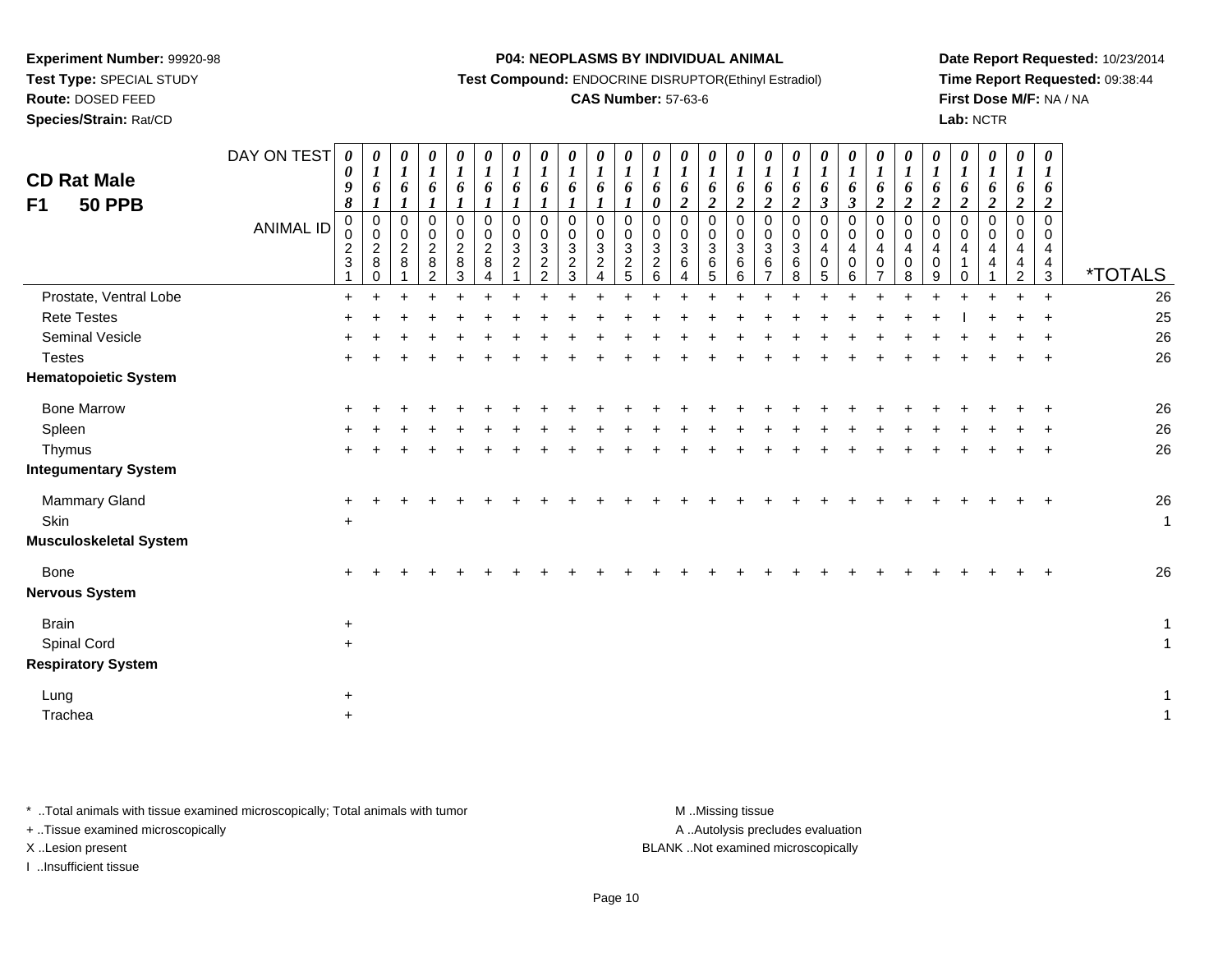**Test Type:** SPECIAL STUDY

**Route:** DOSED FEED

**Species/Strain:** Rat/CD

#### **P04: NEOPLASMS BY INDIVIDUAL ANIMAL**

**Test Compound:** ENDOCRINE DISRUPTOR(Ethinyl Estradiol)

## **CAS Number:** 57-63-6

**Date Report Requested:** 10/23/2014**Time Report Requested:** 09:38:44**First Dose M/F:** NA / NA**Lab:** NCTR

| <b>CD Rat Male</b><br><b>50 PPB</b><br>F1                   | DAY ON TEST<br><b>ANIMAL ID</b> | 0<br>0<br>9<br>8<br>0<br>0<br>$\frac{2}{3}$ | 0<br>$\mathbf{I}$<br>6<br>0<br>$\mathbf 0$<br>$_{8}^{\rm 2}$<br>$\Omega$ | 0<br>$\mathbf{r}$<br>$\mathbf{I}$<br>6<br>0<br>$\pmb{0}$<br>$\frac{2}{8}$ | $\boldsymbol{\theta}$<br>6<br>$\pmb{0}$<br>$\mathbf 0$<br>$\frac{2}{8}$<br>$\Omega$ | 0<br>6<br>0<br>$\pmb{0}$<br>$\frac{2}{8}$<br>3 | U<br>$\boldsymbol{l}$<br>6<br>$\boldsymbol{0}$<br>$\pmb{0}$<br>$\sqrt{2}$<br>8 | 0<br>6<br>0<br>0<br>3<br>$\overline{c}$ | 0<br>6<br>0<br>$\mathbf 0$<br>3<br>$\sqrt{2}$<br><sub>2</sub> | 0<br>6<br>0<br>$\pmb{0}$<br>$\mathbf{3}$<br>$\overline{c}$<br>3 | $\boldsymbol{\theta}$<br>L<br>6<br>0<br>$\mathbf 0$<br>3<br>$\overline{c}$ | $\boldsymbol{\theta}$<br>6<br>0<br>$\pmb{0}$<br>3<br>$\overline{c}$<br>5 | 0<br>6<br>0<br>0<br>0<br>$\ensuremath{\mathsf{3}}$<br>$\overline{\mathbf{c}}$<br>6 | $\boldsymbol{\theta}$<br>$\mathbf{I}$<br>6<br>$\mathbf{\hat{z}}$<br>◢<br>0<br>$\pmb{0}$<br>$\ensuremath{\mathsf{3}}$<br>6 | $\boldsymbol{\theta}$<br>$\boldsymbol{l}$<br>6<br>$\overline{2}$<br>$\boldsymbol{0}$<br>$\pmb{0}$<br>3<br>$\,6$ | 0<br>6<br>0<br>0<br>3<br>6<br>R. | 6<br>ി<br>∠<br>0<br>$\mathbf 0$<br>3<br>6 | $\boldsymbol{\theta}$<br>6<br>0<br>$\pmb{0}$<br>3<br>6<br>$\circ$ | $\boldsymbol{\theta}$<br>6<br>$\rightarrow$<br>0<br>$\pmb{0}$<br>4<br>0<br>5 | 0<br>6<br>0<br>$\mathbf 0$<br>4<br>$\mathbf 0$<br>R. | 0<br>$\bm{o}$<br>0<br>$\pmb{0}$<br>4<br>$\pmb{0}$<br>⇁ | 0<br>6<br>◢<br>0<br>$\pmb{0}$<br>4<br>$\pmb{0}$<br>8 | U<br>$\boldsymbol{l}$<br>$\bm{b}$<br>$\boldsymbol{2}$<br>0<br>$\boldsymbol{0}$<br>4<br>$\pmb{0}$<br>9 | 0<br>6<br>0<br>0<br>4 | 0<br>6<br>$\boldsymbol{2}$<br>0<br>0<br>4<br>$\overline{4}$ | $\boldsymbol{\theta}$<br>6<br>2<br>0<br>$\pmb{0}$<br>$\overline{4}$<br>$\overline{4}$<br>$\mathcal{P}$ | 0<br>$\overline{\phantom{a}}$<br>$\bm{o}$<br>2<br>0<br>0<br>4<br>4<br>3 | <i><b>*TOTALS</b></i> |
|-------------------------------------------------------------|---------------------------------|---------------------------------------------|--------------------------------------------------------------------------|---------------------------------------------------------------------------|-------------------------------------------------------------------------------------|------------------------------------------------|--------------------------------------------------------------------------------|-----------------------------------------|---------------------------------------------------------------|-----------------------------------------------------------------|----------------------------------------------------------------------------|--------------------------------------------------------------------------|------------------------------------------------------------------------------------|---------------------------------------------------------------------------------------------------------------------------|-----------------------------------------------------------------------------------------------------------------|----------------------------------|-------------------------------------------|-------------------------------------------------------------------|------------------------------------------------------------------------------|------------------------------------------------------|--------------------------------------------------------|------------------------------------------------------|-------------------------------------------------------------------------------------------------------|-----------------------|-------------------------------------------------------------|--------------------------------------------------------------------------------------------------------|-------------------------------------------------------------------------|-----------------------|
| <b>Special Senses System</b>                                |                                 |                                             |                                                                          |                                                                           |                                                                                     |                                                |                                                                                |                                         |                                                               |                                                                 |                                                                            |                                                                          |                                                                                    |                                                                                                                           |                                                                                                                 |                                  |                                           |                                                                   |                                                                              |                                                      |                                                        |                                                      |                                                                                                       |                       |                                                             |                                                                                                        |                                                                         |                       |
| <b>NONE</b><br><b>Urinary System</b>                        |                                 |                                             |                                                                          |                                                                           |                                                                                     |                                                |                                                                                |                                         |                                                               |                                                                 |                                                                            |                                                                          |                                                                                    |                                                                                                                           |                                                                                                                 |                                  |                                           |                                                                   |                                                                              |                                                      |                                                        |                                                      |                                                                                                       |                       |                                                             |                                                                                                        |                                                                         |                       |
| Kidney<br><b>Urinary Bladder</b><br><b>SYSTEMIC LESIONS</b> |                                 | $\ddot{}$                                   |                                                                          |                                                                           |                                                                                     |                                                |                                                                                |                                         |                                                               |                                                                 |                                                                            |                                                                          |                                                                                    |                                                                                                                           |                                                                                                                 |                                  |                                           |                                                                   |                                                                              |                                                      |                                                        |                                                      |                                                                                                       |                       |                                                             |                                                                                                        | $\overline{+}$                                                          | 26<br>1               |
| Multiple Organ                                              |                                 |                                             |                                                                          |                                                                           |                                                                                     |                                                |                                                                                |                                         | *** END OF MALE DATA***                                       |                                                                 |                                                                            |                                                                          |                                                                                    |                                                                                                                           |                                                                                                                 |                                  |                                           |                                                                   |                                                                              |                                                      |                                                        |                                                      |                                                                                                       |                       |                                                             |                                                                                                        | $\pm$                                                                   | 26                    |

\* ..Total animals with tissue examined microscopically; Total animals with tumor **M** . Missing tissue M ..Missing tissue

+ ..Tissue examined microscopically

I ..Insufficient tissue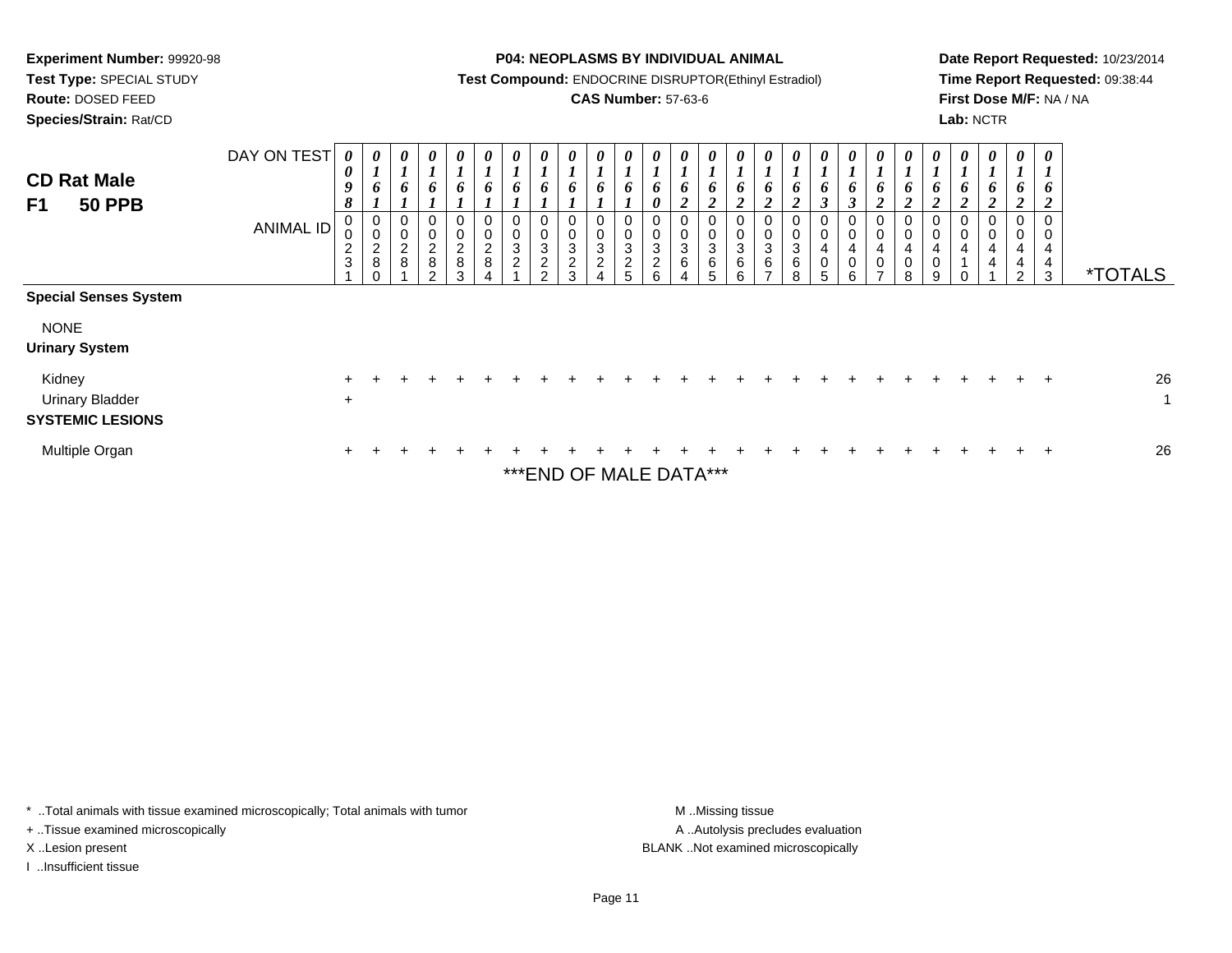**Test Type:** SPECIAL STUDY

**Route:** DOSED FEED

**Species/Strain:** Rat/CD

**P04: NEOPLASMS BY INDIVIDUAL ANIMAL**

**Test Compound:** ENDOCRINE DISRUPTOR(Ethinyl Estradiol)

## **CAS Number:** 57-63-6

**Date Report Requested:** 10/23/2014**Time Report Requested:** 09:38:44**First Dose M/F:** NA / NA**Lab:** NCTR

| <b>CD Rat Female</b><br><b>CONTROL</b><br>F1 | DAY ON TEST<br><b>ANIMAL ID</b> | $\boldsymbol{\theta}$<br>$\boldsymbol{l}$<br>6<br>$\boldsymbol{l}$<br>$\mathbf 0$<br>0<br>$\overline{c}$<br>$\overline{\mathbf{4}}$<br>4 | 0<br>$\boldsymbol{l}$<br>6<br>1<br>$\pmb{0}$<br>$\ddot{\mathbf{0}}$<br>$\frac{2}{4}$<br>5 | 0<br>$\boldsymbol{I}$<br>6<br>0<br>$\mathbf 0$<br>$\boldsymbol{2}$<br>$\overline{\mathbf{4}}$<br>6 | $\boldsymbol{\theta}$<br>$\boldsymbol{l}$<br>6<br>1<br>$\pmb{0}$<br>$\pmb{0}$<br>$\boldsymbol{2}$<br>4 | 0<br>$\boldsymbol{\mathit{1}}$<br>6<br>$\boldsymbol{\theta}$<br>$\boldsymbol{0}$<br>0<br>$\overline{c}$<br>4<br>8 | 0<br>$\boldsymbol{l}$<br>6<br>$\boldsymbol{\mathit{1}}$<br>$\pmb{0}$<br>$\pmb{0}$<br>$\boldsymbol{2}$<br>8<br>5 | $\boldsymbol{\theta}$<br>$\boldsymbol{l}$<br>6<br>$\mathbf 0$<br>0<br>$\overline{c}$<br>8<br>6 | 0<br>$\boldsymbol{l}$<br>6<br>$\mathbf 0$<br>0<br>$\overline{c}$<br>8 | 0<br>$\boldsymbol{l}$<br>6<br>1<br>0<br>0<br>$\overline{c}$<br>8<br>8 | 0<br>$\boldsymbol{l}$<br>6<br>0<br>$\mathbf 0$<br>0<br>$\overline{c}$<br>8<br>9 | 0<br>$\boldsymbol{l}$<br>6<br>0<br>0<br>$\mathbf{3}$<br>$\overline{c}$<br>$\overline{7}$ | 0<br>$\boldsymbol{l}$<br>6<br>$\mathbf 0$<br>0<br>$\mathbf{3}$<br>$\overline{c}$<br>8 | 0<br>$\boldsymbol{l}$<br>6<br>1<br>$\mathbf 0$<br>0<br>$\sqrt{3}$<br>$\overline{c}$<br>9 | 0<br>$\boldsymbol{l}$<br>6<br>$\mathbf{I}$<br>$\,0\,$<br>$\pmb{0}$<br>$\sqrt{3}$<br>$\sqrt{3}$<br>$\pmb{0}$ | 0<br>$\boldsymbol{l}$<br>6<br>$\overline{2}$<br>0<br>0<br>$\mathbf{3}$<br>$\,6\,$<br>$\boldsymbol{9}$ | 0<br>$\boldsymbol{l}$<br>$\mathfrak{s}$<br>9<br>0<br>$\pmb{0}$<br>$\mathbf{3}$<br>$\overline{7}$<br>$\mathbf 0$ | $\boldsymbol{\theta}$<br>$\boldsymbol{l}$<br>6<br>$\boldsymbol{2}$<br>$\mathbf 0$<br>0<br>$\mathbf{3}$<br>$\overline{7}$ | 0<br>$\boldsymbol{l}$<br>6<br>$\boldsymbol{2}$<br>$\pmb{0}$<br>$\begin{smallmatrix}0\0\3\end{smallmatrix}$<br>$\overline{7}$<br>$\overline{2}$ | 0<br>$\boldsymbol{l}$<br>6<br>$\overline{2}$<br>0<br>$\mathbf 0$<br>$\ensuremath{\mathsf{3}}$<br>$\overline{7}$<br>$\mathbf{3}$ | 0<br>$\boldsymbol{l}$<br>6<br>$\overline{2}$<br>$\pmb{0}$<br>$\pmb{0}$<br>$\overline{4}$ | 0<br>$\boldsymbol{I}$<br>6<br>$\boldsymbol{2}$<br>$\pmb{0}$<br>$\pmb{0}$<br>4<br>$\mathbf 1$<br>$\overline{2}$ | 0<br>$\boldsymbol{l}$<br>6<br>$\boldsymbol{2}$<br>$\mathbf 0$<br>0<br>4<br>$\mathbf 1$<br>$\mathbf{3}$ | $\boldsymbol{\theta}$<br>$\boldsymbol{l}$<br>6<br>2<br>0<br>0<br>4<br>$\mathbf{1}$<br>4 | 0<br>$\boldsymbol{l}$<br>6<br>$\boldsymbol{2}$<br>0<br>0<br>4<br>$\mathbf 1$<br>5 | $\boldsymbol{\theta}$<br>$\boldsymbol{\mathit{1}}$<br>6<br>2<br>$\mathbf 0$<br>$\Omega$<br>4<br>$\mathbf{1}$<br>$6\phantom{1}6$ | <i><b>*TOTALS</b></i> |
|----------------------------------------------|---------------------------------|------------------------------------------------------------------------------------------------------------------------------------------|-------------------------------------------------------------------------------------------|----------------------------------------------------------------------------------------------------|--------------------------------------------------------------------------------------------------------|-------------------------------------------------------------------------------------------------------------------|-----------------------------------------------------------------------------------------------------------------|------------------------------------------------------------------------------------------------|-----------------------------------------------------------------------|-----------------------------------------------------------------------|---------------------------------------------------------------------------------|------------------------------------------------------------------------------------------|---------------------------------------------------------------------------------------|------------------------------------------------------------------------------------------|-------------------------------------------------------------------------------------------------------------|-------------------------------------------------------------------------------------------------------|-----------------------------------------------------------------------------------------------------------------|--------------------------------------------------------------------------------------------------------------------------|------------------------------------------------------------------------------------------------------------------------------------------------|---------------------------------------------------------------------------------------------------------------------------------|------------------------------------------------------------------------------------------|----------------------------------------------------------------------------------------------------------------|--------------------------------------------------------------------------------------------------------|-----------------------------------------------------------------------------------------|-----------------------------------------------------------------------------------|---------------------------------------------------------------------------------------------------------------------------------|-----------------------|
| <b>Alimentary System</b>                     |                                 |                                                                                                                                          |                                                                                           |                                                                                                    |                                                                                                        |                                                                                                                   |                                                                                                                 |                                                                                                |                                                                       |                                                                       |                                                                                 |                                                                                          |                                                                                       |                                                                                          |                                                                                                             |                                                                                                       |                                                                                                                 |                                                                                                                          |                                                                                                                                                |                                                                                                                                 |                                                                                          |                                                                                                                |                                                                                                        |                                                                                         |                                                                                   |                                                                                                                                 |                       |
| Liver<br><b>Cardiovascular System</b>        |                                 | $\ddot{}$                                                                                                                                |                                                                                           |                                                                                                    |                                                                                                        |                                                                                                                   |                                                                                                                 |                                                                                                |                                                                       |                                                                       |                                                                                 |                                                                                          |                                                                                       |                                                                                          |                                                                                                             |                                                                                                       |                                                                                                                 |                                                                                                                          |                                                                                                                                                |                                                                                                                                 |                                                                                          |                                                                                                                |                                                                                                        |                                                                                         |                                                                                   | $\ddot{}$                                                                                                                       | 25                    |
| <b>NONE</b><br><b>Endocrine System</b>       |                                 |                                                                                                                                          |                                                                                           |                                                                                                    |                                                                                                        |                                                                                                                   |                                                                                                                 |                                                                                                |                                                                       |                                                                       |                                                                                 |                                                                                          |                                                                                       |                                                                                          |                                                                                                             |                                                                                                       |                                                                                                                 |                                                                                                                          |                                                                                                                                                |                                                                                                                                 |                                                                                          |                                                                                                                |                                                                                                        |                                                                                         |                                                                                   |                                                                                                                                 |                       |
| <b>Adrenal Cortex</b>                        |                                 |                                                                                                                                          |                                                                                           |                                                                                                    |                                                                                                        |                                                                                                                   |                                                                                                                 |                                                                                                |                                                                       |                                                                       |                                                                                 |                                                                                          |                                                                                       |                                                                                          |                                                                                                             |                                                                                                       |                                                                                                                 |                                                                                                                          |                                                                                                                                                |                                                                                                                                 |                                                                                          |                                                                                                                |                                                                                                        |                                                                                         |                                                                                   |                                                                                                                                 | 25                    |
| Adrenal Medulla                              |                                 |                                                                                                                                          |                                                                                           |                                                                                                    |                                                                                                        |                                                                                                                   |                                                                                                                 |                                                                                                |                                                                       |                                                                       |                                                                                 |                                                                                          |                                                                                       |                                                                                          |                                                                                                             |                                                                                                       |                                                                                                                 |                                                                                                                          |                                                                                                                                                |                                                                                                                                 |                                                                                          |                                                                                                                |                                                                                                        |                                                                                         |                                                                                   |                                                                                                                                 | 25                    |
| <b>Pituitary Gland</b>                       |                                 |                                                                                                                                          |                                                                                           |                                                                                                    |                                                                                                        |                                                                                                                   |                                                                                                                 |                                                                                                |                                                                       |                                                                       |                                                                                 |                                                                                          |                                                                                       |                                                                                          |                                                                                                             |                                                                                                       |                                                                                                                 |                                                                                                                          |                                                                                                                                                |                                                                                                                                 |                                                                                          |                                                                                                                |                                                                                                        |                                                                                         |                                                                                   |                                                                                                                                 | 25                    |
| <b>Thyroid Gland</b>                         |                                 |                                                                                                                                          |                                                                                           |                                                                                                    |                                                                                                        |                                                                                                                   |                                                                                                                 |                                                                                                |                                                                       |                                                                       |                                                                                 |                                                                                          |                                                                                       |                                                                                          |                                                                                                             |                                                                                                       |                                                                                                                 |                                                                                                                          |                                                                                                                                                |                                                                                                                                 |                                                                                          |                                                                                                                |                                                                                                        |                                                                                         |                                                                                   |                                                                                                                                 | 25                    |
| <b>General Body System</b>                   |                                 |                                                                                                                                          |                                                                                           |                                                                                                    |                                                                                                        |                                                                                                                   |                                                                                                                 |                                                                                                |                                                                       |                                                                       |                                                                                 |                                                                                          |                                                                                       |                                                                                          |                                                                                                             |                                                                                                       |                                                                                                                 |                                                                                                                          |                                                                                                                                                |                                                                                                                                 |                                                                                          |                                                                                                                |                                                                                                        |                                                                                         |                                                                                   |                                                                                                                                 |                       |
| <b>NONE</b>                                  |                                 |                                                                                                                                          |                                                                                           |                                                                                                    |                                                                                                        |                                                                                                                   |                                                                                                                 |                                                                                                |                                                                       |                                                                       |                                                                                 |                                                                                          |                                                                                       |                                                                                          |                                                                                                             |                                                                                                       |                                                                                                                 |                                                                                                                          |                                                                                                                                                |                                                                                                                                 |                                                                                          |                                                                                                                |                                                                                                        |                                                                                         |                                                                                   |                                                                                                                                 |                       |
| <b>Genital System</b>                        |                                 |                                                                                                                                          |                                                                                           |                                                                                                    |                                                                                                        |                                                                                                                   |                                                                                                                 |                                                                                                |                                                                       |                                                                       |                                                                                 |                                                                                          |                                                                                       |                                                                                          |                                                                                                             |                                                                                                       |                                                                                                                 |                                                                                                                          |                                                                                                                                                |                                                                                                                                 |                                                                                          |                                                                                                                |                                                                                                        |                                                                                         |                                                                                   |                                                                                                                                 |                       |
| <b>Clitoral Gland</b>                        |                                 |                                                                                                                                          |                                                                                           |                                                                                                    |                                                                                                        |                                                                                                                   |                                                                                                                 |                                                                                                |                                                                       |                                                                       |                                                                                 |                                                                                          |                                                                                       |                                                                                          |                                                                                                             |                                                                                                       |                                                                                                                 |                                                                                                                          |                                                                                                                                                |                                                                                                                                 |                                                                                          |                                                                                                                | $\ddot{}$                                                                                              |                                                                                         |                                                                                   |                                                                                                                                 | $\overline{1}$        |
| Ovary                                        |                                 |                                                                                                                                          |                                                                                           |                                                                                                    |                                                                                                        |                                                                                                                   |                                                                                                                 |                                                                                                |                                                                       |                                                                       |                                                                                 |                                                                                          |                                                                                       |                                                                                          |                                                                                                             |                                                                                                       |                                                                                                                 |                                                                                                                          |                                                                                                                                                |                                                                                                                                 |                                                                                          |                                                                                                                |                                                                                                        |                                                                                         |                                                                                   |                                                                                                                                 | 25                    |
| Oviduct                                      |                                 |                                                                                                                                          |                                                                                           |                                                                                                    |                                                                                                        |                                                                                                                   |                                                                                                                 |                                                                                                |                                                                       |                                                                       |                                                                                 |                                                                                          |                                                                                       |                                                                                          |                                                                                                             |                                                                                                       |                                                                                                                 |                                                                                                                          |                                                                                                                                                |                                                                                                                                 |                                                                                          |                                                                                                                |                                                                                                        |                                                                                         |                                                                                   |                                                                                                                                 | 25                    |
| <b>Uterus</b>                                |                                 |                                                                                                                                          |                                                                                           |                                                                                                    |                                                                                                        |                                                                                                                   |                                                                                                                 |                                                                                                |                                                                       |                                                                       |                                                                                 |                                                                                          |                                                                                       |                                                                                          |                                                                                                             |                                                                                                       |                                                                                                                 |                                                                                                                          |                                                                                                                                                |                                                                                                                                 |                                                                                          |                                                                                                                |                                                                                                        |                                                                                         |                                                                                   |                                                                                                                                 | 25                    |
| Vagina                                       |                                 |                                                                                                                                          |                                                                                           |                                                                                                    |                                                                                                        |                                                                                                                   |                                                                                                                 |                                                                                                |                                                                       |                                                                       |                                                                                 | м                                                                                        |                                                                                       |                                                                                          |                                                                                                             |                                                                                                       |                                                                                                                 |                                                                                                                          |                                                                                                                                                |                                                                                                                                 |                                                                                          |                                                                                                                |                                                                                                        |                                                                                         |                                                                                   |                                                                                                                                 | 24                    |
| <b>Hematopoietic System</b>                  |                                 |                                                                                                                                          |                                                                                           |                                                                                                    |                                                                                                        |                                                                                                                   |                                                                                                                 |                                                                                                |                                                                       |                                                                       |                                                                                 |                                                                                          |                                                                                       |                                                                                          |                                                                                                             |                                                                                                       |                                                                                                                 |                                                                                                                          |                                                                                                                                                |                                                                                                                                 |                                                                                          |                                                                                                                |                                                                                                        |                                                                                         |                                                                                   |                                                                                                                                 |                       |
| <b>Bone Marrow</b>                           |                                 |                                                                                                                                          |                                                                                           |                                                                                                    |                                                                                                        |                                                                                                                   |                                                                                                                 |                                                                                                |                                                                       |                                                                       |                                                                                 |                                                                                          |                                                                                       |                                                                                          |                                                                                                             |                                                                                                       |                                                                                                                 |                                                                                                                          |                                                                                                                                                |                                                                                                                                 |                                                                                          |                                                                                                                |                                                                                                        |                                                                                         |                                                                                   |                                                                                                                                 | 25                    |
|                                              |                                 |                                                                                                                                          |                                                                                           |                                                                                                    |                                                                                                        |                                                                                                                   |                                                                                                                 |                                                                                                |                                                                       |                                                                       |                                                                                 |                                                                                          |                                                                                       |                                                                                          |                                                                                                             |                                                                                                       |                                                                                                                 |                                                                                                                          |                                                                                                                                                |                                                                                                                                 |                                                                                          |                                                                                                                |                                                                                                        |                                                                                         |                                                                                   |                                                                                                                                 |                       |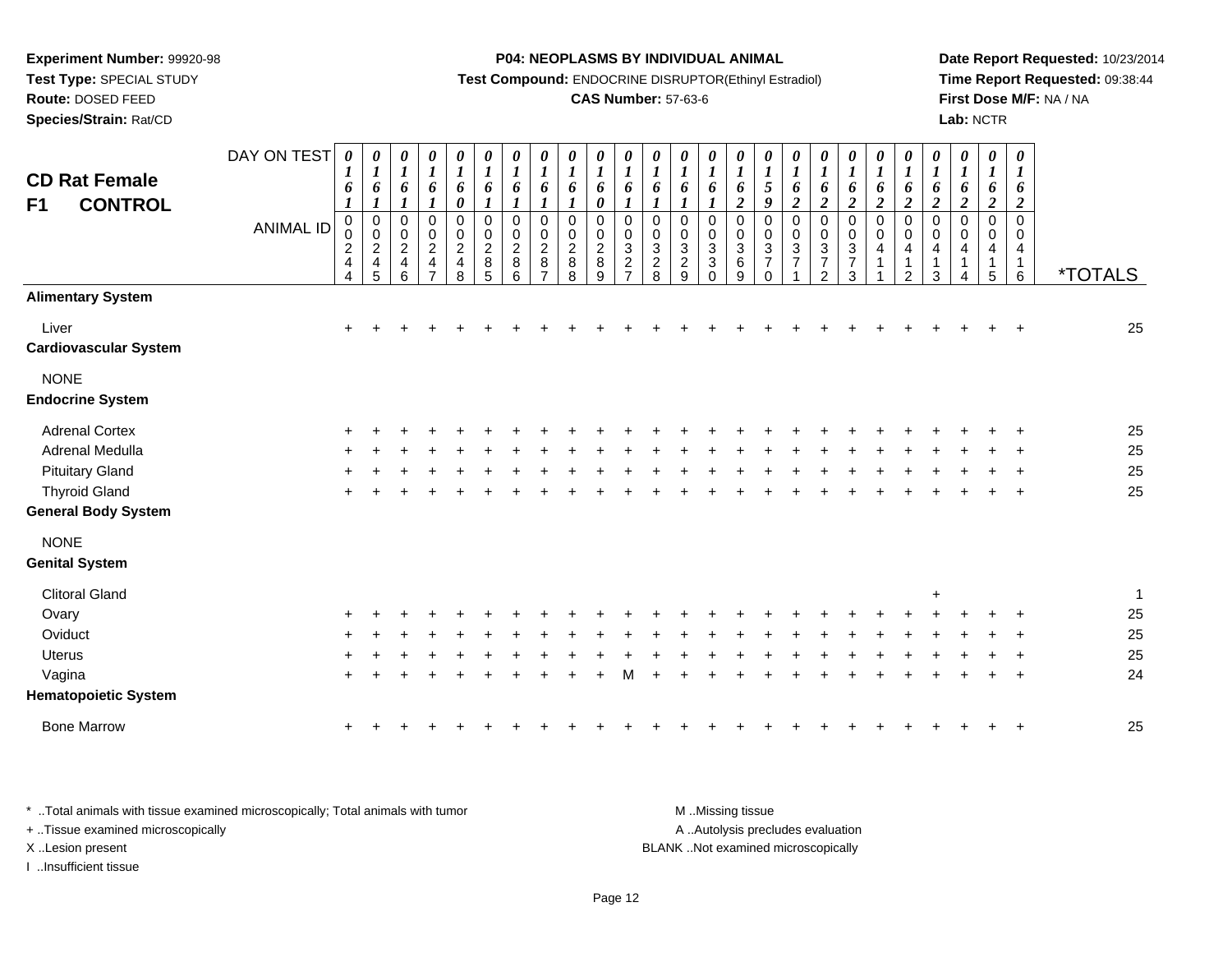**Test Type:** SPECIAL STUDY

# **Route:** DOSED FEED

**Species/Strain:** Rat/CD

#### **P04: NEOPLASMS BY INDIVIDUAL ANIMAL**

**Test Compound:** ENDOCRINE DISRUPTOR(Ethinyl Estradiol)

## **CAS Number:** 57-63-6

**Date Report Requested:** 10/23/2014**Time Report Requested:** 09:38:45**First Dose M/F:** NA / NA**Lab:** NCTR

| <b>CD Rat Female</b><br><b>CONTROL</b><br>F <sub>1</sub> | DAY ON TEST<br><b>ANIMAL ID</b> | $\theta$<br>1<br>6<br>$\boldsymbol{l}$<br>0<br>0<br>$\overline{c}$<br>$\overline{\mathbf{4}}$<br>4 | $\boldsymbol{\theta}$<br>$\boldsymbol{l}$<br>6<br>$\boldsymbol{l}$<br>0<br>$\pmb{0}$<br>$\boldsymbol{2}$<br>$\overline{\mathbf{4}}$<br>$\overline{5}$ | $\boldsymbol{\theta}$<br>1<br>6<br>0<br>$\pmb{0}$<br>$\boldsymbol{2}$<br>$\overline{\mathbf{4}}$<br>6 | $\frac{\boldsymbol{\theta}}{\boldsymbol{I}}$<br>6<br>0<br>$\mathsf{O}$<br>$\overline{2}$<br>$\overline{4}$<br>$\overline{7}$ | 0<br>$\boldsymbol{l}$<br>6<br>0<br>0<br>$\pmb{0}$<br>$\overline{c}$<br>$\overline{\mathbf{4}}$<br>8 | $\boldsymbol{\theta}$<br>$\boldsymbol{l}$<br>6<br>$\mathbf 0$<br>$\mathbf 0$<br>$\overline{c}$<br>$\bf 8$<br>$\overline{5}$ | 0<br>$\boldsymbol{l}$<br>6<br>0<br>0<br>$\overline{c}$<br>8<br>6 | 0<br>$\boldsymbol{l}$<br>6<br>$\Omega$<br>$\mathbf 0$<br>$\overline{c}$<br>8 | $\boldsymbol{\theta}$<br>$\boldsymbol{l}$<br>6<br>$\boldsymbol{l}$<br>$\Omega$<br>$\mathbf 0$<br>$\overline{2}$<br>8<br>8 | $\boldsymbol{\theta}$<br>6<br>$\boldsymbol{\theta}$<br>$\mathbf 0$<br>$\mathbf 0$<br>$\sqrt{2}$<br>$\bf 8$<br>9 | 0<br>$\boldsymbol{l}$<br>6<br>0<br>0<br>3<br>$\overline{c}$<br>$\overline{ }$ | 0<br>$\boldsymbol{l}$<br>6<br>0<br>$\pmb{0}$<br>$\ensuremath{\mathsf{3}}$<br>$_{\rm 8}^2$ | $\boldsymbol{\theta}$<br>$\boldsymbol{l}$<br>6<br>$\Omega$<br>$\mathbf 0$<br>$\sqrt{3}$<br>$\sqrt{2}$<br>$\boldsymbol{9}$ | 0<br>$\boldsymbol{l}$<br>6<br>0<br>0<br>$\ensuremath{\mathsf{3}}$<br>3<br>0 | 0<br>$\boldsymbol{l}$<br>6<br>$\boldsymbol{2}$<br>0<br>0<br>$\sqrt{3}$<br>6<br>9 | $\boldsymbol{\theta}$<br>1<br>5<br>9<br>0<br>$\mathbf 0$<br>3<br>7 | 0<br>6<br>$\boldsymbol{2}$<br>0<br>$\mathbf 0$<br>$\sqrt{3}$<br>$\overline{ }$ | $\frac{\theta}{I}$<br>6<br>$\overline{2}$<br>0<br>$\mathbf 0$<br>$\ensuremath{\mathsf{3}}$<br>$\overline{7}$<br>$\overline{2}$ | 0<br>$\boldsymbol{l}$<br>6<br>$\boldsymbol{2}$<br>0<br>$\pmb{0}$<br>$\ensuremath{\mathsf{3}}$<br>$\overline{7}$<br>3 | 0<br>$\boldsymbol{l}$<br>6<br>$\overline{2}$<br>$\Omega$<br>$\mathbf 0$<br>$\overline{4}$<br>1 | 0<br>$\boldsymbol{l}$<br>6<br>$\overline{2}$<br>$\Omega$<br>$\mathbf 0$<br>4<br>2 | 0<br>$\boldsymbol{l}$<br>6<br>2<br>$\Omega$<br>0<br>4<br>3 | $\boldsymbol{\theta}$<br>$\boldsymbol{l}$<br>6<br>$\overline{c}$<br>$\Omega$<br>$\Omega$<br>4 | 0<br>6<br>$\boldsymbol{2}$<br>$\pmb{0}$<br>$\mathbf 0$<br>4<br>5 | $\boldsymbol{\theta}$<br>$\boldsymbol{l}$<br>6<br>$\overline{\mathbf{c}}$<br>$\Omega$<br>0<br>4<br>1<br>$6\phantom{1}$ | <i><b>*TOTALS</b></i> |
|----------------------------------------------------------|---------------------------------|----------------------------------------------------------------------------------------------------|-------------------------------------------------------------------------------------------------------------------------------------------------------|-------------------------------------------------------------------------------------------------------|------------------------------------------------------------------------------------------------------------------------------|-----------------------------------------------------------------------------------------------------|-----------------------------------------------------------------------------------------------------------------------------|------------------------------------------------------------------|------------------------------------------------------------------------------|---------------------------------------------------------------------------------------------------------------------------|-----------------------------------------------------------------------------------------------------------------|-------------------------------------------------------------------------------|-------------------------------------------------------------------------------------------|---------------------------------------------------------------------------------------------------------------------------|-----------------------------------------------------------------------------|----------------------------------------------------------------------------------|--------------------------------------------------------------------|--------------------------------------------------------------------------------|--------------------------------------------------------------------------------------------------------------------------------|----------------------------------------------------------------------------------------------------------------------|------------------------------------------------------------------------------------------------|-----------------------------------------------------------------------------------|------------------------------------------------------------|-----------------------------------------------------------------------------------------------|------------------------------------------------------------------|------------------------------------------------------------------------------------------------------------------------|-----------------------|
| Spleen                                                   |                                 | $\ddot{}$                                                                                          |                                                                                                                                                       |                                                                                                       |                                                                                                                              |                                                                                                     |                                                                                                                             |                                                                  |                                                                              |                                                                                                                           |                                                                                                                 |                                                                               |                                                                                           |                                                                                                                           |                                                                             |                                                                                  |                                                                    |                                                                                |                                                                                                                                |                                                                                                                      |                                                                                                |                                                                                   |                                                            |                                                                                               |                                                                  | $\ddot{}$                                                                                                              | 25                    |
| Thymus                                                   |                                 | $\ddot{}$                                                                                          |                                                                                                                                                       |                                                                                                       |                                                                                                                              |                                                                                                     |                                                                                                                             |                                                                  |                                                                              |                                                                                                                           |                                                                                                                 |                                                                               |                                                                                           |                                                                                                                           |                                                                             |                                                                                  |                                                                    |                                                                                |                                                                                                                                |                                                                                                                      |                                                                                                |                                                                                   |                                                            |                                                                                               |                                                                  |                                                                                                                        | 25                    |
| <b>Integumentary System</b>                              |                                 |                                                                                                    |                                                                                                                                                       |                                                                                                       |                                                                                                                              |                                                                                                     |                                                                                                                             |                                                                  |                                                                              |                                                                                                                           |                                                                                                                 |                                                                               |                                                                                           |                                                                                                                           |                                                                             |                                                                                  |                                                                    |                                                                                |                                                                                                                                |                                                                                                                      |                                                                                                |                                                                                   |                                                            |                                                                                               |                                                                  |                                                                                                                        |                       |
| Mammary Gland                                            |                                 |                                                                                                    |                                                                                                                                                       |                                                                                                       |                                                                                                                              |                                                                                                     |                                                                                                                             |                                                                  |                                                                              |                                                                                                                           |                                                                                                                 |                                                                               |                                                                                           |                                                                                                                           |                                                                             |                                                                                  |                                                                    |                                                                                |                                                                                                                                |                                                                                                                      |                                                                                                |                                                                                   |                                                            |                                                                                               |                                                                  | $\overline{+}$                                                                                                         | 25                    |
| <b>Musculoskeletal System</b>                            |                                 |                                                                                                    |                                                                                                                                                       |                                                                                                       |                                                                                                                              |                                                                                                     |                                                                                                                             |                                                                  |                                                                              |                                                                                                                           |                                                                                                                 |                                                                               |                                                                                           |                                                                                                                           |                                                                             |                                                                                  |                                                                    |                                                                                |                                                                                                                                |                                                                                                                      |                                                                                                |                                                                                   |                                                            |                                                                                               |                                                                  |                                                                                                                        |                       |
| Bone<br><b>Nervous System</b>                            |                                 |                                                                                                    |                                                                                                                                                       |                                                                                                       |                                                                                                                              |                                                                                                     |                                                                                                                             |                                                                  |                                                                              |                                                                                                                           |                                                                                                                 |                                                                               |                                                                                           |                                                                                                                           |                                                                             |                                                                                  |                                                                    |                                                                                |                                                                                                                                |                                                                                                                      |                                                                                                |                                                                                   |                                                            |                                                                                               |                                                                  |                                                                                                                        | 25                    |
| <b>NONE</b><br><b>Respiratory System</b>                 |                                 |                                                                                                    |                                                                                                                                                       |                                                                                                       |                                                                                                                              |                                                                                                     |                                                                                                                             |                                                                  |                                                                              |                                                                                                                           |                                                                                                                 |                                                                               |                                                                                           |                                                                                                                           |                                                                             |                                                                                  |                                                                    |                                                                                |                                                                                                                                |                                                                                                                      |                                                                                                |                                                                                   |                                                            |                                                                                               |                                                                  |                                                                                                                        |                       |
| <b>NONE</b><br><b>Special Senses System</b>              |                                 |                                                                                                    |                                                                                                                                                       |                                                                                                       |                                                                                                                              |                                                                                                     |                                                                                                                             |                                                                  |                                                                              |                                                                                                                           |                                                                                                                 |                                                                               |                                                                                           |                                                                                                                           |                                                                             |                                                                                  |                                                                    |                                                                                |                                                                                                                                |                                                                                                                      |                                                                                                |                                                                                   |                                                            |                                                                                               |                                                                  |                                                                                                                        |                       |
| <b>NONE</b><br><b>Urinary System</b>                     |                                 |                                                                                                    |                                                                                                                                                       |                                                                                                       |                                                                                                                              |                                                                                                     |                                                                                                                             |                                                                  |                                                                              |                                                                                                                           |                                                                                                                 |                                                                               |                                                                                           |                                                                                                                           |                                                                             |                                                                                  |                                                                    |                                                                                |                                                                                                                                |                                                                                                                      |                                                                                                |                                                                                   |                                                            |                                                                                               |                                                                  |                                                                                                                        |                       |
| Kidney<br><b>SYSTEMIC LESIONS</b>                        |                                 |                                                                                                    |                                                                                                                                                       |                                                                                                       |                                                                                                                              |                                                                                                     |                                                                                                                             |                                                                  |                                                                              |                                                                                                                           |                                                                                                                 |                                                                               |                                                                                           |                                                                                                                           |                                                                             |                                                                                  |                                                                    |                                                                                |                                                                                                                                |                                                                                                                      |                                                                                                |                                                                                   |                                                            |                                                                                               |                                                                  |                                                                                                                        | 25                    |
| Multiple Organ                                           |                                 |                                                                                                    |                                                                                                                                                       |                                                                                                       |                                                                                                                              |                                                                                                     |                                                                                                                             |                                                                  |                                                                              |                                                                                                                           |                                                                                                                 |                                                                               |                                                                                           |                                                                                                                           |                                                                             |                                                                                  |                                                                    |                                                                                |                                                                                                                                |                                                                                                                      |                                                                                                |                                                                                   |                                                            |                                                                                               |                                                                  |                                                                                                                        | 25                    |

| * Total animals with tissue examined microscopically; Total animals with tumor | M Missing tissue                   |
|--------------------------------------------------------------------------------|------------------------------------|
| + . Tissue examined microscopically                                            | A Autolysis precludes evaluation   |
| X Lesion present                                                               | BLANK Not examined microscopically |
| …Insufficient tissue                                                           |                                    |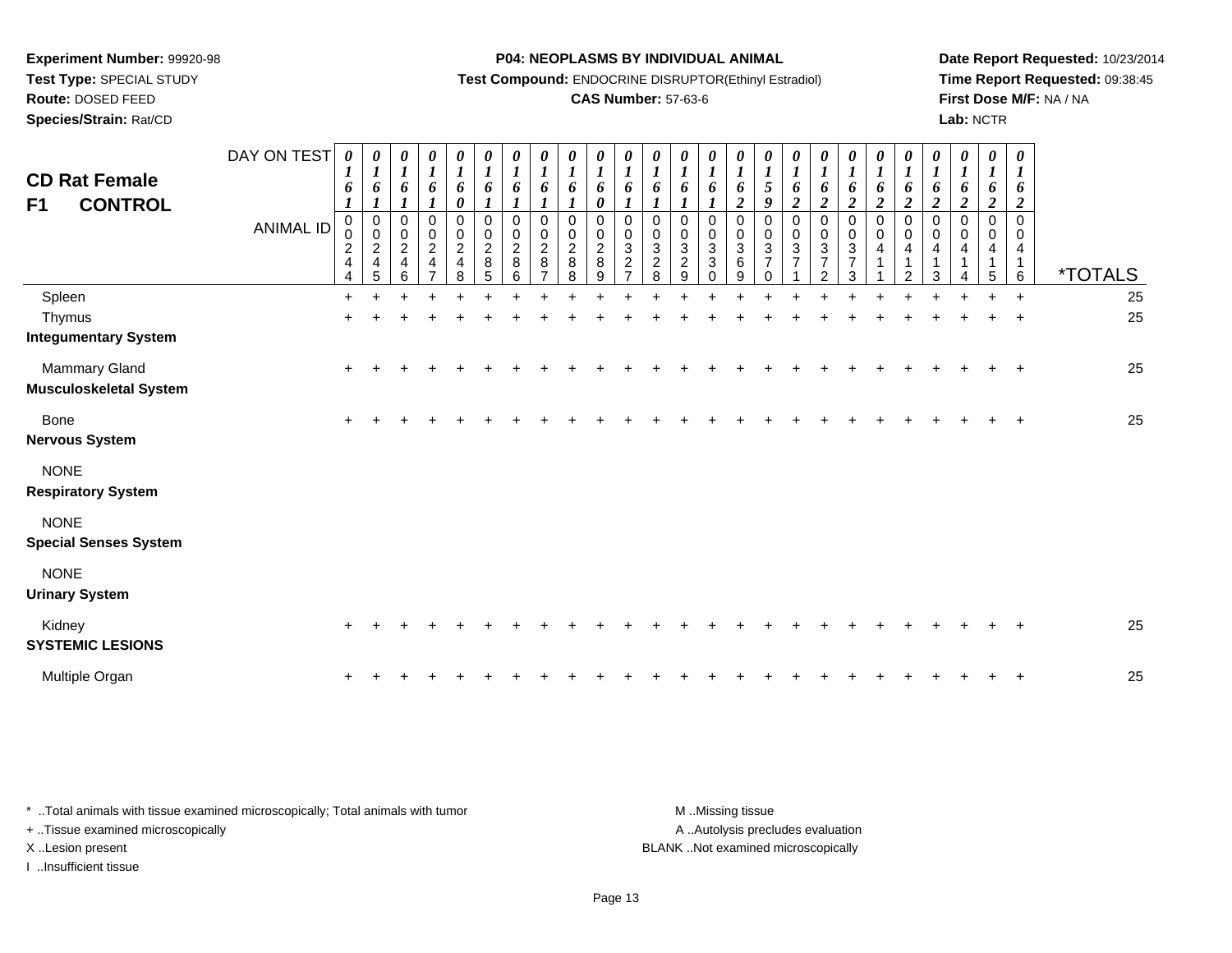**Route:** DOSED FEED

**Species/Strain:** Rat/CD

#### **P04: NEOPLASMS BY INDIVIDUAL ANIMAL**

**Test Compound:** ENDOCRINE DISRUPTOR(Ethinyl Estradiol)

## **CAS Number:** 57-63-6

**Date Report Requested:** 10/23/2014**Time Report Requested:** 09:38:45**First Dose M/F:** NA / NA**Lab:** NCTR

| <b>CD Rat Female</b><br><b>2.0 PPB</b><br>F1       | DAY ON TEST<br><b>ANIMAL ID</b> | 0<br>$\boldsymbol{l}$<br>6<br>$\boldsymbol{l}$<br>$\pmb{0}$<br>$\mathbf 0$<br>$\frac{2}{4}$<br>9 | 0<br>$\boldsymbol{I}$<br>$\pmb{6}$<br>$\boldsymbol{l}$<br>$\overline{0}$<br>$\pmb{0}$<br>$\frac{2}{5}$<br>$\Omega$ | 0<br>$\boldsymbol{l}$<br>$\pmb{6}$<br>$\boldsymbol{l}$<br>0<br>$\pmb{0}$<br>$\frac{2}{5}$ | 0<br>$\boldsymbol{l}$<br>$\pmb{6}$<br>$\boldsymbol{l}$<br>$\pmb{0}$<br>$\pmb{0}$<br>$\frac{2}{5}$<br>$\overline{2}$ | 0<br>$\boldsymbol{l}$<br>6<br>$\boldsymbol{l}$<br>$\pmb{0}$<br>$\pmb{0}$<br>$\frac{2}{5}$<br>3 | 0<br>$\boldsymbol{l}$<br>6<br>$\boldsymbol{2}$<br>$\pmb{0}$<br>$\pmb{0}$<br>$\overline{c}$<br>$\boldsymbol{9}$<br>$\Omega$ | 0<br>$\boldsymbol{l}$<br>6<br>$\boldsymbol{2}$<br>$\pmb{0}$<br>$\pmb{0}$<br>$\overline{c}$<br>$\boldsymbol{9}$<br>$\overline{ }$ | 0<br>$\boldsymbol{l}$<br>6<br>$\overline{2}$<br>$\mathbf 0$<br>$\mathsf{O}\xspace$<br>$\frac{2}{9}$<br>$\overline{2}$ | 0<br>$\boldsymbol{l}$<br>6<br>$\boldsymbol{l}$<br>$\mathbf 0$<br>0<br>$\frac{2}{9}$<br>3 | $\boldsymbol{\theta}$<br>$\boldsymbol{l}$<br>6<br>$\boldsymbol{l}$<br>$\boldsymbol{0}$<br>$\mathbf 0$<br>$\overline{c}$<br>$\boldsymbol{9}$<br>$\boldsymbol{\Lambda}$ | $\begin{matrix} 0 \\ 1 \end{matrix}$<br>6<br>$\boldsymbol{2}$<br>$\pmb{0}$<br>$\pmb{0}$<br>$\frac{3}{3}$ | 0<br>$\boldsymbol{l}$<br>6<br>$\boldsymbol{2}$<br>0<br>$\mathbf 0$<br>$\sqrt{3}$<br>$\frac{3}{2}$ | 0<br>$\boldsymbol{l}$<br>6<br>$\boldsymbol{2}$<br>$\mathbf 0$<br>$\boldsymbol{0}$<br>$\mathbf{3}$<br>$\ensuremath{\mathsf{3}}$<br>3 | 0<br>$\boldsymbol{l}$<br>6<br>$\boldsymbol{2}$<br>$\mathbf 0$<br>$\pmb{0}$<br>$\ensuremath{\mathsf{3}}$<br>$\ensuremath{\mathsf{3}}$<br>4 | 0<br>$\boldsymbol{l}$<br>6<br>$\boldsymbol{2}$<br>0<br>$\pmb{0}$<br>3<br>3<br>5 | 0<br>$\boldsymbol{l}$<br>6<br>$\boldsymbol{2}$<br>$\pmb{0}$<br>$\pmb{0}$<br>$\sqrt{3}$<br>$\ensuremath{\mathsf{3}}$<br>$6\phantom{a}$ | $\boldsymbol{\theta}$<br>$\boldsymbol{l}$<br>$\boldsymbol{\delta}$<br>$\boldsymbol{\beta}$<br>$\pmb{0}$<br>$\pmb{0}$<br>$\sqrt{3}$<br>$\overline{7}$<br>$\overline{4}$ | $\frac{\boldsymbol{\theta}}{\boldsymbol{I}}$<br>6<br>$\mathfrak{z}$<br>0<br>$\mathsf{O}\xspace$<br>$\mathbf 3$<br>$\boldsymbol{7}$<br>5 | 0<br>$\boldsymbol{l}$<br>6<br>$\boldsymbol{\mathfrak{z}}$<br>0<br>$\pmb{0}$<br>$\ensuremath{\mathsf{3}}$<br>$\boldsymbol{7}$<br>6 | 0<br>$\boldsymbol{l}$<br>6<br>$\boldsymbol{2}$<br>$\pmb{0}$<br>$\mathbf 0$<br>$\ensuremath{\mathsf{3}}$<br>$\boldsymbol{7}$<br>$\overline{7}$ | $\frac{\boldsymbol{\theta}}{\boldsymbol{I}}$<br>6<br>$\overline{2}$<br>$\mathbf 0$<br>$\mathbf 0$<br>$\ensuremath{\mathsf{3}}$<br>$\boldsymbol{7}$<br>8 | $\boldsymbol{\theta}$<br>$\boldsymbol{l}$<br>6<br>$\mathfrak{z}$<br>$\Omega$<br>0<br>4<br>$\overline{7}$ | 0<br>$\boldsymbol{l}$<br>6<br>$\boldsymbol{\beta}$<br>$\Omega$<br>0<br>4<br>1<br>8 | 0<br>$\boldsymbol{l}$<br>6<br>$\boldsymbol{\beta}$<br>$\mathbf 0$<br>0<br>4<br>9 | 0<br>$\boldsymbol{l}$<br>6<br>$\overline{2}$<br>0<br>0<br>4<br>$^2_{\rm 0}$ | <i><b>*TOTALS</b></i> |
|----------------------------------------------------|---------------------------------|--------------------------------------------------------------------------------------------------|--------------------------------------------------------------------------------------------------------------------|-------------------------------------------------------------------------------------------|---------------------------------------------------------------------------------------------------------------------|------------------------------------------------------------------------------------------------|----------------------------------------------------------------------------------------------------------------------------|----------------------------------------------------------------------------------------------------------------------------------|-----------------------------------------------------------------------------------------------------------------------|------------------------------------------------------------------------------------------|-----------------------------------------------------------------------------------------------------------------------------------------------------------------------|----------------------------------------------------------------------------------------------------------|---------------------------------------------------------------------------------------------------|-------------------------------------------------------------------------------------------------------------------------------------|-------------------------------------------------------------------------------------------------------------------------------------------|---------------------------------------------------------------------------------|---------------------------------------------------------------------------------------------------------------------------------------|------------------------------------------------------------------------------------------------------------------------------------------------------------------------|-----------------------------------------------------------------------------------------------------------------------------------------|-----------------------------------------------------------------------------------------------------------------------------------|-----------------------------------------------------------------------------------------------------------------------------------------------|---------------------------------------------------------------------------------------------------------------------------------------------------------|----------------------------------------------------------------------------------------------------------|------------------------------------------------------------------------------------|----------------------------------------------------------------------------------|-----------------------------------------------------------------------------|-----------------------|
| <b>Alimentary System</b>                           |                                 |                                                                                                  |                                                                                                                    |                                                                                           |                                                                                                                     |                                                                                                |                                                                                                                            |                                                                                                                                  |                                                                                                                       |                                                                                          |                                                                                                                                                                       |                                                                                                          |                                                                                                   |                                                                                                                                     |                                                                                                                                           |                                                                                 |                                                                                                                                       |                                                                                                                                                                        |                                                                                                                                         |                                                                                                                                   |                                                                                                                                               |                                                                                                                                                         |                                                                                                          |                                                                                    |                                                                                  |                                                                             |                       |
| <b>NONE</b><br><b>Cardiovascular System</b>        |                                 |                                                                                                  |                                                                                                                    |                                                                                           |                                                                                                                     |                                                                                                |                                                                                                                            |                                                                                                                                  |                                                                                                                       |                                                                                          |                                                                                                                                                                       |                                                                                                          |                                                                                                   |                                                                                                                                     |                                                                                                                                           |                                                                                 |                                                                                                                                       |                                                                                                                                                                        |                                                                                                                                         |                                                                                                                                   |                                                                                                                                               |                                                                                                                                                         |                                                                                                          |                                                                                    |                                                                                  |                                                                             |                       |
| <b>NONE</b><br><b>Endocrine System</b>             |                                 |                                                                                                  |                                                                                                                    |                                                                                           |                                                                                                                     |                                                                                                |                                                                                                                            |                                                                                                                                  |                                                                                                                       |                                                                                          |                                                                                                                                                                       |                                                                                                          |                                                                                                   |                                                                                                                                     |                                                                                                                                           |                                                                                 |                                                                                                                                       |                                                                                                                                                                        |                                                                                                                                         |                                                                                                                                   |                                                                                                                                               |                                                                                                                                                         |                                                                                                          |                                                                                    |                                                                                  |                                                                             |                       |
| <b>Thyroid Gland</b><br><b>General Body System</b> |                                 |                                                                                                  |                                                                                                                    |                                                                                           |                                                                                                                     |                                                                                                |                                                                                                                            |                                                                                                                                  |                                                                                                                       |                                                                                          |                                                                                                                                                                       |                                                                                                          |                                                                                                   |                                                                                                                                     |                                                                                                                                           |                                                                                 |                                                                                                                                       |                                                                                                                                                                        |                                                                                                                                         |                                                                                                                                   |                                                                                                                                               |                                                                                                                                                         | $\ddot{}$                                                                                                |                                                                                    |                                                                                  |                                                                             | $\mathbf{1}$          |
| <b>NONE</b><br><b>Genital System</b>               |                                 |                                                                                                  |                                                                                                                    |                                                                                           |                                                                                                                     |                                                                                                |                                                                                                                            |                                                                                                                                  |                                                                                                                       |                                                                                          |                                                                                                                                                                       |                                                                                                          |                                                                                                   |                                                                                                                                     |                                                                                                                                           |                                                                                 |                                                                                                                                       |                                                                                                                                                                        |                                                                                                                                         |                                                                                                                                   |                                                                                                                                               |                                                                                                                                                         |                                                                                                          |                                                                                    |                                                                                  |                                                                             |                       |
| <b>Clitoral Gland</b>                              |                                 | $\ddot{}$                                                                                        |                                                                                                                    |                                                                                           |                                                                                                                     |                                                                                                |                                                                                                                            |                                                                                                                                  |                                                                                                                       |                                                                                          |                                                                                                                                                                       |                                                                                                          | +                                                                                                 |                                                                                                                                     |                                                                                                                                           |                                                                                 |                                                                                                                                       |                                                                                                                                                                        |                                                                                                                                         |                                                                                                                                   |                                                                                                                                               |                                                                                                                                                         |                                                                                                          |                                                                                    |                                                                                  |                                                                             | $\boldsymbol{2}$      |
| Ovary                                              |                                 |                                                                                                  |                                                                                                                    |                                                                                           |                                                                                                                     |                                                                                                |                                                                                                                            |                                                                                                                                  |                                                                                                                       |                                                                                          |                                                                                                                                                                       |                                                                                                          |                                                                                                   |                                                                                                                                     |                                                                                                                                           |                                                                                 |                                                                                                                                       |                                                                                                                                                                        |                                                                                                                                         |                                                                                                                                   |                                                                                                                                               |                                                                                                                                                         |                                                                                                          |                                                                                    |                                                                                  | $\ddot{}$                                                                   | 25                    |
| Oviduct                                            |                                 |                                                                                                  |                                                                                                                    |                                                                                           |                                                                                                                     |                                                                                                |                                                                                                                            |                                                                                                                                  |                                                                                                                       |                                                                                          |                                                                                                                                                                       |                                                                                                          |                                                                                                   |                                                                                                                                     |                                                                                                                                           |                                                                                 |                                                                                                                                       |                                                                                                                                                                        |                                                                                                                                         |                                                                                                                                   |                                                                                                                                               |                                                                                                                                                         |                                                                                                          |                                                                                    |                                                                                  |                                                                             | 25                    |
| <b>Uterus</b>                                      |                                 |                                                                                                  |                                                                                                                    |                                                                                           |                                                                                                                     |                                                                                                |                                                                                                                            |                                                                                                                                  |                                                                                                                       |                                                                                          |                                                                                                                                                                       |                                                                                                          |                                                                                                   |                                                                                                                                     |                                                                                                                                           |                                                                                 |                                                                                                                                       |                                                                                                                                                                        |                                                                                                                                         |                                                                                                                                   |                                                                                                                                               |                                                                                                                                                         |                                                                                                          |                                                                                    |                                                                                  | $\ddot{}$                                                                   | 25                    |
| Vagina                                             |                                 |                                                                                                  |                                                                                                                    |                                                                                           |                                                                                                                     |                                                                                                |                                                                                                                            |                                                                                                                                  |                                                                                                                       |                                                                                          |                                                                                                                                                                       |                                                                                                          |                                                                                                   |                                                                                                                                     |                                                                                                                                           |                                                                                 |                                                                                                                                       |                                                                                                                                                                        |                                                                                                                                         |                                                                                                                                   |                                                                                                                                               |                                                                                                                                                         |                                                                                                          |                                                                                    |                                                                                  | $\overline{+}$                                                              | 25                    |
| <b>Hematopoietic System</b>                        |                                 |                                                                                                  |                                                                                                                    |                                                                                           |                                                                                                                     |                                                                                                |                                                                                                                            |                                                                                                                                  |                                                                                                                       |                                                                                          |                                                                                                                                                                       |                                                                                                          |                                                                                                   |                                                                                                                                     |                                                                                                                                           |                                                                                 |                                                                                                                                       |                                                                                                                                                                        |                                                                                                                                         |                                                                                                                                   |                                                                                                                                               |                                                                                                                                                         |                                                                                                          |                                                                                    |                                                                                  |                                                                             |                       |
| <b>NONE</b><br><b>Integumentary System</b>         |                                 |                                                                                                  |                                                                                                                    |                                                                                           |                                                                                                                     |                                                                                                |                                                                                                                            |                                                                                                                                  |                                                                                                                       |                                                                                          |                                                                                                                                                                       |                                                                                                          |                                                                                                   |                                                                                                                                     |                                                                                                                                           |                                                                                 |                                                                                                                                       |                                                                                                                                                                        |                                                                                                                                         |                                                                                                                                   |                                                                                                                                               |                                                                                                                                                         |                                                                                                          |                                                                                    |                                                                                  |                                                                             |                       |
| <b>Mammary Gland</b>                               |                                 |                                                                                                  |                                                                                                                    |                                                                                           |                                                                                                                     |                                                                                                |                                                                                                                            |                                                                                                                                  |                                                                                                                       |                                                                                          |                                                                                                                                                                       |                                                                                                          |                                                                                                   |                                                                                                                                     |                                                                                                                                           |                                                                                 |                                                                                                                                       |                                                                                                                                                                        |                                                                                                                                         |                                                                                                                                   |                                                                                                                                               |                                                                                                                                                         |                                                                                                          |                                                                                    |                                                                                  |                                                                             | 25                    |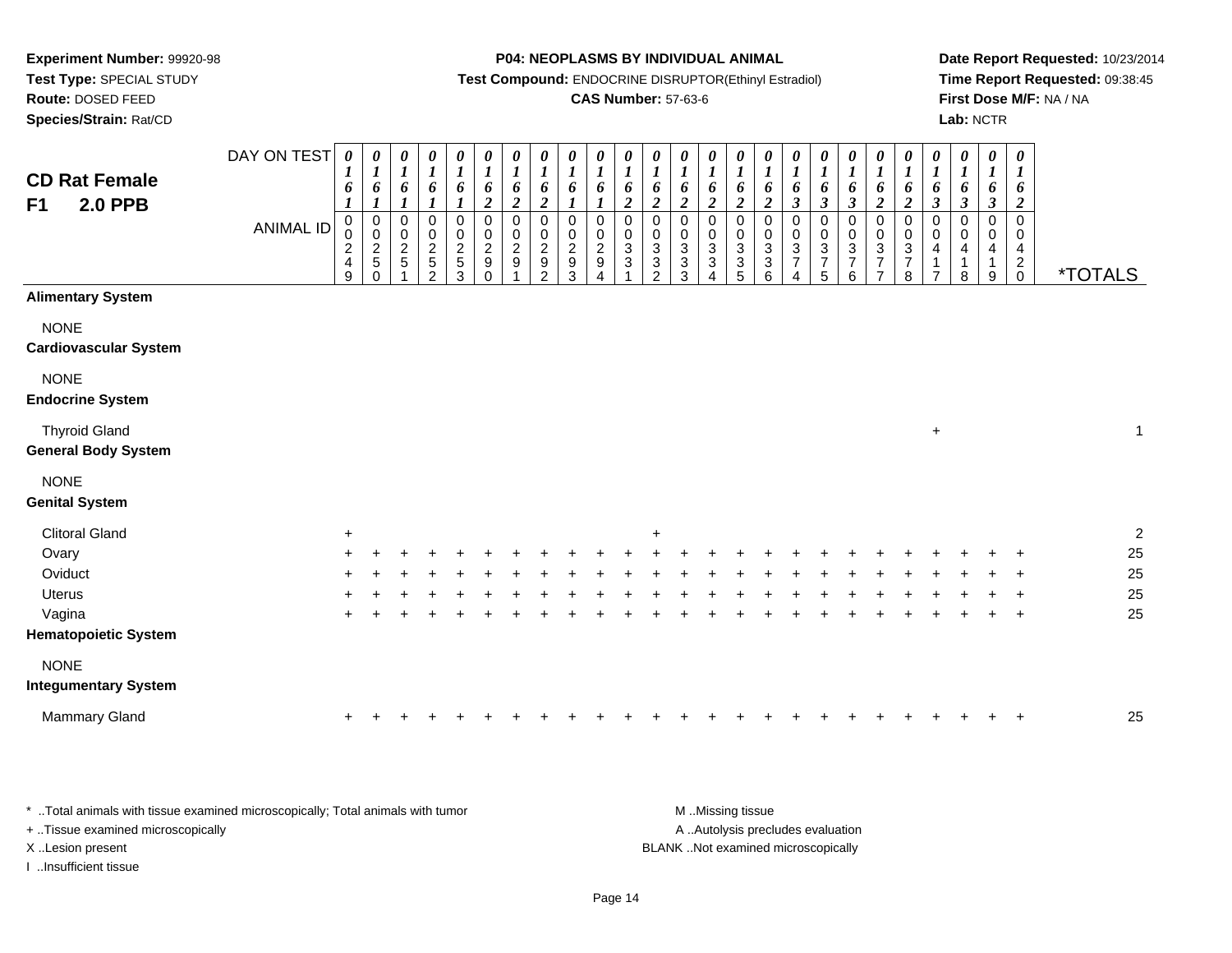**Route:** DOSED FEED

**Species/Strain:** Rat/CD

#### **P04: NEOPLASMS BY INDIVIDUAL ANIMAL**

**Test Compound:** ENDOCRINE DISRUPTOR(Ethinyl Estradiol)

## **CAS Number:** 57-63-6

**Date Report Requested:** 10/23/2014**Time Report Requested:** 09:38:45**First Dose M/F:** NA / NA**Lab:** NCTR

| <b>CD Rat Female</b><br><b>2.0 PPB</b><br>F1 | DAY ON TEST<br><b>ANIMAL ID</b> | $\boldsymbol{\theta}$<br>6<br>$\mathbf 0$<br>$\pmb{0}$<br>$\frac{2}{4}$<br>9 | 0<br>6<br>$\pmb{0}$<br>$\pmb{0}$<br>$\frac{2}{5}$<br>$\Omega$ | 0<br>$\boldsymbol{l}$<br>6<br>0<br>$\pmb{0}$<br>$\frac{2}{5}$ | $\pmb{\theta}$<br>$\boldsymbol{l}$<br>6<br>0<br>$\begin{array}{c} 0 \\ 2 \\ 5 \end{array}$<br>$\mathfrak{p}$ | $\pmb{\theta}$<br>$\boldsymbol{l}$<br>6<br>$\,0\,$<br>$\begin{array}{c} 0 \\ 2 \\ 5 \end{array}$<br>3 | 0<br>$\boldsymbol{l}$<br>6<br>$\overline{2}$<br>0<br>$\frac{0}{2}$<br>$\Omega$ | 0<br>$\boldsymbol{l}$<br>6<br>$\overline{2}$<br>0<br>$\pmb{0}$<br>$\frac{2}{9}$ | 0<br>6<br>$\boldsymbol{2}$<br>$\,0\,$<br>$\pmb{0}$<br>$\frac{2}{9}$<br>$\mathfrak{p}$ | $\boldsymbol{\theta}$<br>6<br>$\mathbf 0$<br>$\pmb{0}$<br>$\overline{c}$<br>9<br>3 | 0<br>$\boldsymbol{l}$<br>6<br>$\pmb{0}$<br>$\overline{c}$<br>$\boldsymbol{9}$ | $\boldsymbol{l}$<br>o<br>$\boldsymbol{2}$<br>$\mathbf 0$<br>$\pmb{0}$<br>$\mathbf{3}$<br>3 | 0<br>6<br>$\overline{\mathbf{c}}$<br>0<br>0<br>$\ensuremath{\mathsf{3}}$<br>3<br>$\mathcal{P}$ | 0<br>6<br>$\boldsymbol{2}$<br>0<br>0<br>3<br>$\ensuremath{\mathsf{3}}$<br>3 | $\boldsymbol{\theta}$<br>$\boldsymbol{l}$<br>6<br>$\overline{2}$<br>$\mathbf 0$<br>$\pmb{0}$<br>$\mathsf 3$<br>$\ensuremath{\mathsf{3}}$ | 0<br>$\boldsymbol{l}$<br>6<br>$\overline{2}$<br>0<br>$\pmb{0}$<br>$\ensuremath{\mathsf{3}}$<br>$\ensuremath{\mathsf{3}}$<br>5 | 0<br>$\boldsymbol{l}$<br>6<br>$\boldsymbol{2}$<br>0<br>0<br>3<br>$\mathbf{3}$<br>6 | $\boldsymbol{l}$<br>6<br>$\mathfrak{z}$<br>$\begin{array}{c} 0 \\ 3 \\ 7 \end{array}$<br>4 | 0<br>1<br>6<br>$\boldsymbol{\beta}$<br>0<br>$\pmb{0}$<br>$\ensuremath{\mathsf{3}}$<br>$\overline{7}$<br>5 | 0<br>6<br>$\boldsymbol{\beta}$<br>0<br>$_{3}^{\rm 0}$<br>$\overline{7}$<br>6 | 0<br>$\boldsymbol{l}$<br>6<br>$\overline{2}$<br>0<br>$\pmb{0}$<br>$\ensuremath{\mathsf{3}}$<br>$\overline{7}$<br>$\overline{ }$ | 0<br>$\boldsymbol{l}$<br>6<br>$\boldsymbol{2}$<br>0<br>$\pmb{0}$<br>$\ensuremath{\mathsf{3}}$<br>$\overline{7}$<br>8 | 0<br>$\boldsymbol{l}$<br>6<br>3<br>$\mathbf 0$<br>$\,0\,$<br>$\overline{4}$<br>⇁ | $\boldsymbol{\theta}$<br>$\boldsymbol{l}$<br>6<br>$\boldsymbol{\beta}$<br>0<br>0<br>$\overline{4}$<br>8 | 0<br>$\boldsymbol{l}$<br>3<br>$\Omega$<br>0<br>9 | 0<br>6<br>2<br>$\mathbf 0$<br>0<br>4<br>$\overline{c}$<br>$\pmb{0}$ | <i><b>*TOTALS</b></i> |
|----------------------------------------------|---------------------------------|------------------------------------------------------------------------------|---------------------------------------------------------------|---------------------------------------------------------------|--------------------------------------------------------------------------------------------------------------|-------------------------------------------------------------------------------------------------------|--------------------------------------------------------------------------------|---------------------------------------------------------------------------------|---------------------------------------------------------------------------------------|------------------------------------------------------------------------------------|-------------------------------------------------------------------------------|--------------------------------------------------------------------------------------------|------------------------------------------------------------------------------------------------|-----------------------------------------------------------------------------|------------------------------------------------------------------------------------------------------------------------------------------|-------------------------------------------------------------------------------------------------------------------------------|------------------------------------------------------------------------------------|--------------------------------------------------------------------------------------------|-----------------------------------------------------------------------------------------------------------|------------------------------------------------------------------------------|---------------------------------------------------------------------------------------------------------------------------------|----------------------------------------------------------------------------------------------------------------------|----------------------------------------------------------------------------------|---------------------------------------------------------------------------------------------------------|--------------------------------------------------|---------------------------------------------------------------------|-----------------------|
| <b>Musculoskeletal System</b>                |                                 |                                                                              |                                                               |                                                               |                                                                                                              |                                                                                                       |                                                                                |                                                                                 |                                                                                       |                                                                                    |                                                                               |                                                                                            |                                                                                                |                                                                             |                                                                                                                                          |                                                                                                                               |                                                                                    |                                                                                            |                                                                                                           |                                                                              |                                                                                                                                 |                                                                                                                      |                                                                                  |                                                                                                         |                                                  |                                                                     |                       |
| <b>NONE</b><br><b>Nervous System</b>         |                                 |                                                                              |                                                               |                                                               |                                                                                                              |                                                                                                       |                                                                                |                                                                                 |                                                                                       |                                                                                    |                                                                               |                                                                                            |                                                                                                |                                                                             |                                                                                                                                          |                                                                                                                               |                                                                                    |                                                                                            |                                                                                                           |                                                                              |                                                                                                                                 |                                                                                                                      |                                                                                  |                                                                                                         |                                                  |                                                                     |                       |
| <b>NONE</b><br><b>Respiratory System</b>     |                                 |                                                                              |                                                               |                                                               |                                                                                                              |                                                                                                       |                                                                                |                                                                                 |                                                                                       |                                                                                    |                                                                               |                                                                                            |                                                                                                |                                                                             |                                                                                                                                          |                                                                                                                               |                                                                                    |                                                                                            |                                                                                                           |                                                                              |                                                                                                                                 |                                                                                                                      |                                                                                  |                                                                                                         |                                                  |                                                                     |                       |
| <b>NONE</b><br><b>Special Senses System</b>  |                                 |                                                                              |                                                               |                                                               |                                                                                                              |                                                                                                       |                                                                                |                                                                                 |                                                                                       |                                                                                    |                                                                               |                                                                                            |                                                                                                |                                                                             |                                                                                                                                          |                                                                                                                               |                                                                                    |                                                                                            |                                                                                                           |                                                                              |                                                                                                                                 |                                                                                                                      |                                                                                  |                                                                                                         |                                                  |                                                                     |                       |
| <b>NONE</b><br><b>Urinary System</b>         |                                 |                                                                              |                                                               |                                                               |                                                                                                              |                                                                                                       |                                                                                |                                                                                 |                                                                                       |                                                                                    |                                                                               |                                                                                            |                                                                                                |                                                                             |                                                                                                                                          |                                                                                                                               |                                                                                    |                                                                                            |                                                                                                           |                                                                              |                                                                                                                                 |                                                                                                                      |                                                                                  |                                                                                                         |                                                  |                                                                     |                       |
| Kidney<br><b>SYSTEMIC LESIONS</b>            |                                 |                                                                              |                                                               |                                                               |                                                                                                              |                                                                                                       |                                                                                |                                                                                 |                                                                                       |                                                                                    |                                                                               |                                                                                            |                                                                                                |                                                                             |                                                                                                                                          |                                                                                                                               |                                                                                    |                                                                                            |                                                                                                           |                                                                              |                                                                                                                                 |                                                                                                                      |                                                                                  |                                                                                                         |                                                  | $\pm$                                                               | 25                    |
| Multiple Organ                               |                                 |                                                                              |                                                               |                                                               |                                                                                                              |                                                                                                       |                                                                                |                                                                                 |                                                                                       |                                                                                    |                                                                               |                                                                                            |                                                                                                |                                                                             |                                                                                                                                          |                                                                                                                               |                                                                                    |                                                                                            |                                                                                                           |                                                                              |                                                                                                                                 |                                                                                                                      |                                                                                  |                                                                                                         |                                                  | $\pm$                                                               | 25                    |

\* ..Total animals with tissue examined microscopically; Total animals with tumor **M** . Missing tissue M ..Missing tissue

+ ..Tissue examined microscopically

I ..Insufficient tissue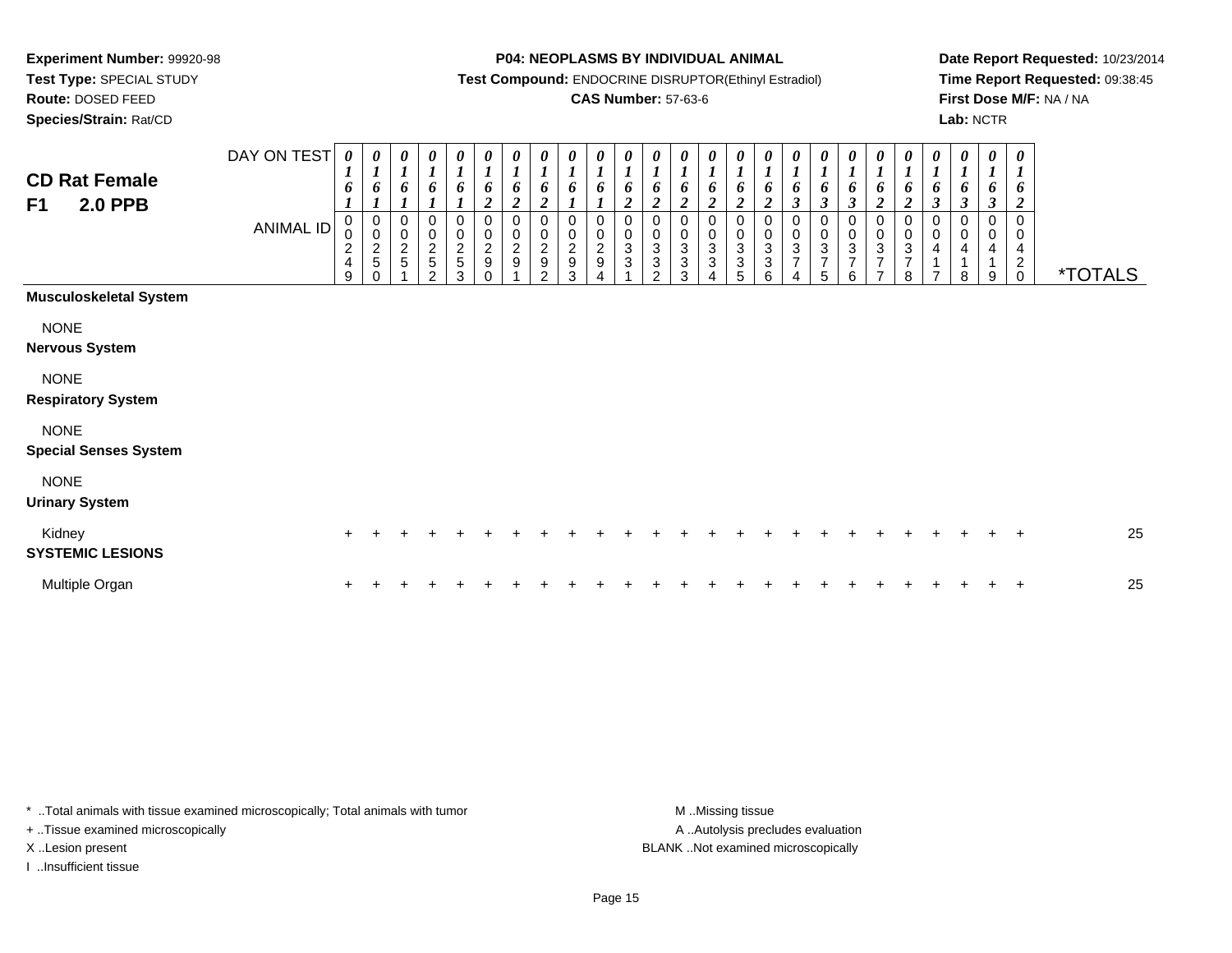**Route:** DOSED FEED

**Species/Strain:** Rat/CD

#### **P04: NEOPLASMS BY INDIVIDUAL ANIMAL**

**Test Compound:** ENDOCRINE DISRUPTOR(Ethinyl Estradiol)

## **CAS Number:** 57-63-6

**Date Report Requested:** 10/23/2014**Time Report Requested:** 09:38:45**First Dose M/F:** NA / NA**Lab:** NCTR

| <b>CD Rat Female</b><br><b>10 PPB</b><br>F <sub>1</sub> | DAY ON TEST<br><b>ANIMAL ID</b> | $\boldsymbol{\theta}$<br>6<br>0<br>$\pmb{0}$<br>$\frac{2}{5}$<br>4 | 0<br>$\boldsymbol{l}$<br>6<br>$\mathbf 0$<br>$\pmb{0}$<br>$\sqrt{2}$<br>5<br>5 | 0<br>$\boldsymbol{l}$<br>6<br>$\pmb{0}$<br>$\,0\,$<br>$\frac{2}{5}$<br>6 | $\pmb{\theta}$<br>$\boldsymbol{l}$<br>6<br>$\mathbf{I}$<br>$\pmb{0}$<br>0<br>$\frac{2}{5}$<br>$\overline{7}$ | $\pmb{\theta}$<br>$\boldsymbol{l}$<br>6<br>0<br>$\begin{array}{c} 0 \\ 2 \\ 5 \end{array}$<br>8 | $\pmb{\theta}$<br>$\boldsymbol{l}$<br>6<br>$\boldsymbol{2}$<br>0<br>$\frac{0}{2}$<br>$\sqrt{5}$ | 0<br>$\boldsymbol{l}$<br>6<br>$\pmb{0}$<br>$\pmb{0}$<br>$\boldsymbol{2}$<br>9<br>6 | $\frac{\theta}{I}$<br>6<br>$\pmb{0}$<br>$\pmb{0}$<br>$\frac{2}{9}$<br>$\overline{7}$ | $\boldsymbol{\theta}$<br>$\boldsymbol{l}$<br>6<br>$\mathbf 0$<br>0<br>$\overline{2}$<br>9<br>8 | 0<br>$\boldsymbol{l}$<br>6<br>$\mathbf 0$<br>0<br>$\boldsymbol{2}$<br>9<br>9 | 0<br>$\boldsymbol{l}$<br>6<br>$\overline{c}$<br>$\pmb{0}$<br>$\pmb{0}$<br>$\overline{3}$<br>$\sqrt{3}$ | $\pmb{\theta}$<br>$\boldsymbol{l}$<br>6<br>$\overline{c}$<br>0<br>0<br>$\mathbf{3}$<br>$\sqrt{3}$<br>8 | 0<br>$\boldsymbol{l}$<br>6<br>$\overline{2}$<br>0<br>0<br>$\overline{3}$<br>$\ensuremath{\mathsf{3}}$<br>$9\,$ | $\pmb{\theta}$<br>$\boldsymbol{l}$<br>6<br>$\boldsymbol{2}$<br>$\pmb{0}$<br>0<br>$\sqrt{3}$<br>4<br>$\mathbf 0$ | 0<br>$\boldsymbol{l}$<br>6<br>$\overline{c}$<br>$\mathbf 0$<br>0<br>3<br>4 | 0<br>$\boldsymbol{l}$<br>6<br>$\boldsymbol{2}$<br>$\mathbf 0$<br>0<br>$\ensuremath{\mathsf{3}}$<br>$\boldsymbol{7}$<br>$\boldsymbol{9}$ | $\boldsymbol{\theta}$<br>$\boldsymbol{l}$<br>6<br>$\boldsymbol{2}$<br>$\mathsf 0$<br>0<br>$\mathbf{3}$<br>8<br>$\Omega$ | $\pmb{\theta}$<br>$\boldsymbol{l}$<br>6<br>$\overline{2}$<br>$\mathsf{O}$<br>0<br>$\overline{3}$<br>8 | $\pmb{\theta}$<br>$\boldsymbol{l}$<br>6<br>$\overline{\mathbf{c}}$<br>0<br>$\pmb{0}$<br>$\overline{3}$<br>$\bf 8$<br>$\overline{2}$ | $\pmb{\theta}$<br>$\boldsymbol{l}$<br>6<br>$\overline{c}$<br>$\pmb{0}$<br>$\pmb{0}$<br>$\overline{3}$<br>8<br>3 | $\pmb{\theta}$<br>$\boldsymbol{l}$<br>6<br>$\boldsymbol{2}$<br>$\pmb{0}$<br>0<br>$\overline{4}$<br>$\overline{c}$ | $\pmb{\theta}$<br>$\boldsymbol{l}$<br>6<br>$\boldsymbol{2}$<br>$\Omega$<br>0<br>4<br>$\frac{2}{2}$ | 0<br>$\boldsymbol{l}$<br>6<br>$\Omega$<br>0<br>4<br>$\overline{\mathbf{c}}$<br>$\mathbf{3}$ | 0<br>$\boldsymbol{l}$<br>6<br>0<br>0<br>4<br>$\overline{c}$<br>$\overline{4}$ | $\boldsymbol{\theta}$<br>6<br>0<br>$\Omega$<br>0<br>4<br>$rac{2}{5}$ | <i><b>*TOTALS</b></i> |
|---------------------------------------------------------|---------------------------------|--------------------------------------------------------------------|--------------------------------------------------------------------------------|--------------------------------------------------------------------------|--------------------------------------------------------------------------------------------------------------|-------------------------------------------------------------------------------------------------|-------------------------------------------------------------------------------------------------|------------------------------------------------------------------------------------|--------------------------------------------------------------------------------------|------------------------------------------------------------------------------------------------|------------------------------------------------------------------------------|--------------------------------------------------------------------------------------------------------|--------------------------------------------------------------------------------------------------------|----------------------------------------------------------------------------------------------------------------|-----------------------------------------------------------------------------------------------------------------|----------------------------------------------------------------------------|-----------------------------------------------------------------------------------------------------------------------------------------|-------------------------------------------------------------------------------------------------------------------------|-------------------------------------------------------------------------------------------------------|-------------------------------------------------------------------------------------------------------------------------------------|-----------------------------------------------------------------------------------------------------------------|-------------------------------------------------------------------------------------------------------------------|----------------------------------------------------------------------------------------------------|---------------------------------------------------------------------------------------------|-------------------------------------------------------------------------------|----------------------------------------------------------------------|-----------------------|
| <b>Alimentary System</b>                                |                                 |                                                                    |                                                                                |                                                                          |                                                                                                              |                                                                                                 |                                                                                                 |                                                                                    |                                                                                      |                                                                                                |                                                                              |                                                                                                        |                                                                                                        |                                                                                                                |                                                                                                                 |                                                                            |                                                                                                                                         |                                                                                                                         |                                                                                                       |                                                                                                                                     |                                                                                                                 |                                                                                                                   |                                                                                                    |                                                                                             |                                                                               |                                                                      |                       |
| <b>NONE</b><br><b>Cardiovascular System</b>             |                                 |                                                                    |                                                                                |                                                                          |                                                                                                              |                                                                                                 |                                                                                                 |                                                                                    |                                                                                      |                                                                                                |                                                                              |                                                                                                        |                                                                                                        |                                                                                                                |                                                                                                                 |                                                                            |                                                                                                                                         |                                                                                                                         |                                                                                                       |                                                                                                                                     |                                                                                                                 |                                                                                                                   |                                                                                                    |                                                                                             |                                                                               |                                                                      |                       |
| <b>NONE</b><br><b>Endocrine System</b>                  |                                 |                                                                    |                                                                                |                                                                          |                                                                                                              |                                                                                                 |                                                                                                 |                                                                                    |                                                                                      |                                                                                                |                                                                              |                                                                                                        |                                                                                                        |                                                                                                                |                                                                                                                 |                                                                            |                                                                                                                                         |                                                                                                                         |                                                                                                       |                                                                                                                                     |                                                                                                                 |                                                                                                                   |                                                                                                    |                                                                                             |                                                                               |                                                                      |                       |
| <b>NONE</b><br><b>General Body System</b>               |                                 |                                                                    |                                                                                |                                                                          |                                                                                                              |                                                                                                 |                                                                                                 |                                                                                    |                                                                                      |                                                                                                |                                                                              |                                                                                                        |                                                                                                        |                                                                                                                |                                                                                                                 |                                                                            |                                                                                                                                         |                                                                                                                         |                                                                                                       |                                                                                                                                     |                                                                                                                 |                                                                                                                   |                                                                                                    |                                                                                             |                                                                               |                                                                      |                       |
| <b>NONE</b><br><b>Genital System</b>                    |                                 |                                                                    |                                                                                |                                                                          |                                                                                                              |                                                                                                 |                                                                                                 |                                                                                    |                                                                                      |                                                                                                |                                                                              |                                                                                                        |                                                                                                        |                                                                                                                |                                                                                                                 |                                                                            |                                                                                                                                         |                                                                                                                         |                                                                                                       |                                                                                                                                     |                                                                                                                 |                                                                                                                   |                                                                                                    |                                                                                             |                                                                               |                                                                      |                       |
| Ovary                                                   |                                 |                                                                    |                                                                                |                                                                          |                                                                                                              |                                                                                                 |                                                                                                 |                                                                                    |                                                                                      |                                                                                                |                                                                              |                                                                                                        |                                                                                                        |                                                                                                                |                                                                                                                 |                                                                            |                                                                                                                                         |                                                                                                                         |                                                                                                       |                                                                                                                                     |                                                                                                                 |                                                                                                                   |                                                                                                    |                                                                                             |                                                                               |                                                                      | 25                    |
| Oviduct                                                 |                                 |                                                                    |                                                                                |                                                                          |                                                                                                              |                                                                                                 |                                                                                                 |                                                                                    |                                                                                      |                                                                                                |                                                                              |                                                                                                        |                                                                                                        |                                                                                                                |                                                                                                                 |                                                                            |                                                                                                                                         |                                                                                                                         |                                                                                                       |                                                                                                                                     |                                                                                                                 |                                                                                                                   |                                                                                                    |                                                                                             |                                                                               | $\ddot{}$                                                            | 25                    |
| Uterus                                                  |                                 |                                                                    |                                                                                |                                                                          |                                                                                                              |                                                                                                 |                                                                                                 |                                                                                    |                                                                                      |                                                                                                |                                                                              |                                                                                                        |                                                                                                        |                                                                                                                |                                                                                                                 |                                                                            |                                                                                                                                         |                                                                                                                         |                                                                                                       |                                                                                                                                     |                                                                                                                 |                                                                                                                   |                                                                                                    |                                                                                             |                                                                               | $\ddot{}$                                                            | 25                    |
| Vagina<br><b>Hematopoietic System</b>                   |                                 |                                                                    |                                                                                |                                                                          |                                                                                                              |                                                                                                 |                                                                                                 |                                                                                    |                                                                                      |                                                                                                |                                                                              |                                                                                                        |                                                                                                        |                                                                                                                |                                                                                                                 |                                                                            |                                                                                                                                         |                                                                                                                         |                                                                                                       |                                                                                                                                     |                                                                                                                 |                                                                                                                   |                                                                                                    |                                                                                             |                                                                               | $\ddot{}$                                                            | 25                    |
| <b>NONE</b><br><b>Integumentary System</b>              |                                 |                                                                    |                                                                                |                                                                          |                                                                                                              |                                                                                                 |                                                                                                 |                                                                                    |                                                                                      |                                                                                                |                                                                              |                                                                                                        |                                                                                                        |                                                                                                                |                                                                                                                 |                                                                            |                                                                                                                                         |                                                                                                                         |                                                                                                       |                                                                                                                                     |                                                                                                                 |                                                                                                                   |                                                                                                    |                                                                                             |                                                                               |                                                                      |                       |
| Mammary Gland<br><b>Musculoskeletal System</b>          |                                 |                                                                    |                                                                                |                                                                          |                                                                                                              |                                                                                                 |                                                                                                 |                                                                                    |                                                                                      |                                                                                                |                                                                              |                                                                                                        |                                                                                                        |                                                                                                                |                                                                                                                 |                                                                            |                                                                                                                                         |                                                                                                                         |                                                                                                       |                                                                                                                                     |                                                                                                                 |                                                                                                                   |                                                                                                    |                                                                                             |                                                                               | $\overline{+}$                                                       | 25                    |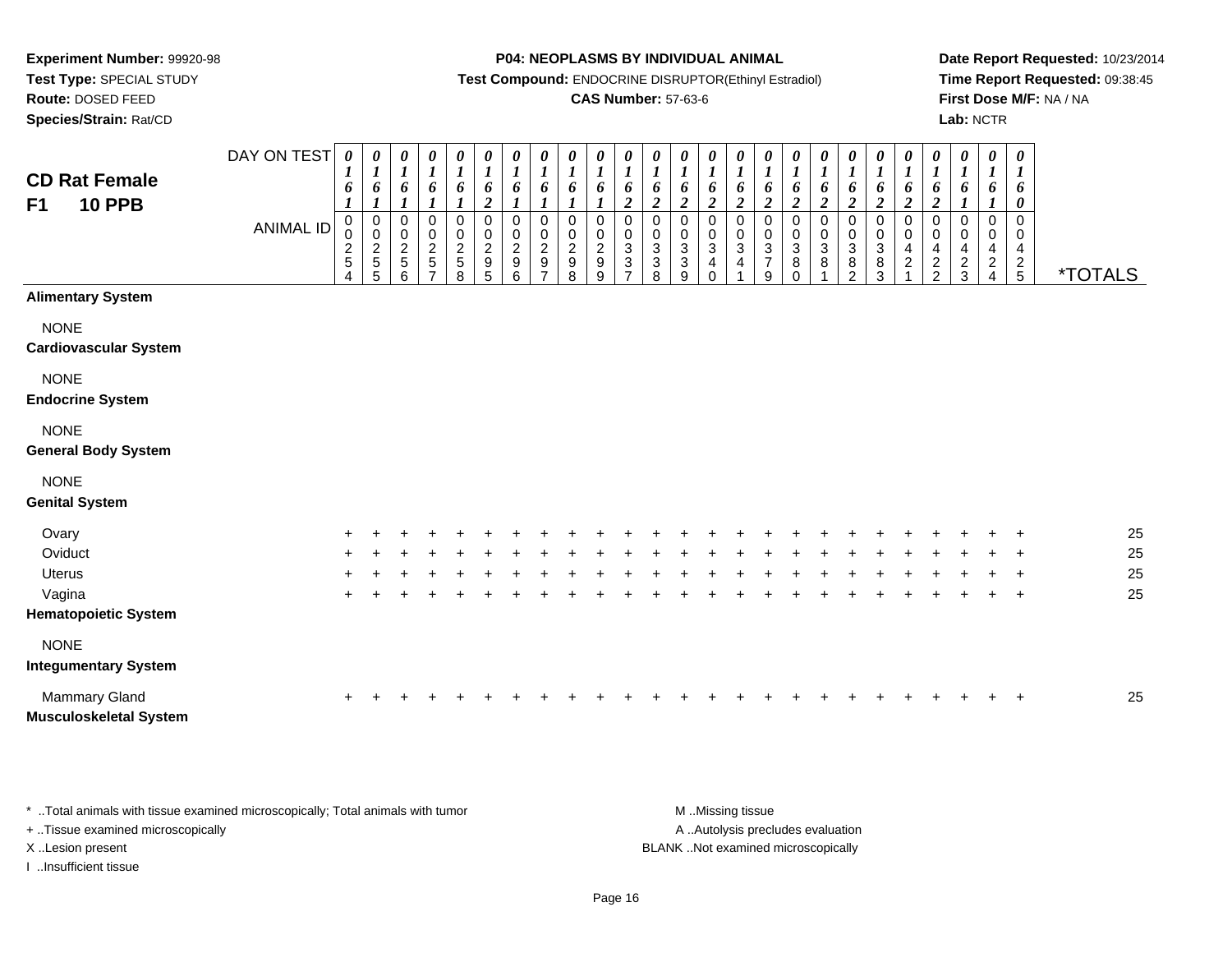**Route:** DOSED FEED

**Species/Strain:** Rat/CD

**P04: NEOPLASMS BY INDIVIDUAL ANIMAL**

**Test Compound:** ENDOCRINE DISRUPTOR(Ethinyl Estradiol)

## **CAS Number:** 57-63-6

**Date Report Requested:** 10/23/2014**Time Report Requested:** 09:38:45**First Dose M/F:** NA / NA**Lab:** NCTR

| <b>CD Rat Female</b><br><b>10 PPB</b><br>F1 | DAY ON TEST<br><b>ANIMAL ID</b> | 0<br>$\mathbf{I}$<br>6<br>0<br>0<br>$\frac{2}{5}$<br>4 | 0<br>$\boldsymbol{l}$<br>6<br>$\overline{ }$<br>$\mathbf 0$<br>$\pmb{0}$<br>$\frac{2}{5}$<br>5 | 0<br>$\boldsymbol{l}$<br>6<br>$\boldsymbol{0}$<br>$\frac{0}{2}$<br>6 | 0<br>$\boldsymbol{l}$<br>6<br>00025<br>⇁ | $\frac{\boldsymbol{\theta}}{\boldsymbol{I}}$<br>6<br>0<br>$\begin{array}{c} 0 \\ 2 \\ 5 \end{array}$<br>8 | 0<br>$\boldsymbol{l}$<br>6<br>$\overline{2}$<br>0295 | 0<br>6<br>0<br>$\begin{smallmatrix} 0\\2\\9 \end{smallmatrix}$<br>6 | 0<br>6<br>0<br>$\pmb{0}$<br>$\frac{2}{9}$<br>$\overline{ }$ | 0<br>$\boldsymbol{l}$<br>0<br>0<br>$\frac{0}{2}$<br>8 | $\boldsymbol{l}$<br>6<br>$\frac{0}{2}$<br>9<br>9 | 0<br>6<br>$\overline{2}$<br>0<br>$_{3}^{\rm 0}$<br>$\overline{3}$ | 0<br>6<br>$\overline{2}$<br>0<br>$\begin{matrix} 0 \\ 3 \end{matrix}$<br>$\overline{3}$<br>8 | 0<br>$\boldsymbol{l}$<br>6<br>$\overline{2}$<br>$\begin{smallmatrix}0\3\3\end{smallmatrix}$<br>9 | 0<br>6<br>$\mathbf{\hat{z}}$<br>0<br>$\sqrt{3}$<br>4 | 0<br>$\boldsymbol{l}$<br>6<br>2<br>0<br>$\pmb{0}$<br>3<br>4 | 0<br>$\boldsymbol{l}$<br>6<br>$\overline{c}$<br>0<br>$\pmb{0}$<br>$\ensuremath{\mathsf{3}}$<br>$\overline{7}$<br>9 | $\boldsymbol{l}$<br>o<br>$\overline{2}$<br>$\pmb{0}$<br>$\ensuremath{\mathsf{3}}$<br>$\, 8$ | 0<br>6<br>$\overline{2}$<br>0<br>$\begin{smallmatrix}0\3\8\end{smallmatrix}$ | 0<br>$\boldsymbol{l}$<br>6<br>$\overline{2}$<br>0<br>$\frac{0}{3}$<br>$\overline{8}$<br>$\mathcal{L}$ | 0<br>$\boldsymbol{l}$<br>6<br>$\overline{2}$<br>$\begin{smallmatrix} 0\\ 3\\ 8 \end{smallmatrix}$<br>3 | 0<br>$\boldsymbol{l}$<br>6<br>2<br>0<br>$\overline{\mathbf{r}}$<br>$\overline{c}$ | 0<br>6<br><u>ำ</u><br>0<br>0<br>4<br>$\frac{2}{2}$ | 0<br>$\boldsymbol{l}$<br>0<br>0<br>0<br>4<br>$\overline{c}$<br>3 | $\boldsymbol{\theta}$<br>$\boldsymbol{l}$<br>$\bm{o}$<br>0<br>4<br>$\overline{c}$ | 0<br>6<br>$\boldsymbol{\theta}$<br>0<br>$\pmb{0}$<br>$\overline{4}$<br>$\frac{2}{5}$ | <i><b>*TOTALS</b></i> |              |
|---------------------------------------------|---------------------------------|--------------------------------------------------------|------------------------------------------------------------------------------------------------|----------------------------------------------------------------------|------------------------------------------|-----------------------------------------------------------------------------------------------------------|------------------------------------------------------|---------------------------------------------------------------------|-------------------------------------------------------------|-------------------------------------------------------|--------------------------------------------------|-------------------------------------------------------------------|----------------------------------------------------------------------------------------------|--------------------------------------------------------------------------------------------------|------------------------------------------------------|-------------------------------------------------------------|--------------------------------------------------------------------------------------------------------------------|---------------------------------------------------------------------------------------------|------------------------------------------------------------------------------|-------------------------------------------------------------------------------------------------------|--------------------------------------------------------------------------------------------------------|-----------------------------------------------------------------------------------|----------------------------------------------------|------------------------------------------------------------------|-----------------------------------------------------------------------------------|--------------------------------------------------------------------------------------|-----------------------|--------------|
| <b>NONE</b><br><b>Nervous System</b>        |                                 |                                                        |                                                                                                |                                                                      |                                          |                                                                                                           |                                                      |                                                                     |                                                             |                                                       |                                                  |                                                                   |                                                                                              |                                                                                                  |                                                      |                                                             |                                                                                                                    |                                                                                             |                                                                              |                                                                                                       |                                                                                                        |                                                                                   |                                                    |                                                                  |                                                                                   |                                                                                      |                       |              |
| <b>NONE</b><br><b>Respiratory System</b>    |                                 |                                                        |                                                                                                |                                                                      |                                          |                                                                                                           |                                                      |                                                                     |                                                             |                                                       |                                                  |                                                                   |                                                                                              |                                                                                                  |                                                      |                                                             |                                                                                                                    |                                                                                             |                                                                              |                                                                                                       |                                                                                                        |                                                                                   |                                                    |                                                                  |                                                                                   |                                                                                      |                       |              |
| <b>NONE</b><br><b>Special Senses System</b> |                                 |                                                        |                                                                                                |                                                                      |                                          |                                                                                                           |                                                      |                                                                     |                                                             |                                                       |                                                  |                                                                   |                                                                                              |                                                                                                  |                                                      |                                                             |                                                                                                                    |                                                                                             |                                                                              |                                                                                                       |                                                                                                        |                                                                                   |                                                    |                                                                  |                                                                                   |                                                                                      |                       |              |
| Eye<br><b>Urinary System</b>                |                                 |                                                        |                                                                                                |                                                                      |                                          |                                                                                                           |                                                      |                                                                     |                                                             |                                                       |                                                  |                                                                   |                                                                                              |                                                                                                  |                                                      |                                                             |                                                                                                                    |                                                                                             |                                                                              |                                                                                                       |                                                                                                        |                                                                                   |                                                    | $\ddot{}$                                                        |                                                                                   |                                                                                      |                       | $\mathbf{1}$ |
| Kidney<br><b>SYSTEMIC LESIONS</b>           |                                 | $\ddot{}$                                              |                                                                                                |                                                                      |                                          |                                                                                                           |                                                      |                                                                     |                                                             |                                                       |                                                  |                                                                   |                                                                                              |                                                                                                  |                                                      |                                                             |                                                                                                                    |                                                                                             |                                                                              |                                                                                                       |                                                                                                        |                                                                                   |                                                    |                                                                  |                                                                                   |                                                                                      | 25                    |              |
| Multiple Organ                              |                                 |                                                        |                                                                                                |                                                                      |                                          |                                                                                                           |                                                      |                                                                     |                                                             |                                                       |                                                  |                                                                   |                                                                                              |                                                                                                  |                                                      |                                                             |                                                                                                                    |                                                                                             |                                                                              |                                                                                                       |                                                                                                        |                                                                                   |                                                    |                                                                  |                                                                                   | $\overline{ }$                                                                       | 25                    |              |

\* ..Total animals with tissue examined microscopically; Total animals with tumor **M** . Missing tissue M ..Missing tissue + ..Tissue examined microscopically X ..Lesion present BLANK ..Not examined microscopically

I ..Insufficient tissue

A ..Autolysis precludes evaluation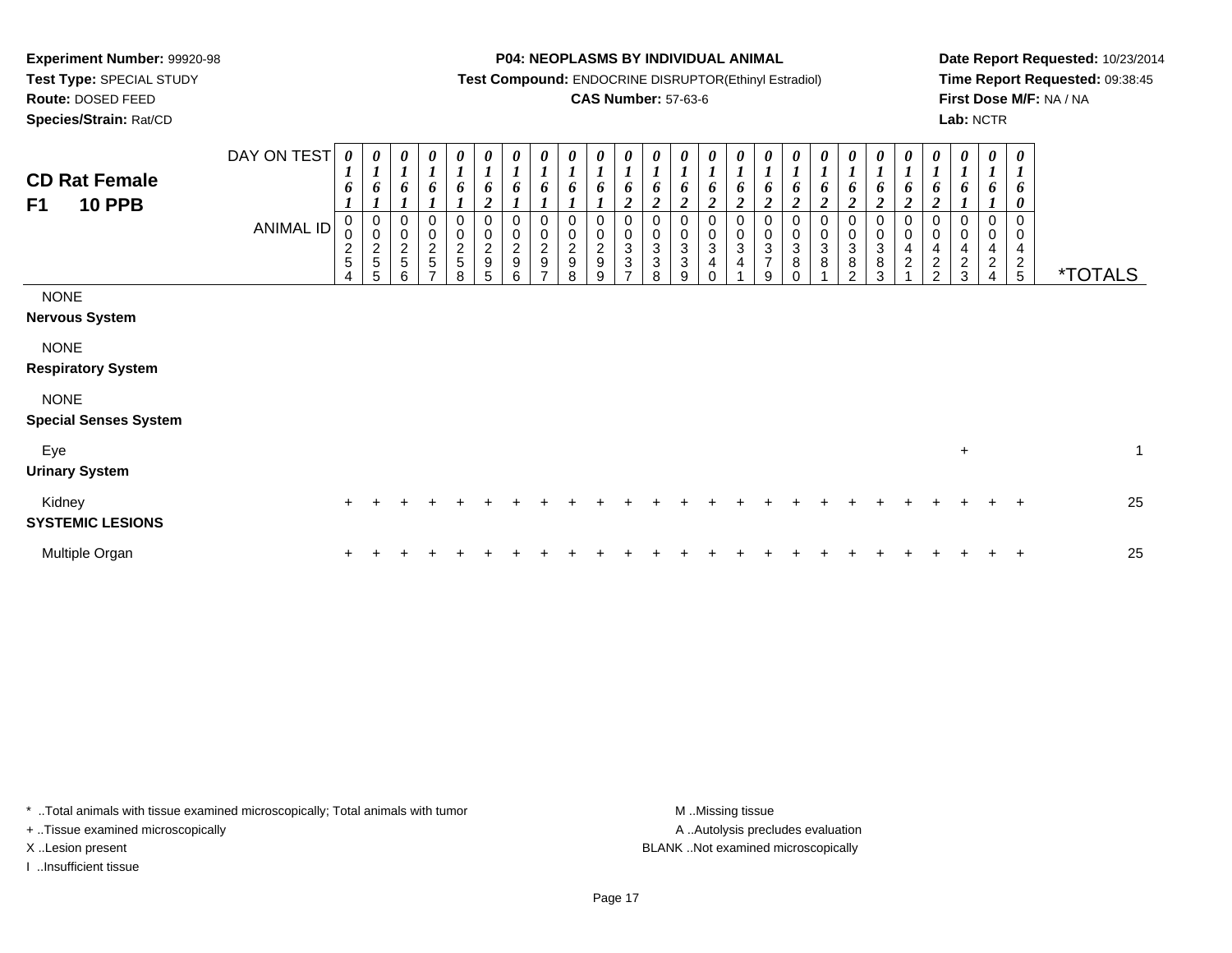**Test Type:** SPECIAL STUDY

**Route:** DOSED FEED

**Species/Strain:** Rat/CD

#### **P04: NEOPLASMS BY INDIVIDUAL ANIMAL**

**Test Compound:** ENDOCRINE DISRUPTOR(Ethinyl Estradiol)

## **CAS Number:** 57-63-6

**Date Report Requested:** 10/23/2014**Time Report Requested:** 09:38:45**First Dose M/F:** NA / NA**Lab:** NCTR

| <b>CD Rat Female</b><br><b>50 PPB</b><br>F <sub>1</sub> | DAY ON TEST<br><b>ANIMAL ID</b> | 0<br>$\boldsymbol{l}$<br>6<br>$\boldsymbol{l}$<br>$\pmb{0}$<br>0<br>$\frac{2}{5}$<br>9 | 0<br>$\boldsymbol{l}$<br>6<br>$\pmb{\theta}$<br>$\pmb{0}$<br>$\pmb{0}$<br>$\frac{2}{6}$<br>$\Omega$ | $\boldsymbol{\theta}$<br>$\boldsymbol{l}$<br>6<br>$\pmb{\theta}$<br>$\boldsymbol{0}$<br>$\mathbf 0$<br>$\sqrt{2}$<br>$\,6$ | $\pmb{\theta}$<br>$\boldsymbol{l}$<br>6<br>$\pmb{\theta}$<br>$\overline{0}$<br>$\pmb{0}$<br>$\frac{2}{6}$<br>2 | $\boldsymbol{\theta}$<br>$\boldsymbol{l}$<br>6<br>$\pmb{\theta}$<br>$\mathsf 0$<br>$\pmb{0}$<br>$\frac{2}{6}$<br>3 | 0<br>$\boldsymbol{l}$<br>6<br>$\boldsymbol{l}$<br>$\mathsf 0$<br>0<br>$\ensuremath{\mathsf{3}}$<br>$\mathsf 0$<br>$\Omega$ | 0<br>$\boldsymbol{l}$<br>6<br>$\mathbf{I}$<br>$\pmb{0}$<br>$\mathbf 0$<br>$\sqrt{3}$<br>$\pmb{0}$ | 0<br>$\boldsymbol{l}$<br>6<br>$\mathbf 0$<br>$\mathbf 0$<br>3<br>0<br>2 | $\pmb{\theta}$<br>$\boldsymbol{l}$<br>6<br>$\boldsymbol{l}$<br>$\pmb{0}$<br>0<br>$\ensuremath{\mathsf{3}}$<br>$\pmb{0}$<br>3 | $\boldsymbol{\theta}$<br>$\boldsymbol{l}$<br>6<br>$\boldsymbol{\theta}$<br>$\boldsymbol{0}$<br>0<br>$\sqrt{3}$<br>$\mathbf 0$ | $\pmb{\theta}$<br>$\boldsymbol{l}$<br>6<br>$\pmb{0}$<br>$\pmb{0}$<br>$\overline{3}$<br>$\overline{\mathbf{4}}$<br>$\mathcal{P}$ | 0<br>$\boldsymbol{l}$<br>6<br>$\pmb{0}$<br>0<br>$\mathbf{3}$<br>$\overline{4}$<br>3 | 0<br>$\boldsymbol{l}$<br>6<br>$\mathbf{I}$<br>0<br>0<br>$\overline{3}$<br>$\overline{\mathbf{4}}$<br>4 | 0<br>$\boldsymbol{l}$<br>6<br>$\pmb{0}$<br>$\mathbf 0$<br>$\sqrt{3}$<br>4<br>5 | 0<br>$\boldsymbol{l}$<br>6<br>$\mathbf 0$<br>0<br>3<br>4<br>6 | 0<br>$\boldsymbol{l}$<br>6<br>$\boldsymbol{2}$<br>$\pmb{0}$<br>0<br>$\ensuremath{\mathsf{3}}$<br>$\bf 8$<br>4 | $\boldsymbol{\theta}$<br>$\boldsymbol{l}$<br>6<br>$\overline{2}$<br>$\mathbf 0$<br>0<br>$\sqrt{3}$<br>8<br>5 | $\pmb{\theta}$<br>$\boldsymbol{l}$<br>6<br>$\boldsymbol{2}$<br>$\mathbf 0$<br>$\ddot{\mathbf{0}}$<br>$\overline{3}$<br>$\bf 8$<br>6 | $\boldsymbol{\theta}$<br>$\boldsymbol{l}$<br>6<br>$\overline{\mathbf{c}}$<br>0<br>$\mathsf 0$<br>$\ensuremath{\mathsf{3}}$<br>$\bf8$<br>$\overline{7}$ | 0<br>$\boldsymbol{l}$<br>6<br>$\boldsymbol{2}$<br>$\mathsf 0$<br>0<br>$\ensuremath{\mathsf{3}}$<br>$\bf 8$<br>8 | 0<br>$\boldsymbol{l}$<br>6<br>$\boldsymbol{2}$<br>$\pmb{0}$<br>0<br>$\overline{4}$<br>$\sqrt{2}$<br>$6\phantom{a}$ | 0<br>$\boldsymbol{l}$<br>6<br>$\overline{c}$<br>$\mathbf 0$<br>$\mathbf 0$<br>4<br>$\overline{c}$<br>$\overline{7}$ | 0<br>$\boldsymbol{l}$<br>6<br>$\boldsymbol{2}$<br>$\mathbf 0$<br>0<br>4<br>$\frac{2}{8}$ | $\boldsymbol{\theta}$<br>$\boldsymbol{l}$<br>6<br>$\Omega$<br>$\mathbf 0$<br>4<br>$\sqrt{2}$<br>9 | $\boldsymbol{\theta}$<br>$\boldsymbol{l}$<br>6<br>$\overline{0}$<br>0<br>$\overline{4}$<br>$_{\rm 0}^3$ | <i><b>*TOTALS</b></i> |
|---------------------------------------------------------|---------------------------------|----------------------------------------------------------------------------------------|-----------------------------------------------------------------------------------------------------|----------------------------------------------------------------------------------------------------------------------------|----------------------------------------------------------------------------------------------------------------|--------------------------------------------------------------------------------------------------------------------|----------------------------------------------------------------------------------------------------------------------------|---------------------------------------------------------------------------------------------------|-------------------------------------------------------------------------|------------------------------------------------------------------------------------------------------------------------------|-------------------------------------------------------------------------------------------------------------------------------|---------------------------------------------------------------------------------------------------------------------------------|-------------------------------------------------------------------------------------|--------------------------------------------------------------------------------------------------------|--------------------------------------------------------------------------------|---------------------------------------------------------------|---------------------------------------------------------------------------------------------------------------|--------------------------------------------------------------------------------------------------------------|-------------------------------------------------------------------------------------------------------------------------------------|--------------------------------------------------------------------------------------------------------------------------------------------------------|-----------------------------------------------------------------------------------------------------------------|--------------------------------------------------------------------------------------------------------------------|---------------------------------------------------------------------------------------------------------------------|------------------------------------------------------------------------------------------|---------------------------------------------------------------------------------------------------|---------------------------------------------------------------------------------------------------------|-----------------------|
| <b>Alimentary System</b>                                |                                 |                                                                                        |                                                                                                     |                                                                                                                            |                                                                                                                |                                                                                                                    |                                                                                                                            |                                                                                                   |                                                                         |                                                                                                                              |                                                                                                                               |                                                                                                                                 |                                                                                     |                                                                                                        |                                                                                |                                                               |                                                                                                               |                                                                                                              |                                                                                                                                     |                                                                                                                                                        |                                                                                                                 |                                                                                                                    |                                                                                                                     |                                                                                          |                                                                                                   |                                                                                                         |                       |
| Liver<br><b>Cardiovascular System</b>                   |                                 | ÷.                                                                                     |                                                                                                     |                                                                                                                            |                                                                                                                |                                                                                                                    |                                                                                                                            |                                                                                                   |                                                                         |                                                                                                                              |                                                                                                                               |                                                                                                                                 |                                                                                     |                                                                                                        |                                                                                |                                                               |                                                                                                               |                                                                                                              |                                                                                                                                     |                                                                                                                                                        |                                                                                                                 |                                                                                                                    |                                                                                                                     |                                                                                          |                                                                                                   |                                                                                                         | 25                    |
| <b>NONE</b><br><b>Endocrine System</b>                  |                                 |                                                                                        |                                                                                                     |                                                                                                                            |                                                                                                                |                                                                                                                    |                                                                                                                            |                                                                                                   |                                                                         |                                                                                                                              |                                                                                                                               |                                                                                                                                 |                                                                                     |                                                                                                        |                                                                                |                                                               |                                                                                                               |                                                                                                              |                                                                                                                                     |                                                                                                                                                        |                                                                                                                 |                                                                                                                    |                                                                                                                     |                                                                                          |                                                                                                   |                                                                                                         |                       |
| <b>Adrenal Cortex</b>                                   |                                 |                                                                                        |                                                                                                     |                                                                                                                            |                                                                                                                |                                                                                                                    |                                                                                                                            |                                                                                                   |                                                                         |                                                                                                                              |                                                                                                                               |                                                                                                                                 |                                                                                     |                                                                                                        |                                                                                |                                                               |                                                                                                               |                                                                                                              |                                                                                                                                     |                                                                                                                                                        |                                                                                                                 |                                                                                                                    |                                                                                                                     |                                                                                          |                                                                                                   |                                                                                                         | 25                    |
| Adrenal Medulla                                         |                                 |                                                                                        |                                                                                                     |                                                                                                                            |                                                                                                                |                                                                                                                    |                                                                                                                            |                                                                                                   |                                                                         |                                                                                                                              |                                                                                                                               |                                                                                                                                 |                                                                                     |                                                                                                        |                                                                                |                                                               |                                                                                                               |                                                                                                              |                                                                                                                                     |                                                                                                                                                        |                                                                                                                 |                                                                                                                    |                                                                                                                     |                                                                                          |                                                                                                   |                                                                                                         | 25                    |
| <b>Pituitary Gland</b>                                  |                                 |                                                                                        |                                                                                                     |                                                                                                                            |                                                                                                                |                                                                                                                    |                                                                                                                            |                                                                                                   |                                                                         |                                                                                                                              |                                                                                                                               |                                                                                                                                 |                                                                                     |                                                                                                        |                                                                                |                                                               |                                                                                                               |                                                                                                              |                                                                                                                                     |                                                                                                                                                        |                                                                                                                 |                                                                                                                    |                                                                                                                     |                                                                                          |                                                                                                   |                                                                                                         | 25                    |
| <b>Thyroid Gland</b>                                    |                                 |                                                                                        |                                                                                                     |                                                                                                                            |                                                                                                                |                                                                                                                    |                                                                                                                            |                                                                                                   |                                                                         |                                                                                                                              |                                                                                                                               |                                                                                                                                 |                                                                                     |                                                                                                        |                                                                                |                                                               |                                                                                                               |                                                                                                              |                                                                                                                                     |                                                                                                                                                        |                                                                                                                 |                                                                                                                    |                                                                                                                     |                                                                                          |                                                                                                   | $\ddot{}$                                                                                               | 25                    |
| <b>General Body System</b>                              |                                 |                                                                                        |                                                                                                     |                                                                                                                            |                                                                                                                |                                                                                                                    |                                                                                                                            |                                                                                                   |                                                                         |                                                                                                                              |                                                                                                                               |                                                                                                                                 |                                                                                     |                                                                                                        |                                                                                |                                                               |                                                                                                               |                                                                                                              |                                                                                                                                     |                                                                                                                                                        |                                                                                                                 |                                                                                                                    |                                                                                                                     |                                                                                          |                                                                                                   |                                                                                                         |                       |
| <b>NONE</b>                                             |                                 |                                                                                        |                                                                                                     |                                                                                                                            |                                                                                                                |                                                                                                                    |                                                                                                                            |                                                                                                   |                                                                         |                                                                                                                              |                                                                                                                               |                                                                                                                                 |                                                                                     |                                                                                                        |                                                                                |                                                               |                                                                                                               |                                                                                                              |                                                                                                                                     |                                                                                                                                                        |                                                                                                                 |                                                                                                                    |                                                                                                                     |                                                                                          |                                                                                                   |                                                                                                         |                       |
| <b>Genital System</b>                                   |                                 |                                                                                        |                                                                                                     |                                                                                                                            |                                                                                                                |                                                                                                                    |                                                                                                                            |                                                                                                   |                                                                         |                                                                                                                              |                                                                                                                               |                                                                                                                                 |                                                                                     |                                                                                                        |                                                                                |                                                               |                                                                                                               |                                                                                                              |                                                                                                                                     |                                                                                                                                                        |                                                                                                                 |                                                                                                                    |                                                                                                                     |                                                                                          |                                                                                                   |                                                                                                         |                       |
| <b>Clitoral Gland</b>                                   |                                 |                                                                                        |                                                                                                     |                                                                                                                            |                                                                                                                |                                                                                                                    |                                                                                                                            |                                                                                                   |                                                                         |                                                                                                                              |                                                                                                                               |                                                                                                                                 |                                                                                     |                                                                                                        |                                                                                |                                                               |                                                                                                               |                                                                                                              |                                                                                                                                     |                                                                                                                                                        |                                                                                                                 | $\ddot{+}$                                                                                                         |                                                                                                                     |                                                                                          |                                                                                                   |                                                                                                         | $\mathbf{1}$          |
| Ovary                                                   |                                 |                                                                                        |                                                                                                     |                                                                                                                            |                                                                                                                |                                                                                                                    |                                                                                                                            |                                                                                                   |                                                                         |                                                                                                                              |                                                                                                                               |                                                                                                                                 |                                                                                     |                                                                                                        |                                                                                |                                                               |                                                                                                               |                                                                                                              |                                                                                                                                     |                                                                                                                                                        |                                                                                                                 |                                                                                                                    |                                                                                                                     |                                                                                          |                                                                                                   |                                                                                                         | 25                    |
| Oviduct                                                 |                                 |                                                                                        |                                                                                                     |                                                                                                                            |                                                                                                                |                                                                                                                    |                                                                                                                            |                                                                                                   |                                                                         |                                                                                                                              |                                                                                                                               |                                                                                                                                 |                                                                                     |                                                                                                        |                                                                                |                                                               |                                                                                                               |                                                                                                              |                                                                                                                                     |                                                                                                                                                        |                                                                                                                 |                                                                                                                    |                                                                                                                     |                                                                                          |                                                                                                   |                                                                                                         | 25                    |
| <b>Uterus</b>                                           |                                 |                                                                                        |                                                                                                     |                                                                                                                            |                                                                                                                |                                                                                                                    |                                                                                                                            |                                                                                                   |                                                                         |                                                                                                                              |                                                                                                                               |                                                                                                                                 |                                                                                     |                                                                                                        |                                                                                |                                                               |                                                                                                               |                                                                                                              |                                                                                                                                     |                                                                                                                                                        |                                                                                                                 |                                                                                                                    |                                                                                                                     |                                                                                          |                                                                                                   |                                                                                                         | 25                    |
| Vagina                                                  |                                 |                                                                                        |                                                                                                     |                                                                                                                            |                                                                                                                |                                                                                                                    |                                                                                                                            |                                                                                                   |                                                                         |                                                                                                                              |                                                                                                                               |                                                                                                                                 |                                                                                     |                                                                                                        |                                                                                |                                                               |                                                                                                               |                                                                                                              |                                                                                                                                     |                                                                                                                                                        |                                                                                                                 |                                                                                                                    |                                                                                                                     |                                                                                          |                                                                                                   | $\overline{ }$                                                                                          | 25                    |
| <b>Hematopoietic System</b>                             |                                 |                                                                                        |                                                                                                     |                                                                                                                            |                                                                                                                |                                                                                                                    |                                                                                                                            |                                                                                                   |                                                                         |                                                                                                                              |                                                                                                                               |                                                                                                                                 |                                                                                     |                                                                                                        |                                                                                |                                                               |                                                                                                               |                                                                                                              |                                                                                                                                     |                                                                                                                                                        |                                                                                                                 |                                                                                                                    |                                                                                                                     |                                                                                          |                                                                                                   |                                                                                                         |                       |
| <b>Bone Marrow</b>                                      |                                 |                                                                                        |                                                                                                     |                                                                                                                            |                                                                                                                |                                                                                                                    |                                                                                                                            |                                                                                                   |                                                                         |                                                                                                                              |                                                                                                                               |                                                                                                                                 |                                                                                     |                                                                                                        |                                                                                |                                                               |                                                                                                               |                                                                                                              |                                                                                                                                     |                                                                                                                                                        |                                                                                                                 |                                                                                                                    |                                                                                                                     |                                                                                          |                                                                                                   |                                                                                                         | 25                    |